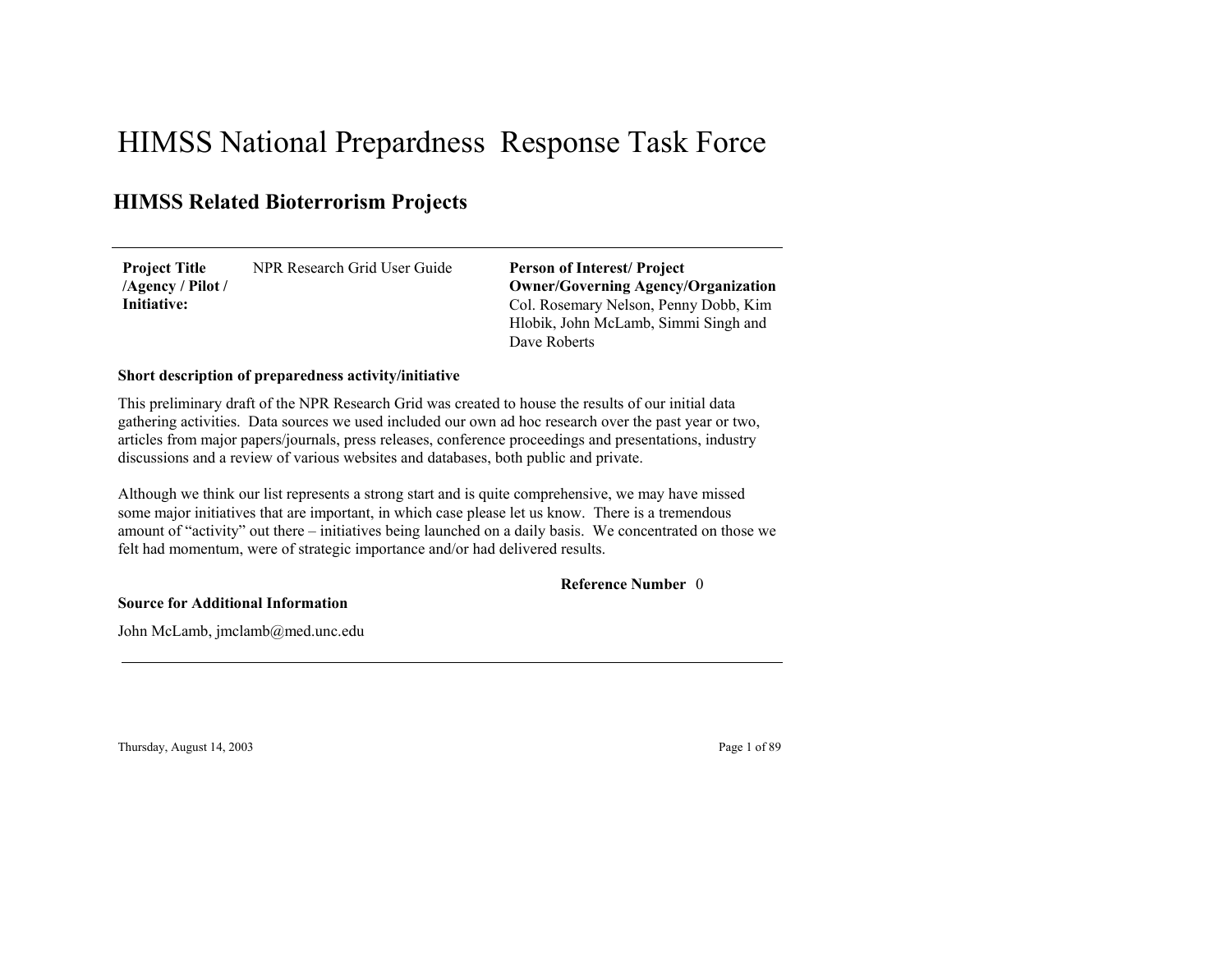| <b>Project Title</b> | An Initiative to Develop a    | <b>Person of Interest/Project</b>          |
|----------------------|-------------------------------|--------------------------------------------|
| /Agency / Pilot /    | Framework for the Information | <b>Owner/Governing Agency/Organization</b> |
| Initiative:          | Technology Infrastructure for | Dr. Helga Rippen                           |

### **Short description of preparedness activity/initiative**

Successfully addressing bioterrorism requires an effective IT infrastructure. The purpose of this RAND initiative is to articulate the IT infrastructure and recommend a course of action. RAND's Science and Technology Policy Institute is organizing this initiative as part of its mission to address scientific and technological issues of national importance.

1 **Reference Number**

#### **Source for Additional Information**

IT Infrastructure for Bioterrorism Summit

Thursday, August 14, 2003 Page 2 of 89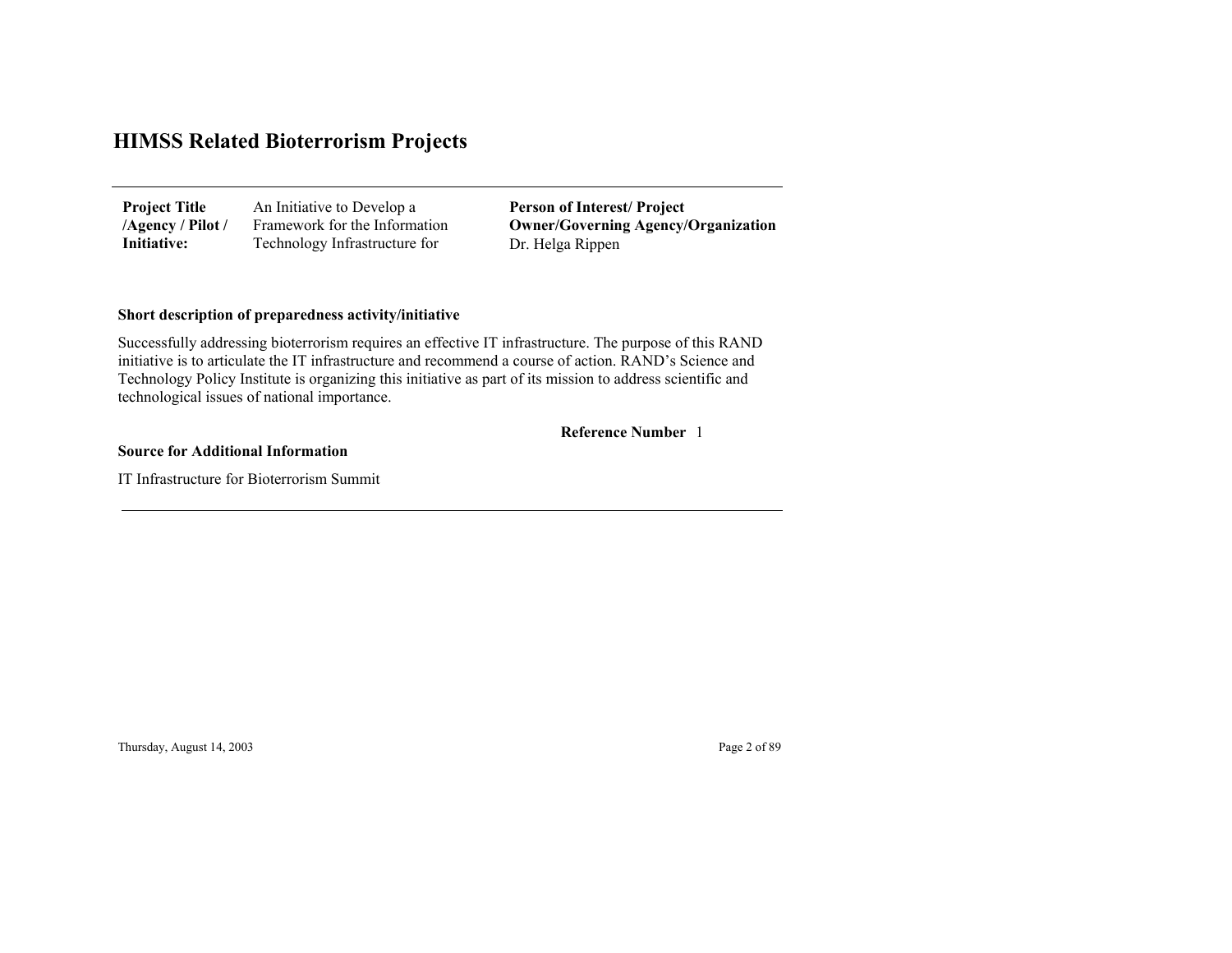RAND Center for Domestic and International Health Security **Project Title /Agency / Pilot / Initiative:**

Dr. Kenneth Shine - Center Director**Person of Interest/ Project Owner/Governing Agenc y/Organization**

### **Short description of preparedness activity/initiative**

The Center for Domestic and International Health Security is a multidisciplinary research collaboration housed at RAND. The Center's research agenda has three basic components: making health a central component of U.S. foreign policy; preparing Americans to cope with the psychological effects of terrorism; and strengthening health response to terrorism.

### 2 **Reference Number**

#### **Source for Additional Information**

RAND Center for Domestic and International Health Security

Thursday, August 14, 2003 Page 3 of 89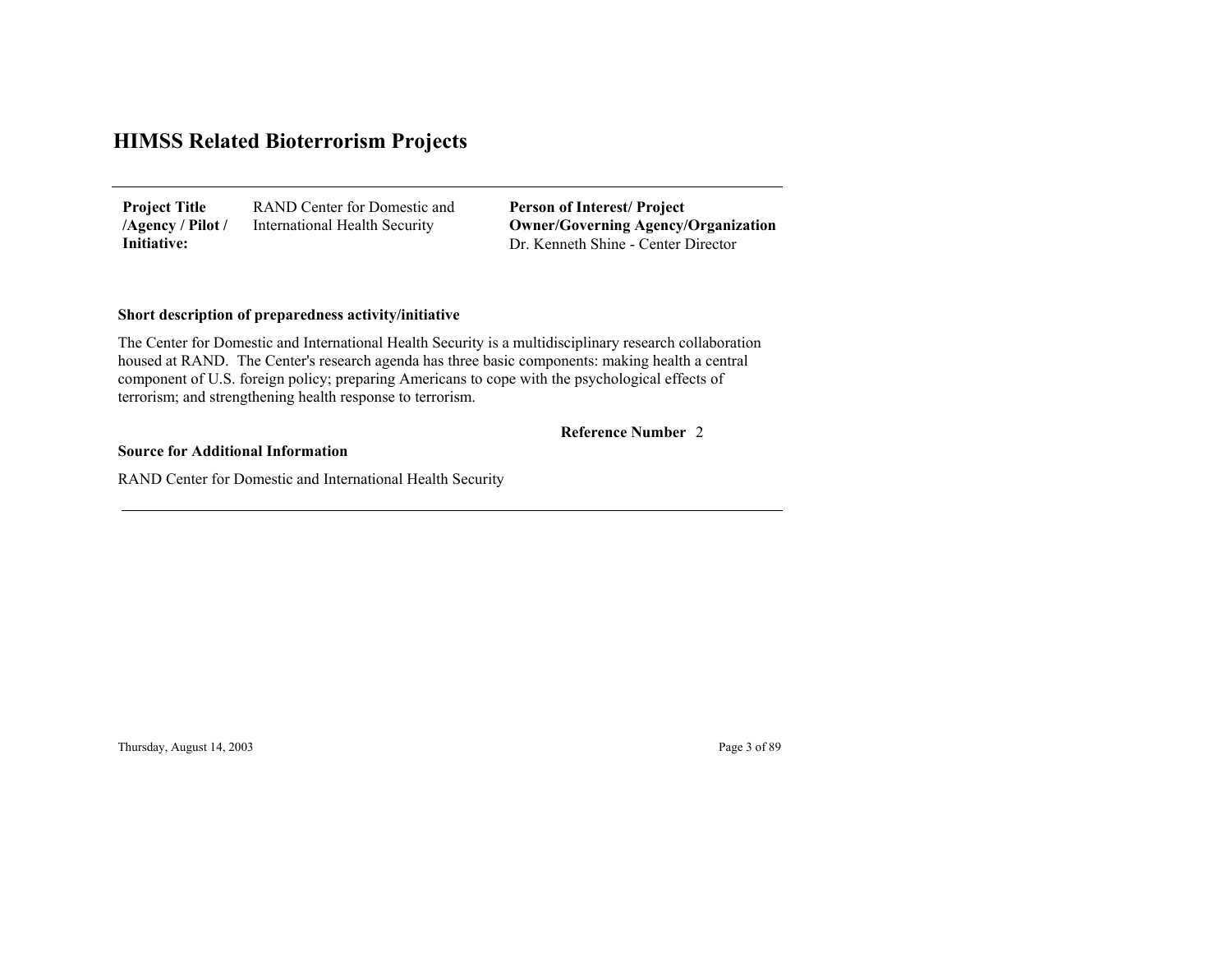Key thought leaders to track - Dr. George Poste **Project Title /Agency / Pilot / Initiative:**

Dr. George Poste **Person of Interest/ Project Owner/Governing Agenc y/Organization**

### **Short description of preparedness activity/initiative**

Dr. Poste is a member of the Defense Department's Defense Science Board and chairs its bioterrorism task force. A pathologist, Poste also is chief executive of consulting group Health Technology Networks, which specializes in genomics technologies and computing in health care. In addition, he is the chairman for Orchid Biosciences, Inc.

#### 3 **Reference Number**

#### **Source for Additional Information**

Health Affairs Press Release: June 5, 2002

Thursday, August 14, 2003 Page 4 of 89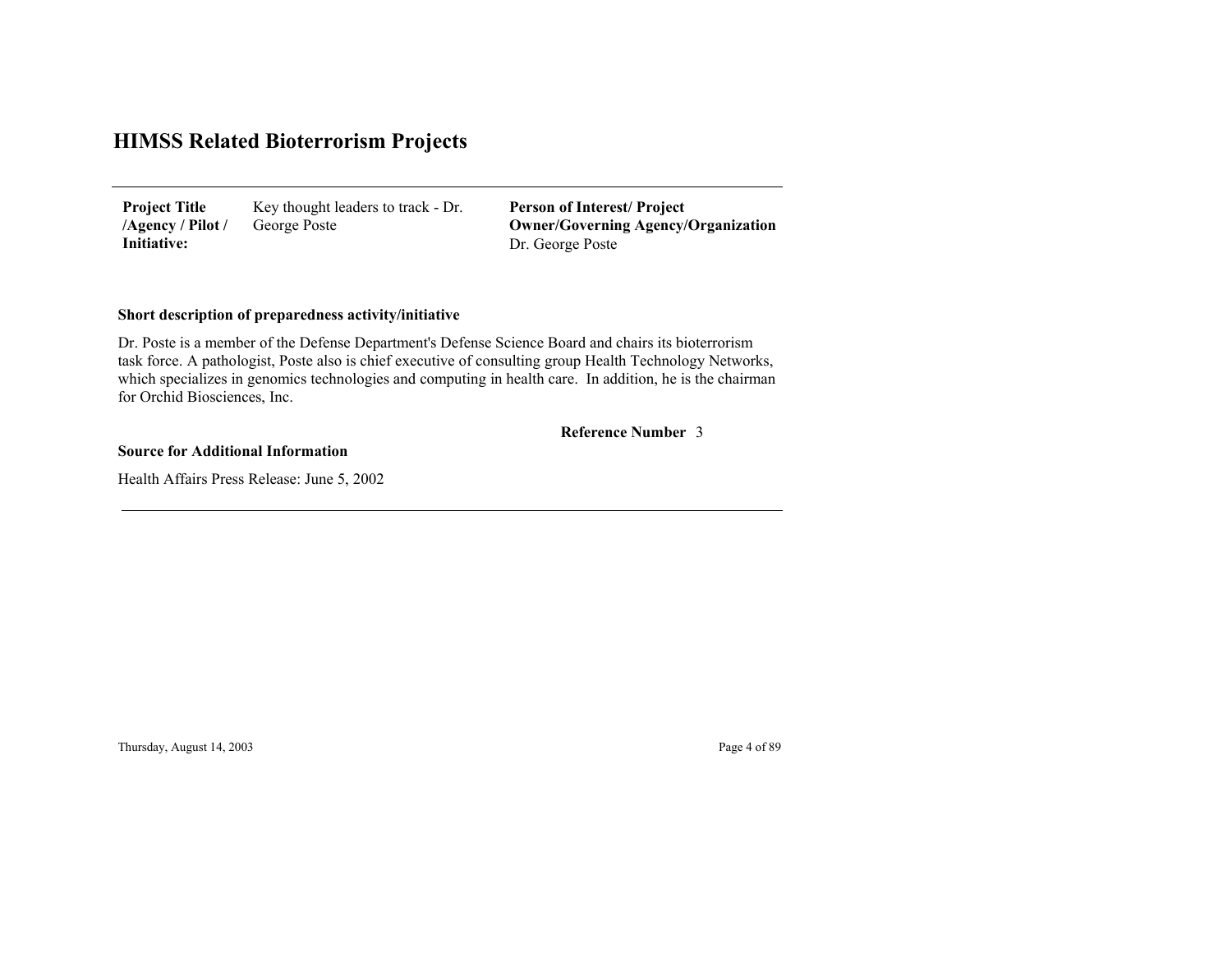Key thought leaders to track - Dr. Donald Henderson **Project Title /Agency / Pilot / Initiative:**

Dr. Donald Henderson**Person of Interest/ Project Owner/Governing Agenc y/Organization**

### **Short description of preparedness activity/initiative**

Currently the Director of the Office of Public Health Preparedness (OPHP), founding director of the Center for Civilian Biodefense Studies at the Johns Hopkins Bloomberg School of Public Health

### 4 **Reference Number**

#### **Source for Additional Information**

Johns Hopkins Bloomberg School of Public Health Faculty - Donald Henderson, Health Polic y and Mana gement

Thursday, August 14, 2003 Page 5 of 89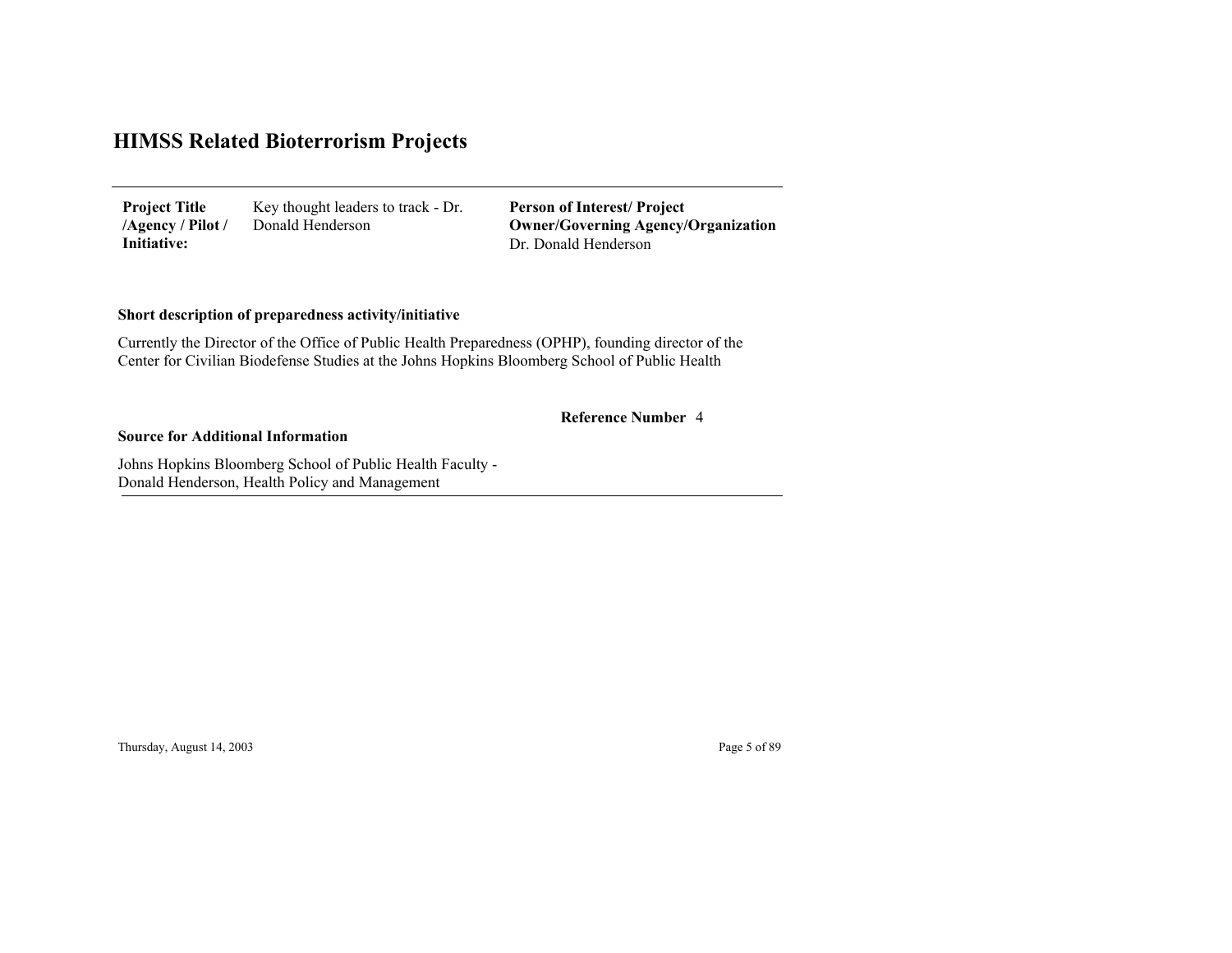Key thought leaders to track - Dr. Tara O'Toole **Project Title /Agency / Pilot / Initiative:**

Dr. Tara O'Toole **Person of Interest/ Project Owner/Governing Agenc y/Organization**

## **Short description of preparedness activity/initiative**

Director of the John Hopkins Center for Civilian Biodefense Strategies

5 **Reference Number**

### **Source for Additional Information**

Dr. O'Toole Congressional Testimony - 06/25/02

Thursday, August 14, 2003 Page 6 of 89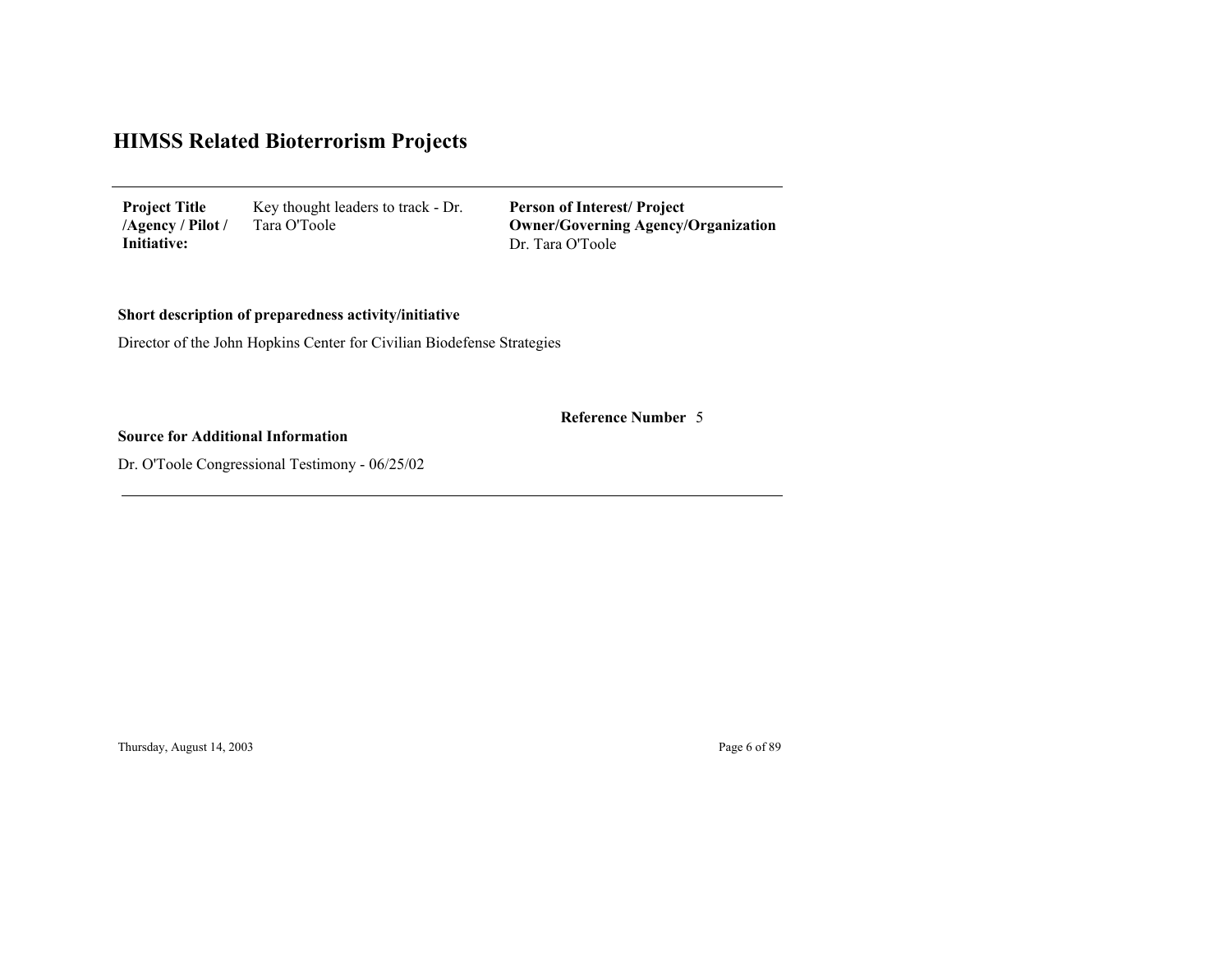| <b>Project Title</b> | Key thought leaders to track - Dr. |
|----------------------|------------------------------------|
| /Agency / Pilot /    | Micheal Osterholm                  |
| Initiative:          |                                    |

Dr. Michael Osterholm**Person of Interest/ Project Owner/Governing Agenc y/Organization**

# **Short description of preparedness activity/initiative**

Director of the Center for Infectious Disease Research and Policy

6 **Reference Number**

### **Source for Additional Information**

Dr. Osterholm Congressional Testimony - 10/09/01

Thursday, August 14, 2003 Page 7 of 89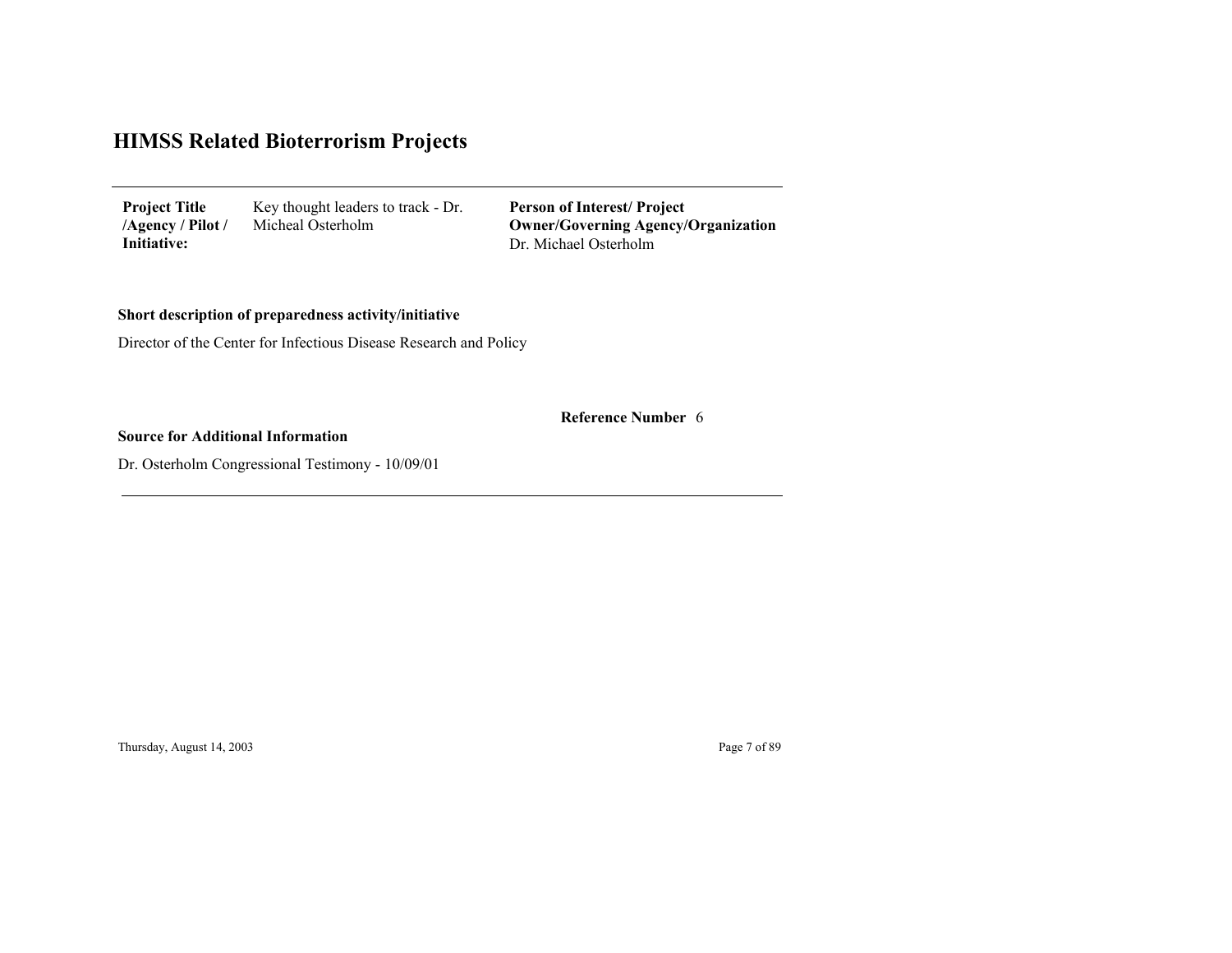American Medical Informatics Association (AMIA) **Project Title /Agency / Pilot / Initiative:**

**Person of Interest/ Project Owner/Governing Agenc y/Organization**

### **Short description of preparedness activity/initiative**

AMIA has released recommendations to assist in the fight against national health threats, including bioterrorism. The recommendations advocate that the federal government protect public health and national safety by establishing a national health information infrastructure (NHII).

#### 7 **Reference Number**

#### **Source for Additional Information**

AMIA -- Public Policy, Bioterrorism

Thursday, August 14, 2003 Page 8 of 89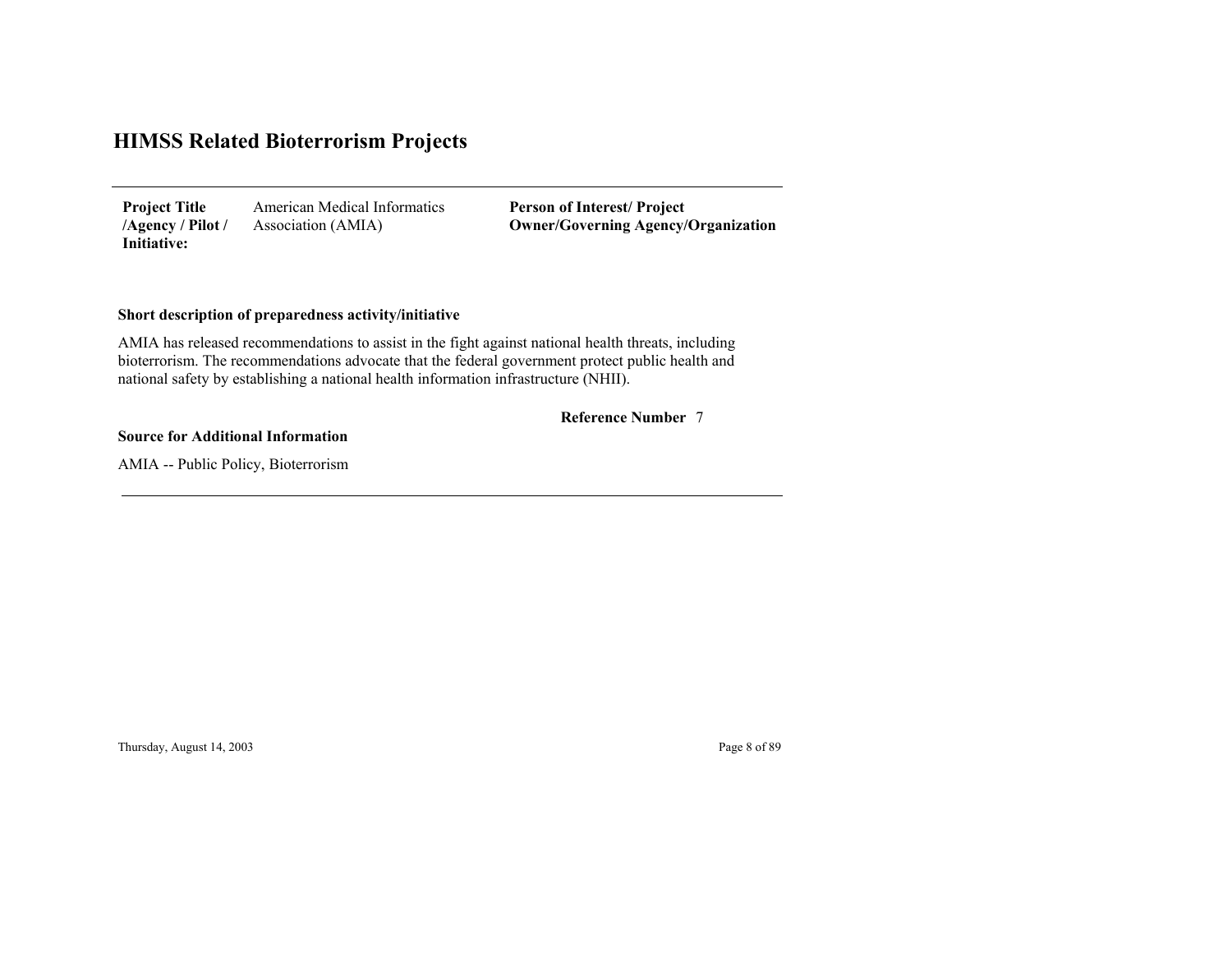American Nurses Association (ANA) **Project Title /Agency / Pilot / Initiative:**

**Person of Interest/ Project Owner/Governing Agenc y/Organization**

# **Short description of preparedness activity/initiative**

ANA is working on several fronts to address disaster readiness in response to bioterrorism – making sure that RNs will be able to respond effectively in these new types of emergencies.

#### 8 **Reference Number**

#### **Source for Additional Information**

ANA | Bioterrorism and Disaster Response

Thursday, August 14, 2003 Page 9 of 89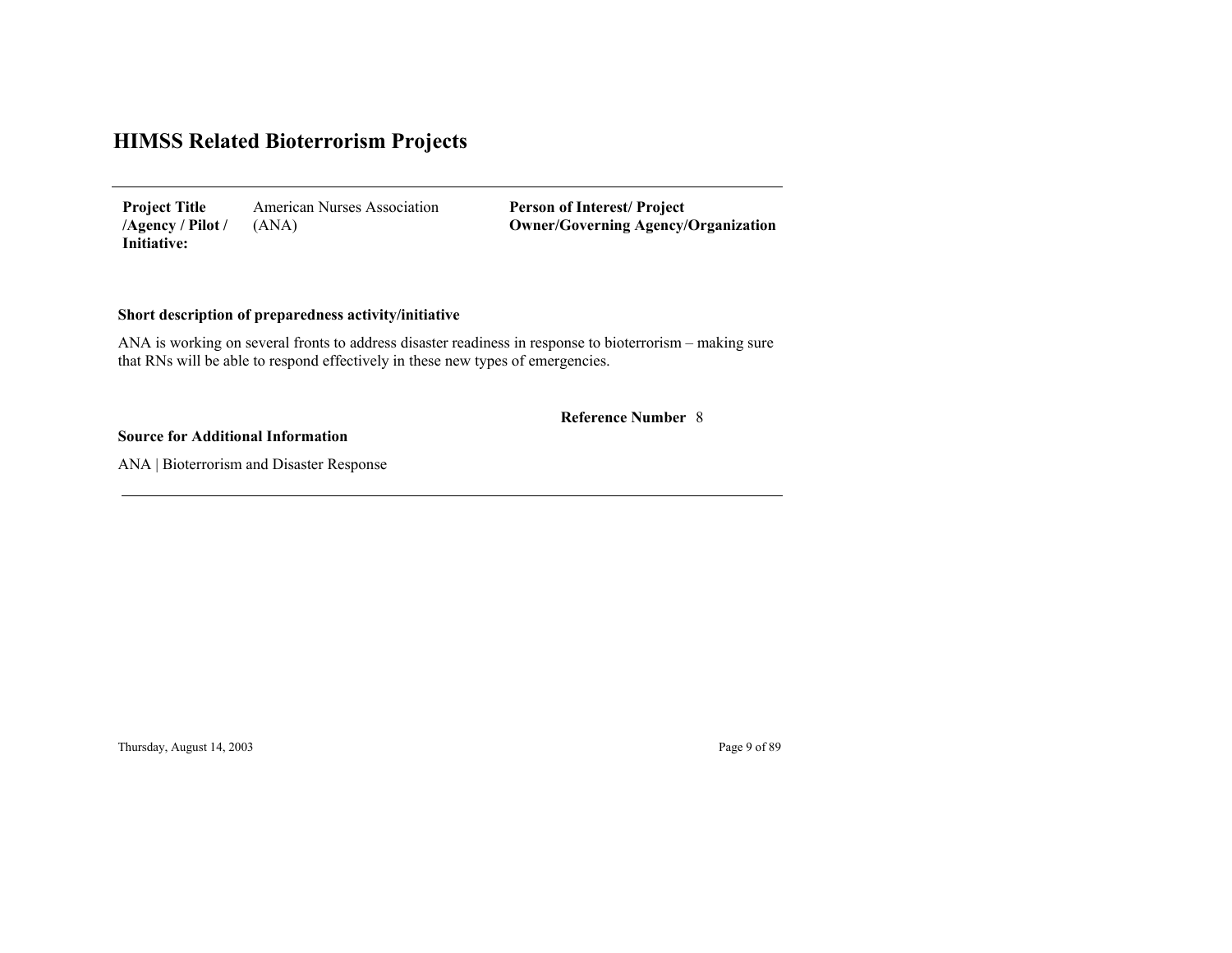American Medical Association (AMA) **Project Title /Agency / Pilot / Initiative:**

**Person of Interest/ Project Owner/Governing Agenc y/Organization**

### **Short description of preparedness activity/initiative**

The AMA has worked on various initiatives related to bioterrorism including work in conjunction with the CDC.

9 **Reference Number**

### **Source for Additional Information**

AMA (Terrorism) Index of Bioterrorism Resources

Thursday, August 14, 2003 Page 10 of 89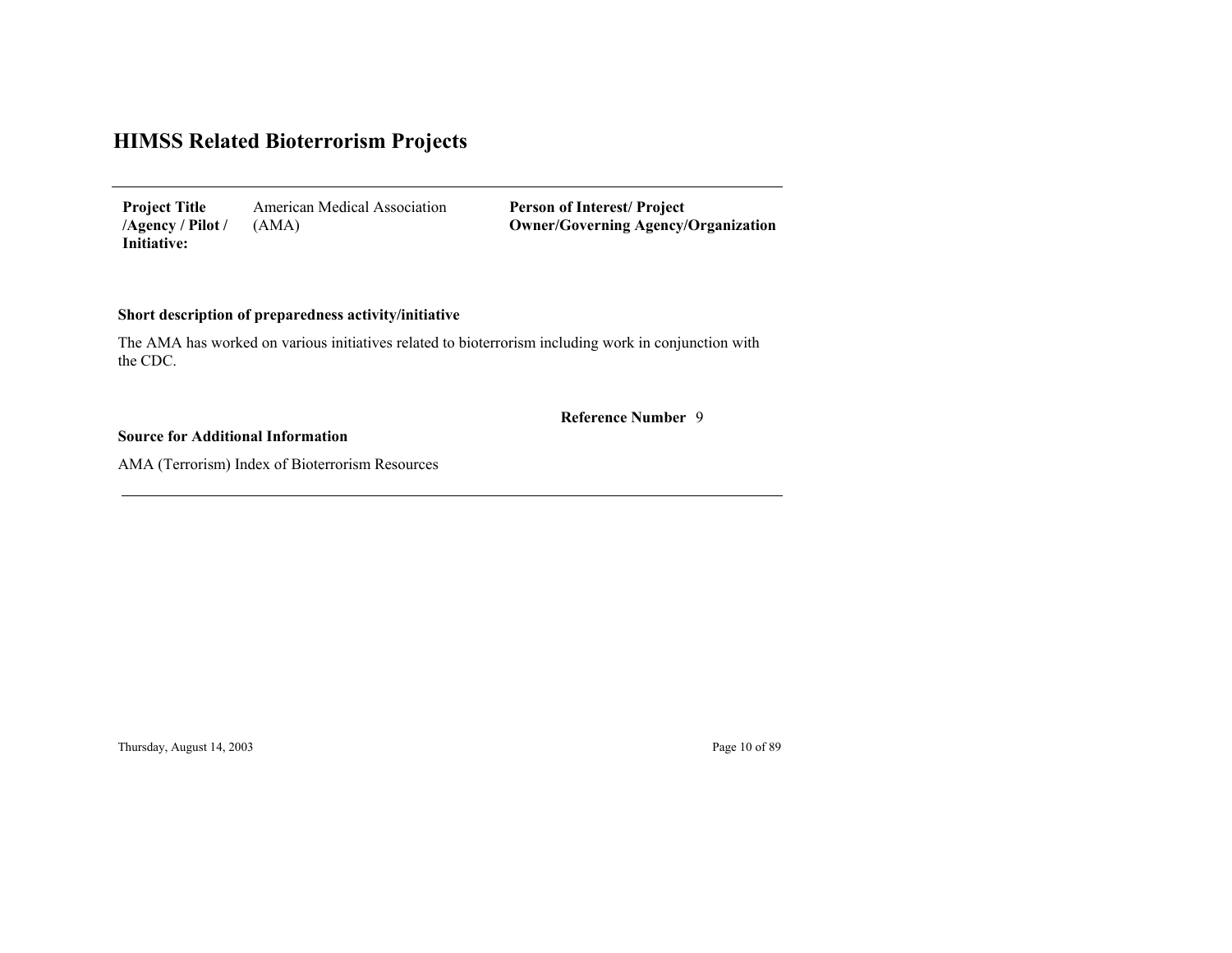American Hospital Association (AHA) **Project Title /Agency / Pilot / Initiative:**

**Person of Interest/ Project Owner/Governing Agenc y/Organization**

## **Short description of preparedness activity/initiative**

AHA will support at the national level what our members will be working to achieve in their communities: the readiness of people and resources.

10 **Reference Number**

#### **Source for Additional Information**

Disaster Readiness - Home

Thursday, August 14, 2003 Page 11 of 89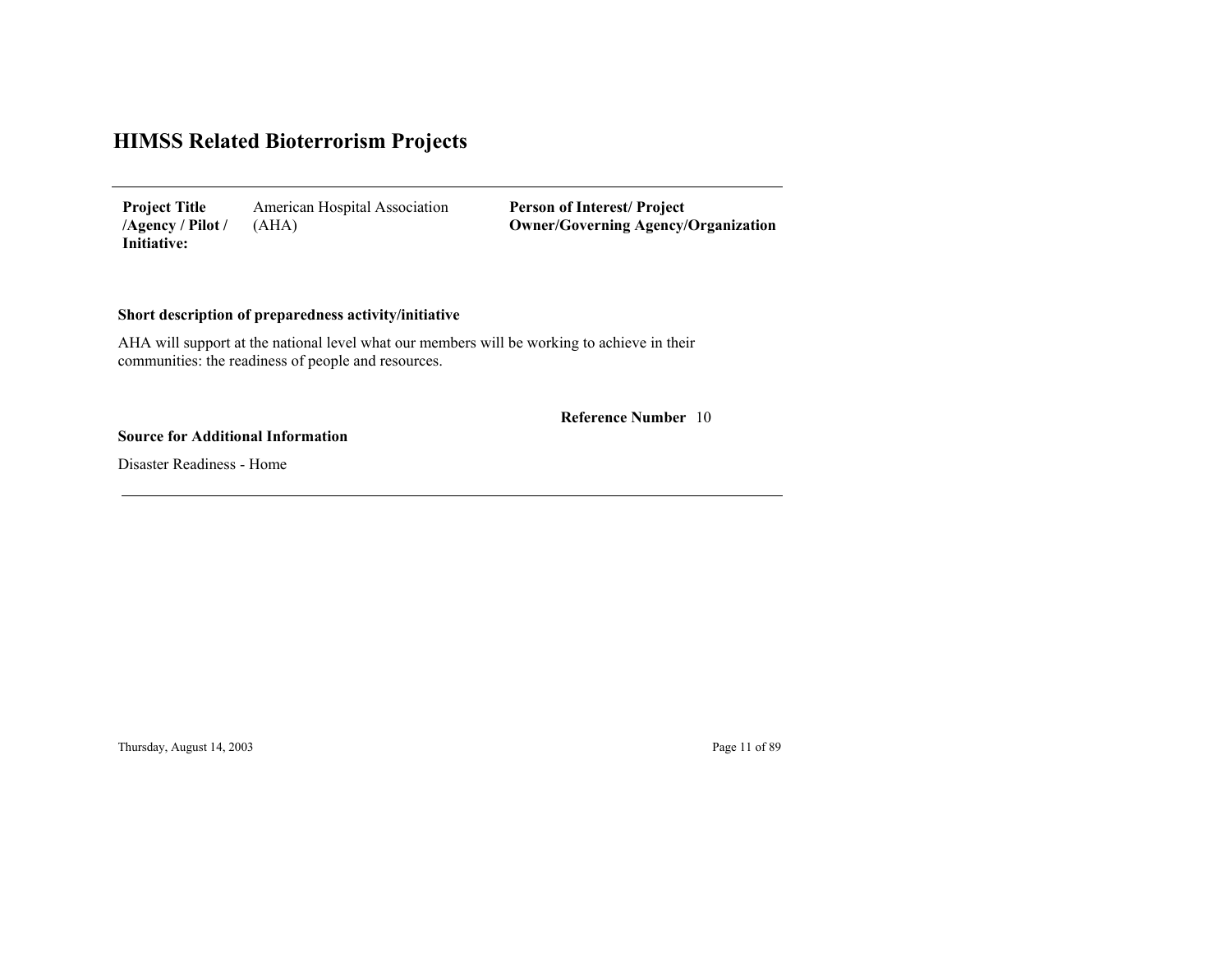BT Website for American Association of Health Plans (AAHP) **Project Title /Agency / Pilot / Initiative:**

American Association of Health Plans (AAHP) **Person of Interest/ Project Owner/Governing Agenc y/Organization**

### **Short description of preparedness activity/initiative**

This site is dedicated to keeping you aware of the ongoing bioterrorism and emergency preparedness activities within the government and across the nation. AAHP staff members are keeping current with events and recommendations to help our member plans with their preparedness planning and to keep you informed.

#### **Reference Number** 11

#### **Source for Additional Information**

http://www.aahp.org/Content/NavigationMenu/Inside\_AAHP/Bio terrorism\_Emer gency\_Pre paredness/Bioterrorism\_Emer gency\_ Pr

Thursday, August 14, 2003 Page 12 of 89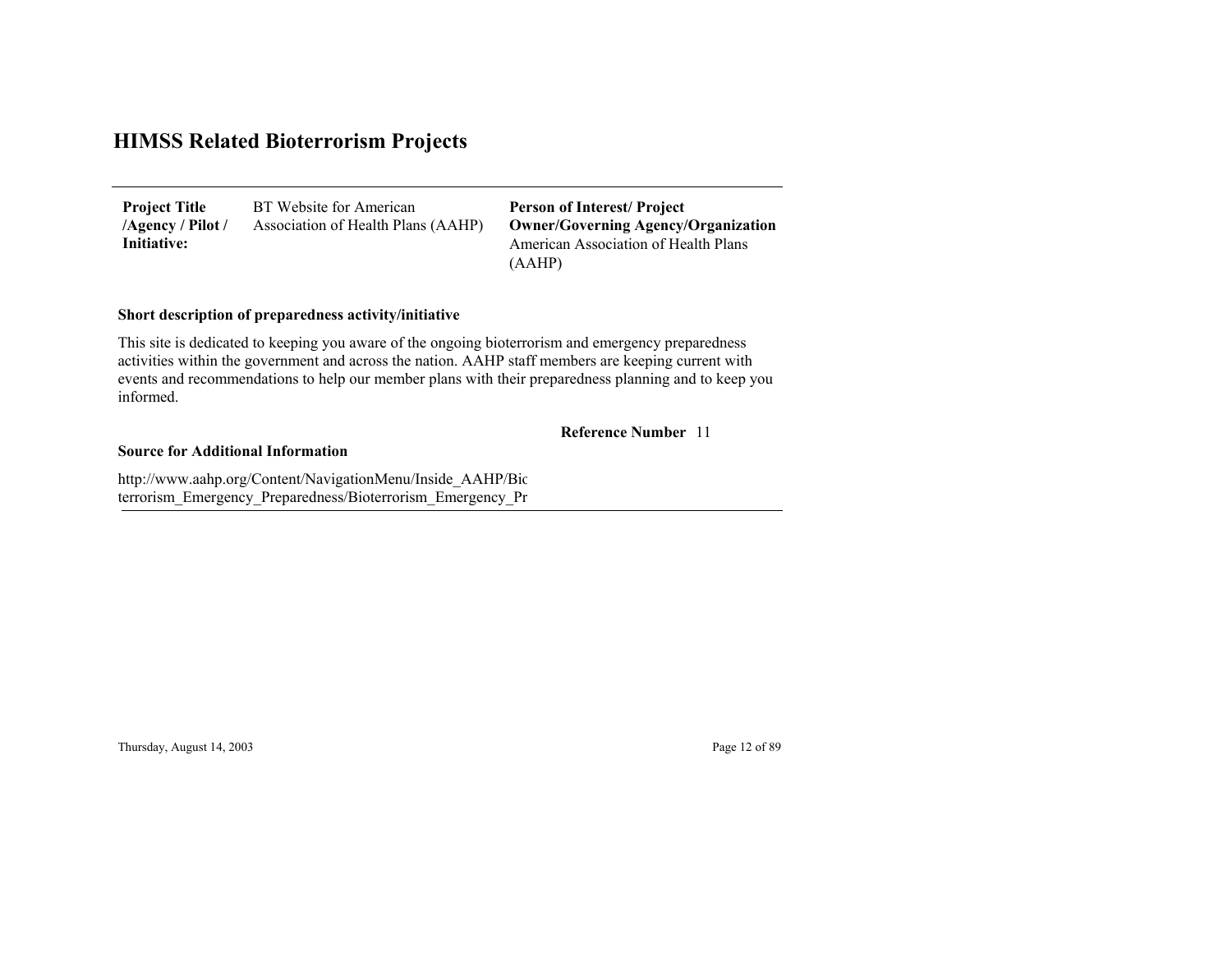AAEP **Project Title /Agency / Pilot / Initiative:**

**Person of Interest/ Project Owner/Governing Agenc y/Organization**

**Short description of preparedness activity/initiative**

12 **Reference Number**

**Source for Additional Information**

Thursday, August 14, 2003 Page 13 of 89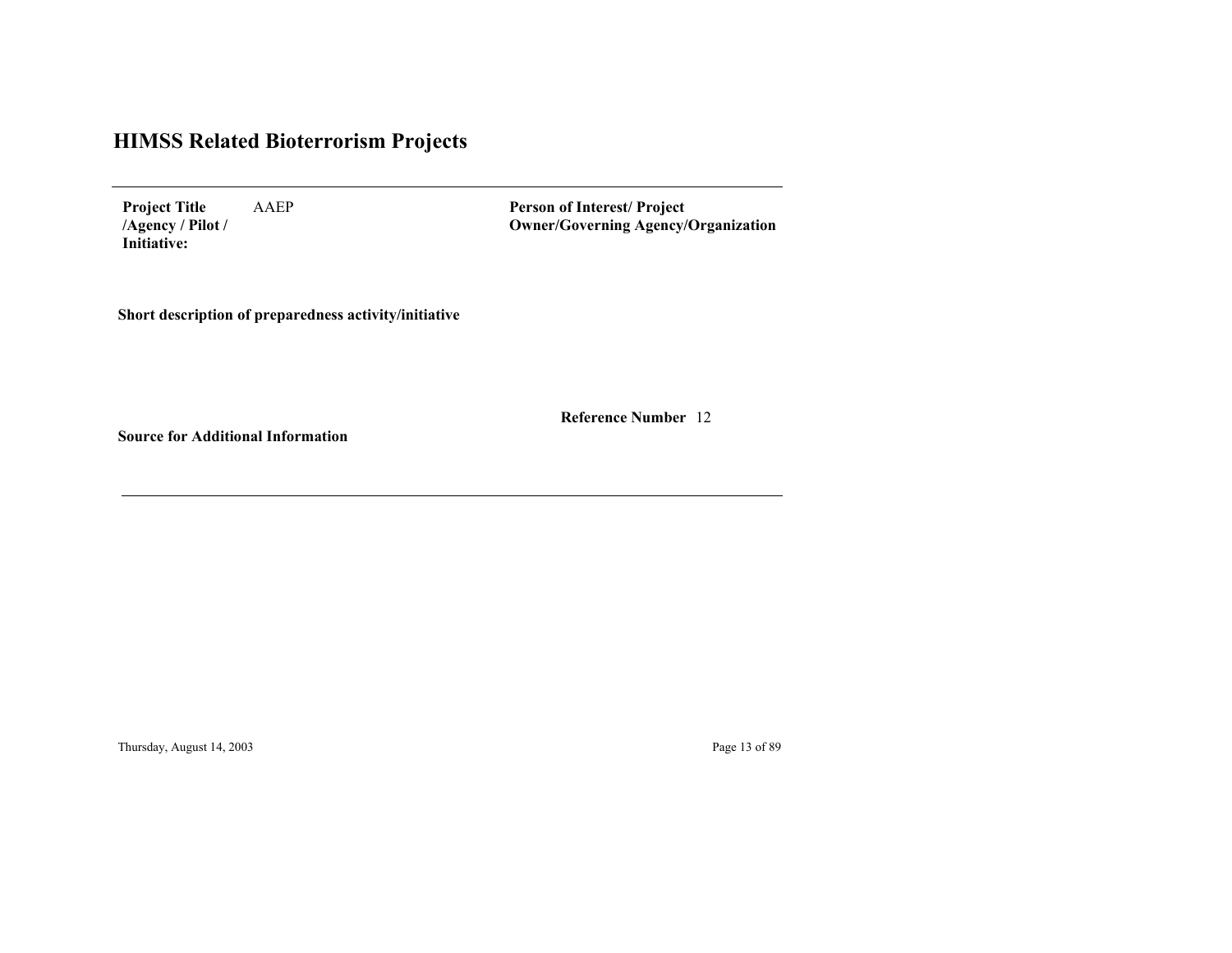Corporate Initiatives: IBM Corporation **Project Title /Agency / Pilot / Initiative:**

IBM Global Unit to address security/defense against biological warfare agents. **Person of Interest/ Project Owner/Governing Agenc y/Organization**

### **Short description of preparedness activity/initiative**

IBM has established a new global unit that will help companies and governments beef up security in their buildings and will gather and analyze information to defend against biological warfare agents such as anthrax.

13 **Reference Number**

**Source for Additional Information**

Thursday, August 14, 2003 Page 14 of 89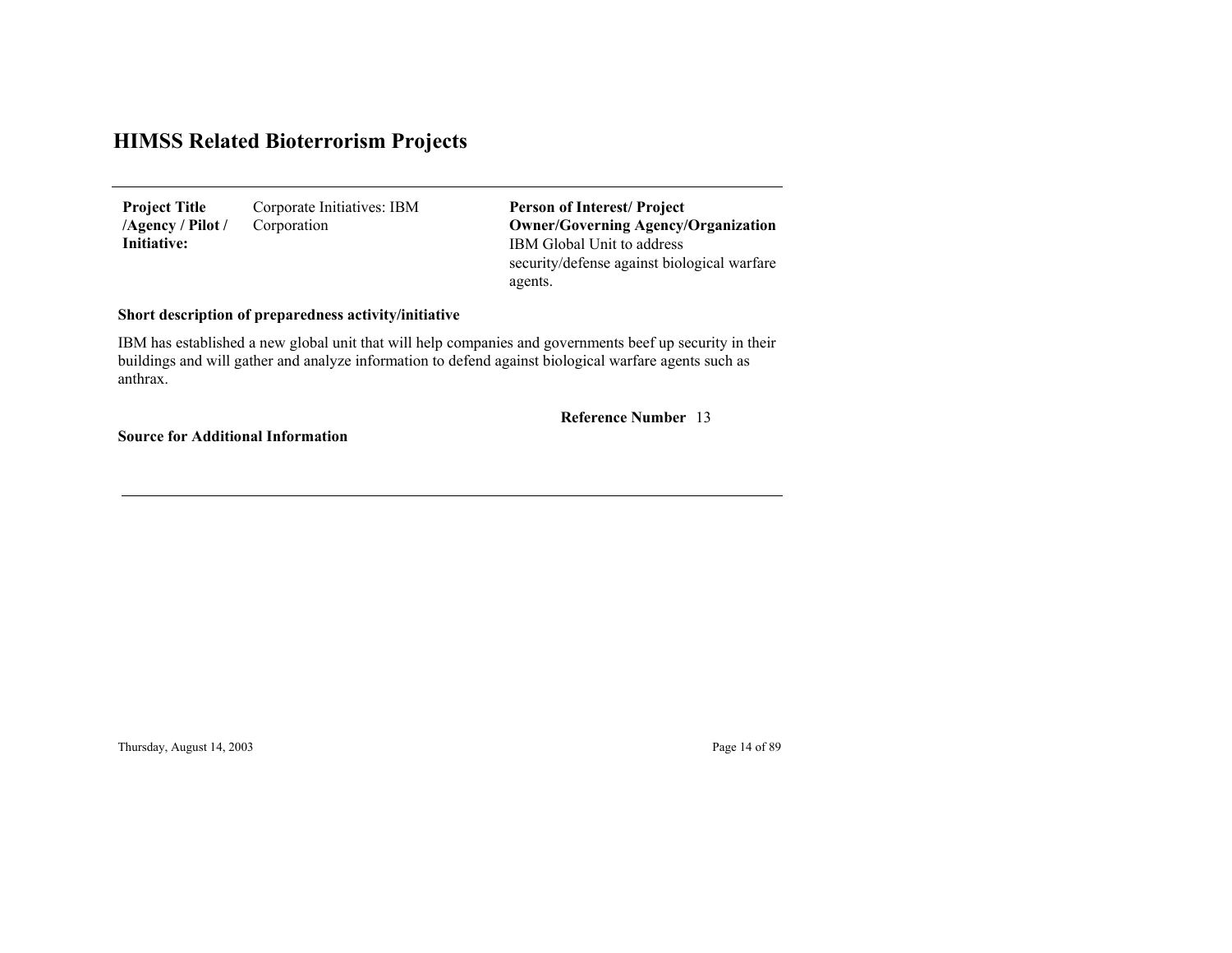Corporate Initiatives: Booz-Allen **Project Title /Agency / Pilot / Initiative:**

**Person of Interest/ Project Owner/Governing Agenc y/Organization**

### **Short description of preparedness activity/initiative**

"Bioterrorism — Improving Preparedness and Response," a wargame sponsored by Booz Allen Hamilton and the Council for Excellence in Government, illustrates how participants in one of the first strategic simulations of a bioterrorism attack concluded that the government and private sector must work together to contain an epidemic.

#### 14 **Reference Number**

**Source for Additional Information**

Booz | Allen | Hamilton - Bioterrorism Wargames

Thursday, August 14, 2003 Page 15 of 89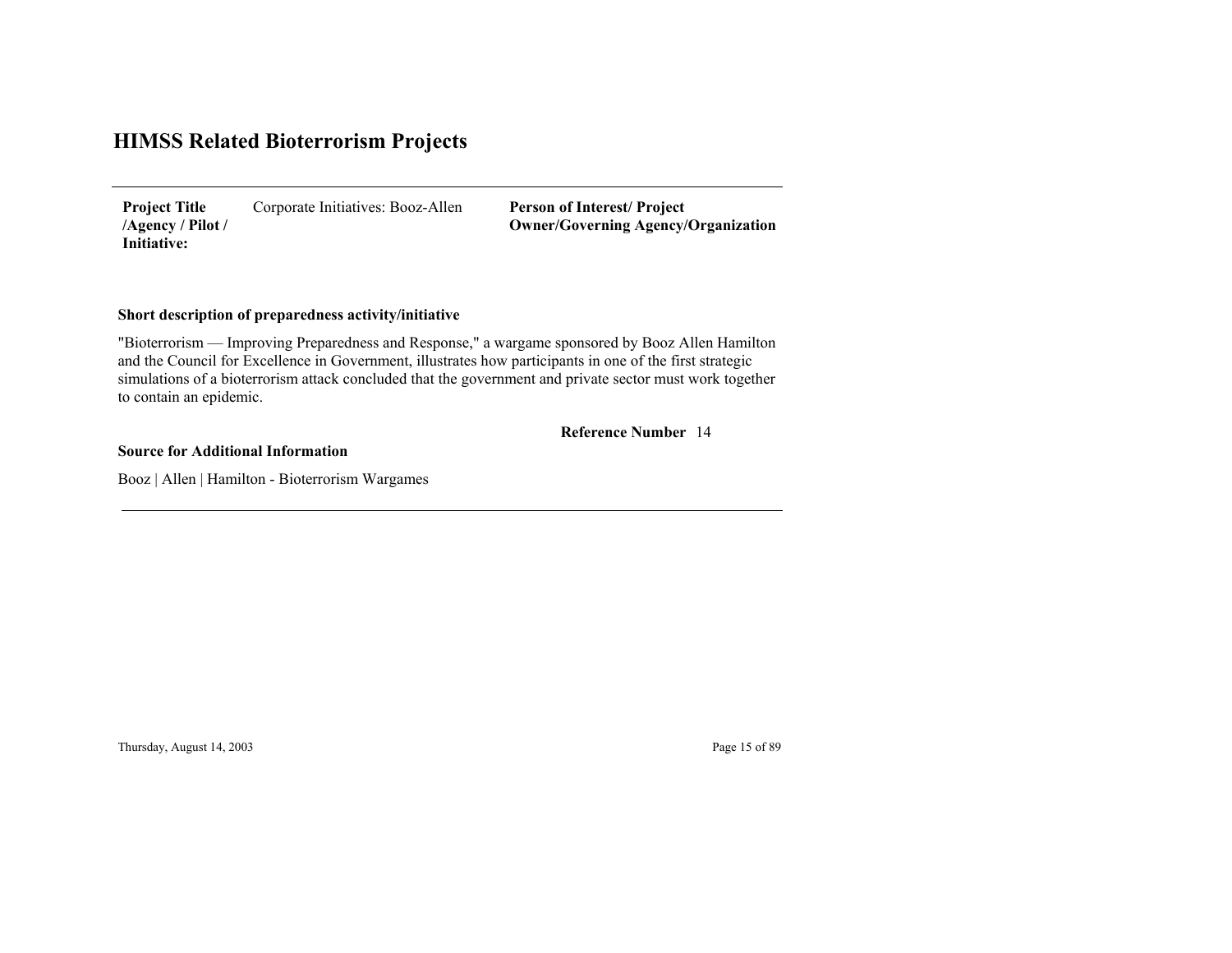| <b>Project Title</b> | Corporate Initiatives: Science   |
|----------------------|----------------------------------|
| /Agency / Pilot /    | Applications International Corp. |
| Initiative:          | (SAIC)                           |

**Person of Interest/ Project Owner/Governing Agenc y/Organization**

### **Short description of preparedness activity/initiative**

SAIC supports Homeland Security crisis management services including doctrinal development; comprehensive critical incident response training and exercise programs; contingency, continuity, and emergency operations planning; and information technology support for civil and military crisis action teams.

### 15 **Reference Number**

**Source for Additional Information**

SAIC: National Security: Homeland Security

Thursday, August 14, 2003 Page 16 of 89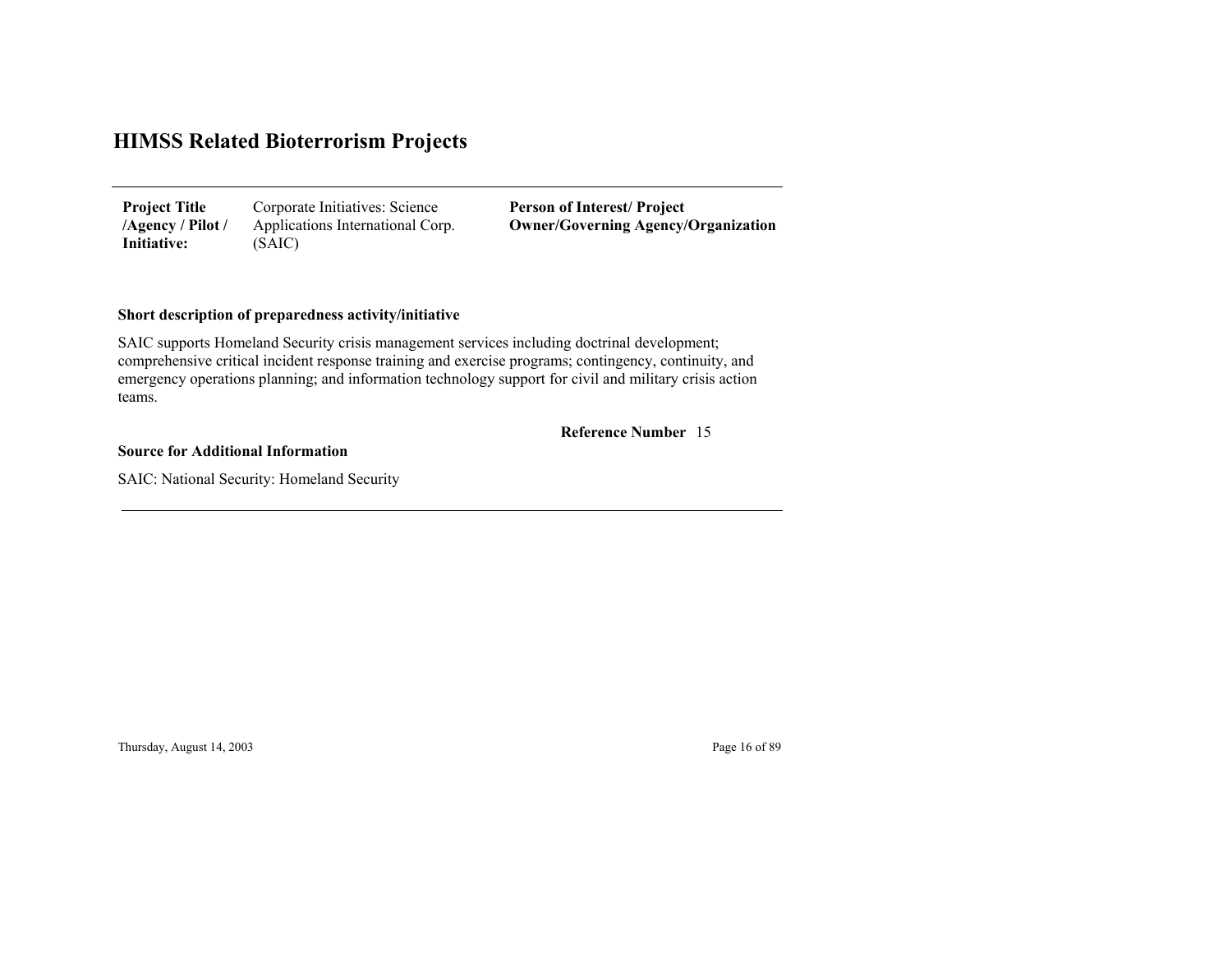Raytheon **Project Title /Agency / Pilot / Initiative:**

**Person of Interest/ Project Owner/Governing Agenc y/Organization**

#### **Short description of preparedness activity/initiative**

Raytheon today is focused on defense, government and commercial electronics and business aviation and special mission aircraft.The threat of terrorist attack in the United States brings into vivid focus the need to harness technology to Detect threats, Protect against and Respond to them. Raytheon has proven expertise in emergency management systems, advanced electronics and IT systems that provide 21st century solutions to tracking, monitoring and identifying potential threats, and protecting our communities. In addition, Raytheon technology can strengthen public safety networks, and enhance communities' first response and emergency management capabilities through planning and training, so that response is efficient and effective.

17**Reference Number**

**Source for Additional Information**

http://homelandsecurity.raytheon.com/

Thursday, August 14, 2003 Page 17 of 89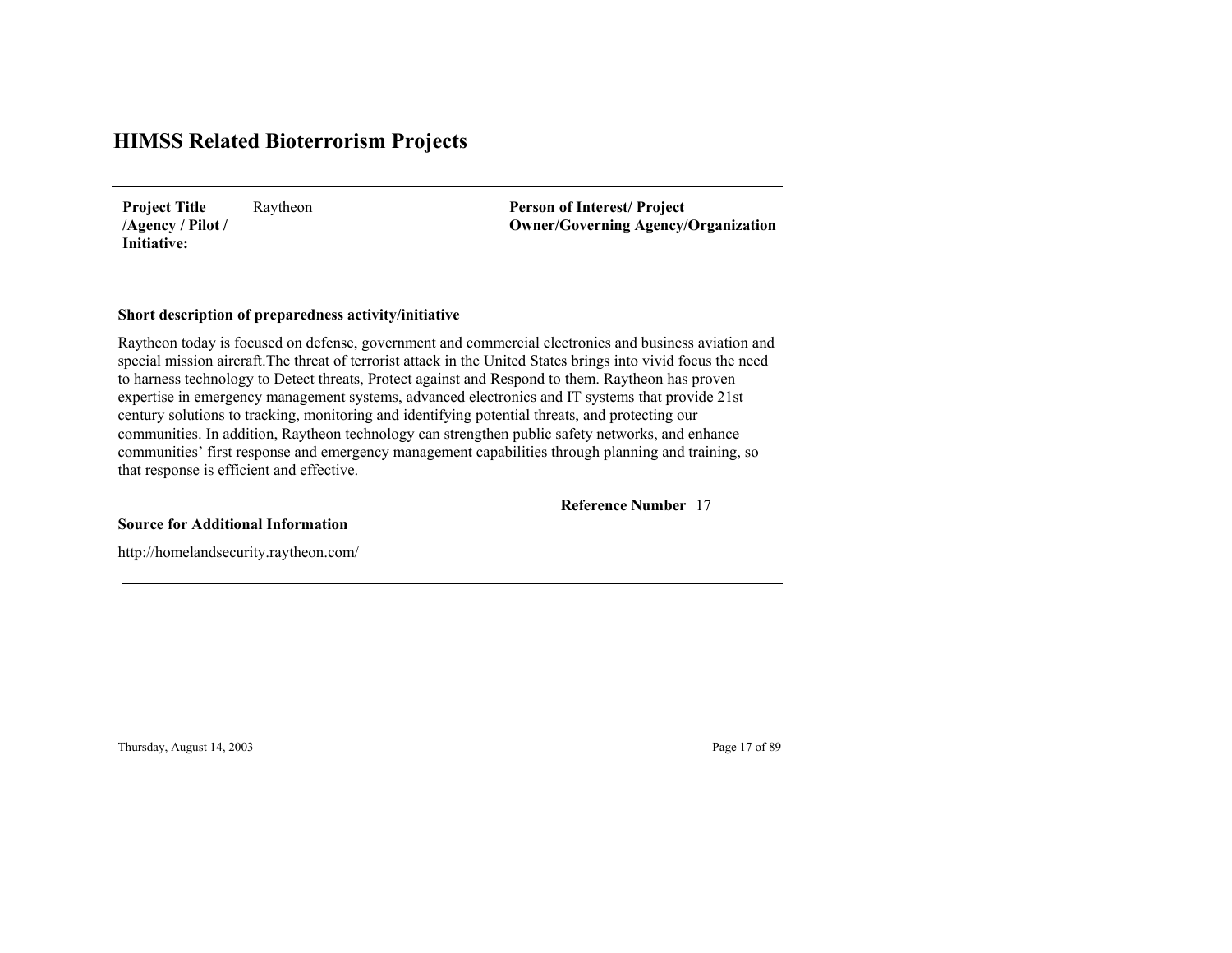State-level Initiatives: Kentucky **Project Title /Agency / Pilot / Initiative:**

Kentucky Cabinet for Health Services **Person of Interest/ Project Owner/Governing Agenc y/Organization**

### **Short description of preparedness activity/initiative**

Kentucky Health Alert Network Web Resource Center -This site is a product of Bioterrorism Preparedness and Response funds, obtained from the Center for Disease Control and Prevention, to enhance Kentucky's capacity for information dissemination in response to public health emergencies and threats of bioterrorism.

#### 18 **Reference Number**

**Source for Additional Information**

KY: CHS: Department for Public Health - Bioterrorism

Thursday, August 14, 2003 Page 18 of 89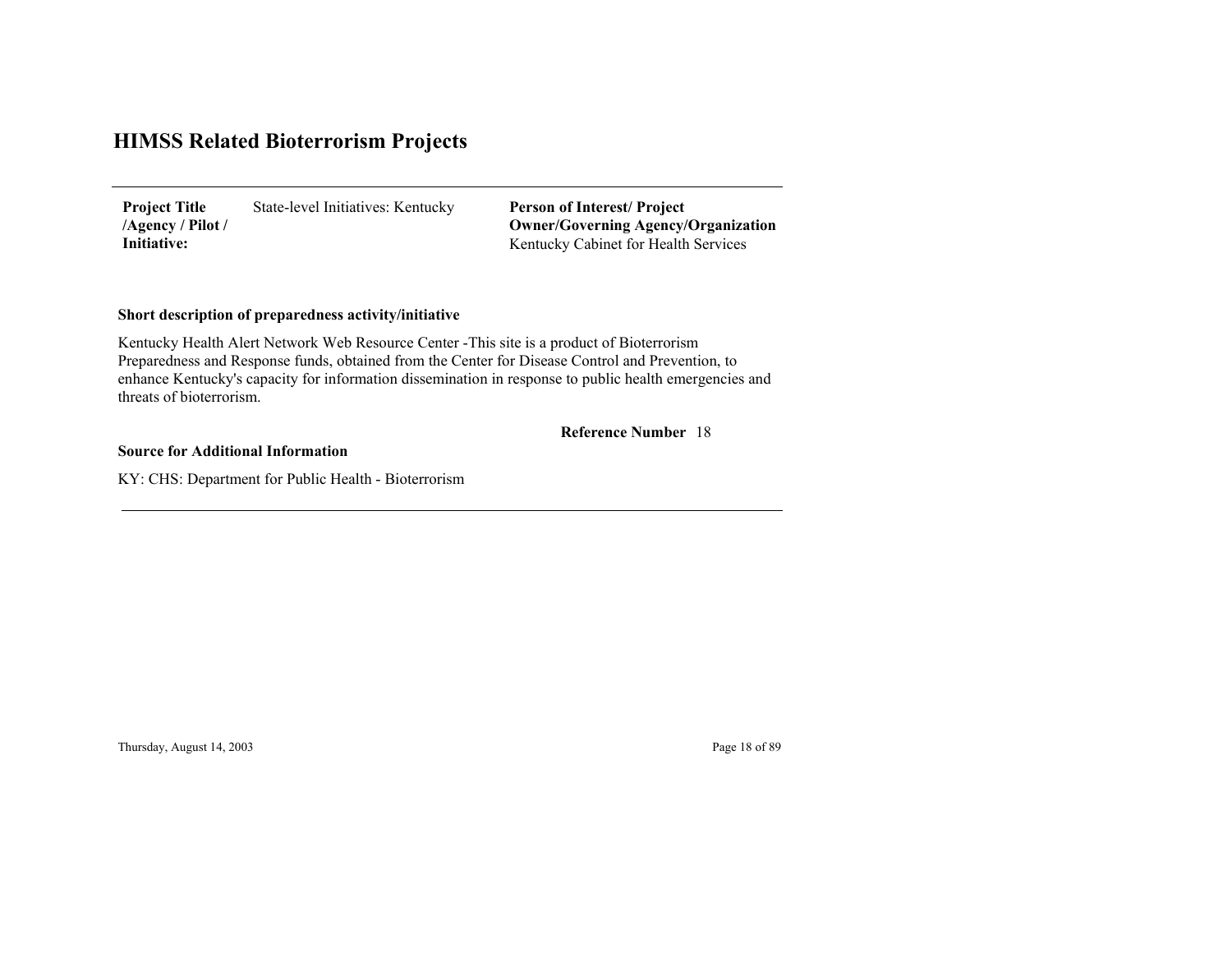State-level Initiatives: Kentucky **Project Title /Agency / Pilot / Initiative:**

Kentucky Department for Public Health - Preparedness Branch **Person of Interest/ Project Owner/Governing Agenc y/Organization**

### **Short description of preparedness activity/initiative**

Summary of updates re: CDC/HRSA funding in specific areas addressed by Kentucky's plan. In keeping with the CDC Focus Area E—Health Alert Network/Communications and Information Technology, a specific plan is being developed to deploy wireless devices across the state. Other options for wireless connectivity are being explored for those areas not in current coverage areas.

#### 18.1 **Reference Number**

**Source for Additional Information**

Thursday, August 14, 2003 Page 19 of 89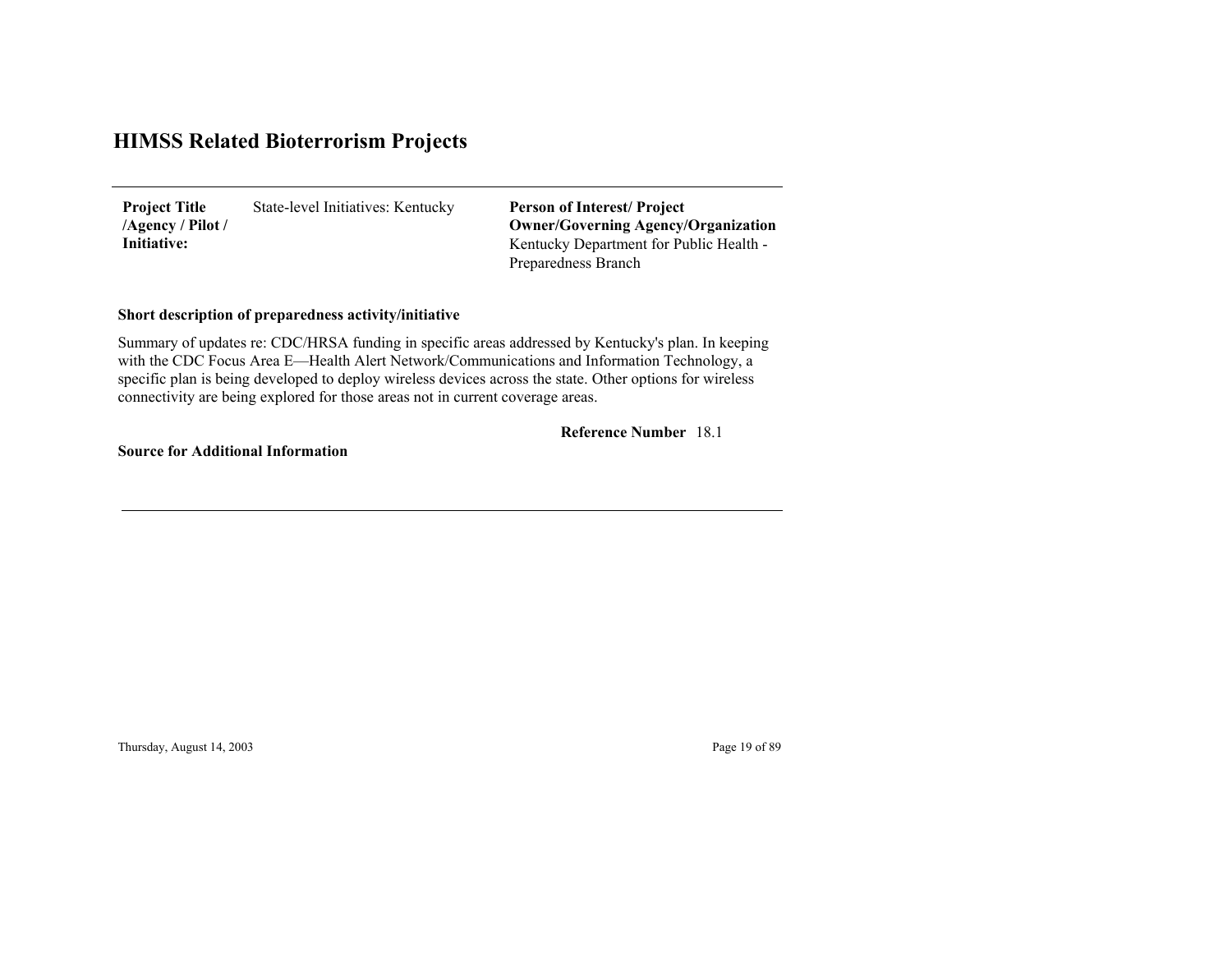State-level Initiatives: Kentucky **Project Title /Agency / Pilot / Initiative:**

Kentucky Society of Health System Pharmacists **Person of Interest/ Project Owner/Governing Agenc y/Organization**

### **Short description of preparedness activity/initiative**

Counter terrorism resources on primary web site. Includes links to: CDC Emergency Preparedness & Response, ASHP Emergency Preparedness, FDA Drug Preparedness and Response to Bioterrorism.

18.2 **Reference Number**

**Source for Additional Information**

KSHP

Thursday, August 14, 2003 Page 20 of 89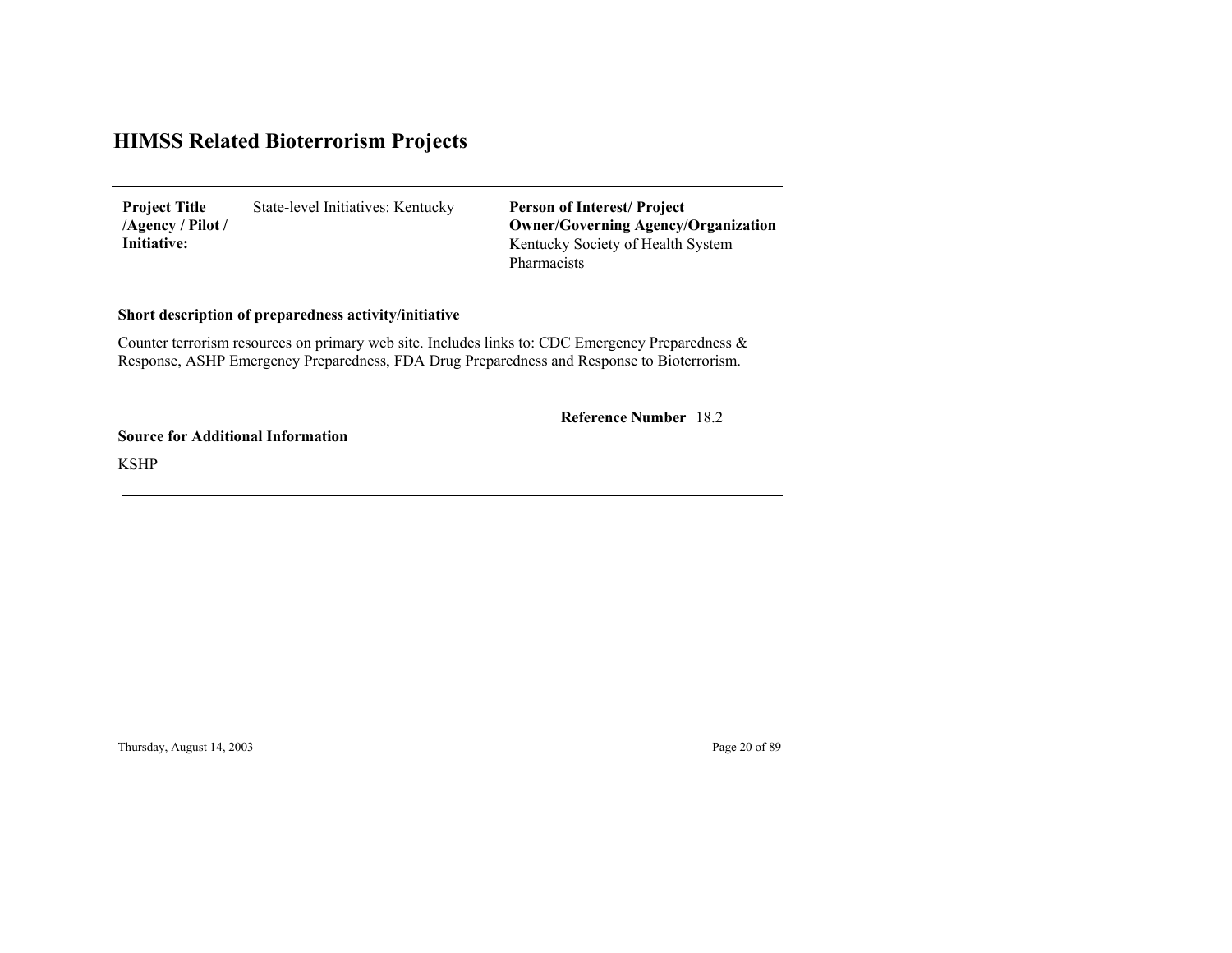Merlin**Project Title /Agency / Pilot / Initiative:**

Florida Department of Health **Person of Interest/ Project Owner/Governing Agenc y/Organization**

### **Short description of preparedness activity/initiative**

Florida's Response to Bioterrorism is thought to be a model for other states: Merlin Disease Reporting System Merlin is the name of the Florida Department of Health's electronic system for the reporting and management of communicable disease information.. The web-based system identifies and tracks disease outbreaks and provides an early warning for health care workers.

#### 19 **Reference Number**

#### **Source for Additional Information**

Florida Legislature 2002 Session: News from the State House

Thursday, August 14, 2003 Page 21 of 89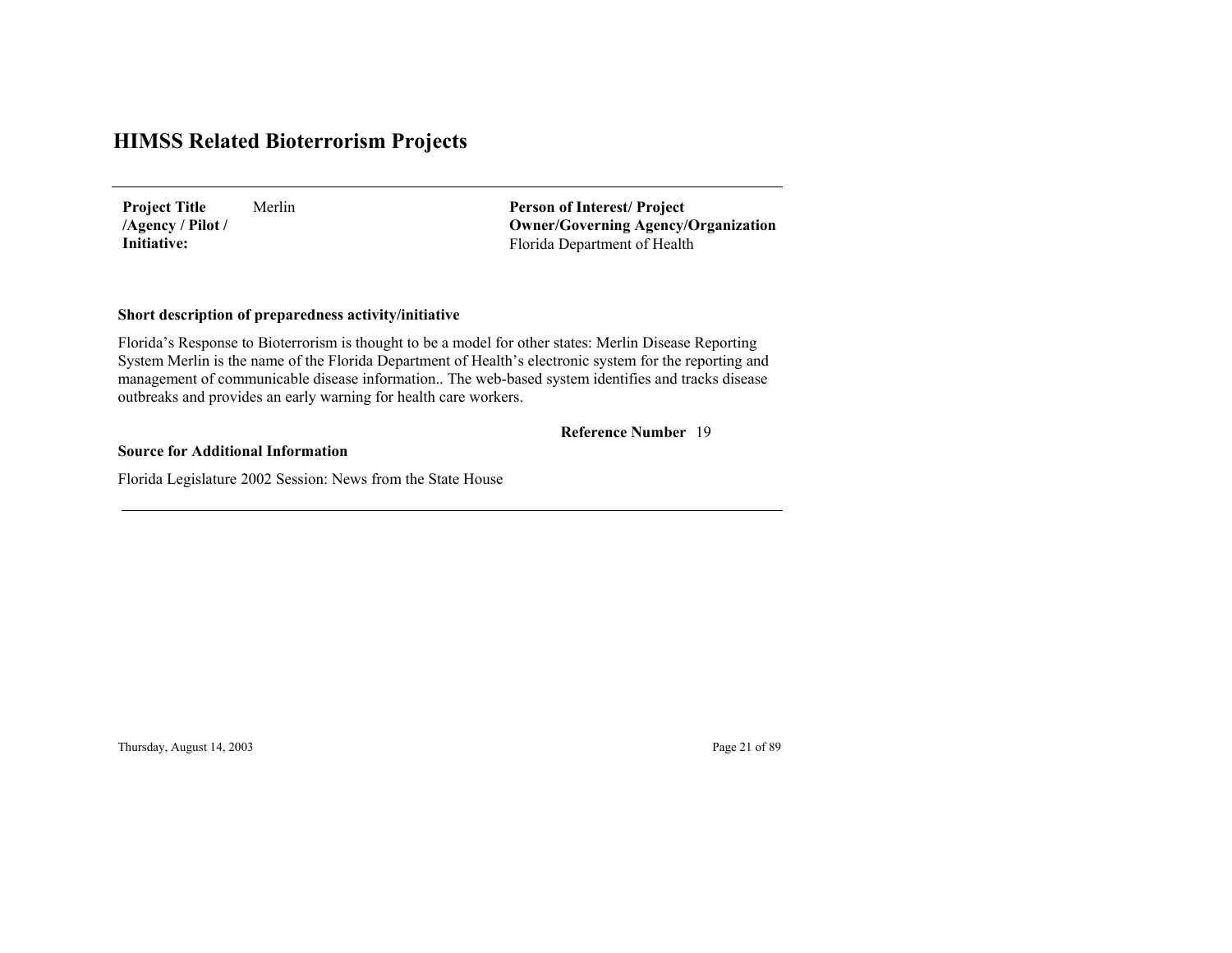State-level Initiatives: Connecticut**Project Title /Agency / Pilot / Initiative:**

Yale New Haven Health**Person of Interest/ Project Owner/Governing Agenc y/Organization**

### **Short description of preparedness activity/initiative**

Participating in establishing Centers of Excellence for Bioterrorism Preparedness. Yale New Haven and Hartford Hospital as tertiary and quaternary health centers will take a leadership role in planning/coordinating regional response, training and clinical care associated with potential bioterrorist threats.

#### 20 **Reference Number**

#### **Source for Additional Information**

Bioterrorism Preparedness and Response News Release - Yale New Haven Health S yste m

Thursday, August 14, 2003 Page 22 of 89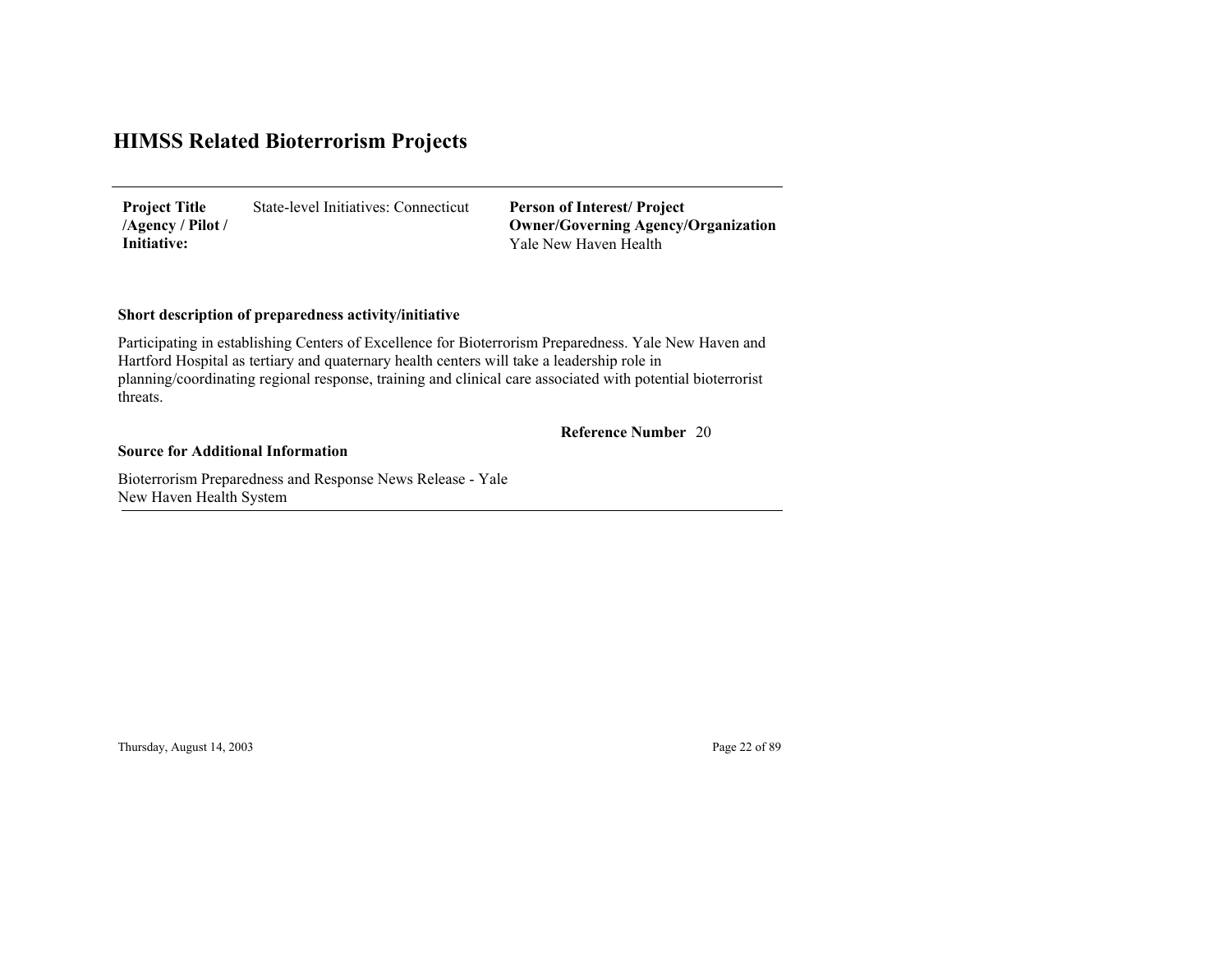State-level Initiatives: Illinois**Project Title /Agency / Pilot / Initiative:**

Chicago Department of Public Health **Person of Interest/ Project Owner/Governing Agenc y/Organization**

### **Short description of preparedness activity/initiative**

The Chicago Department of Public Health (CDPH) has been building a Bioterrorism response capability since 1998, and the recently received grants from the Centers for Disease Control and Prevention/Bioterrorism Preparedness and Response Program will enhance capabilities in the areas of Surveillance & Epidemiology-Core Capacity & Special Projects, as well as the Health Alert Network.

### **Reference Number** 21

#### **Source for Additional Information**

Chicago Department of Health - Bioterrorism Section - Chicago Initiatives

Thursday, August 14, 2003 Page 23 of 89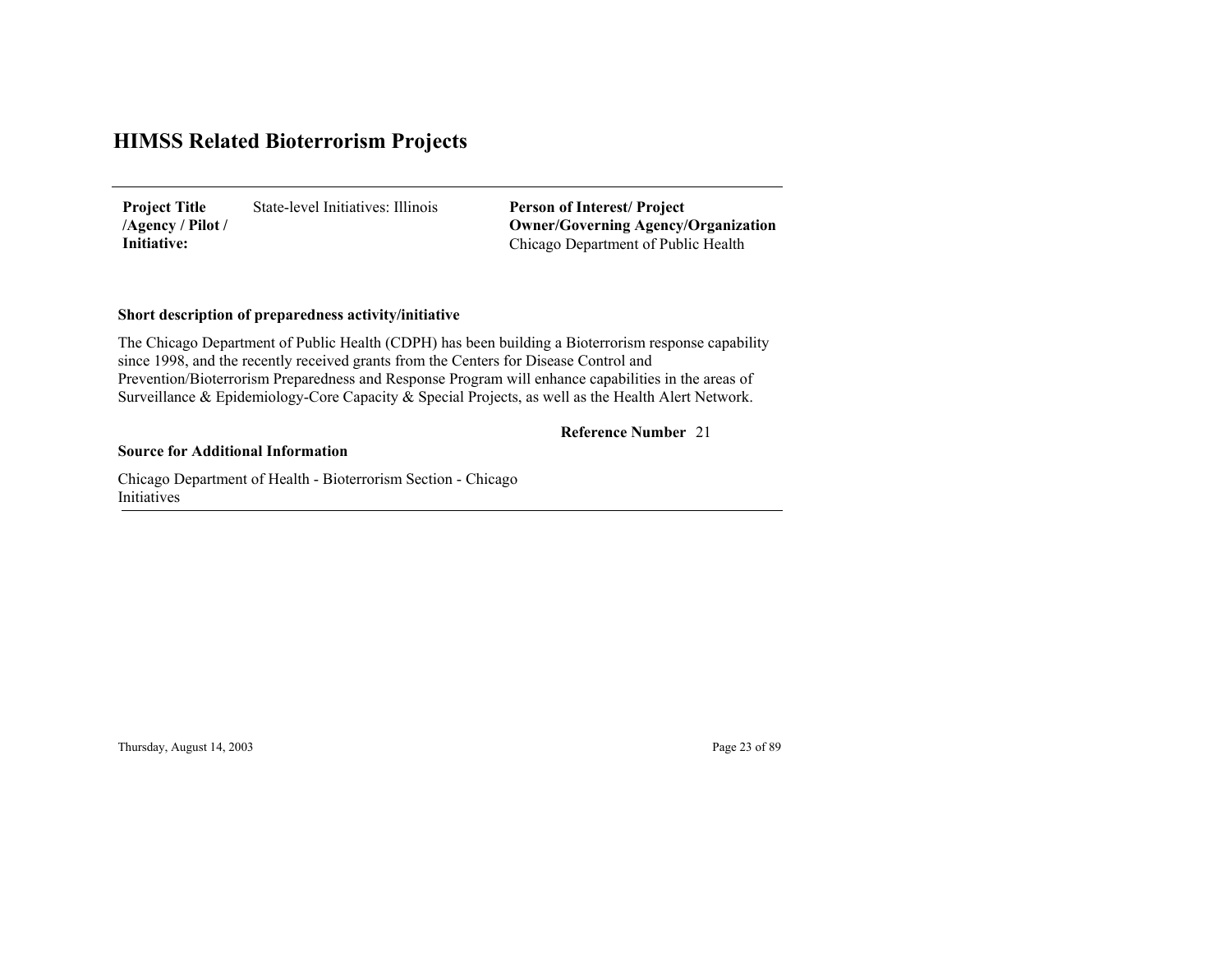State-level Initiatives: New York **Project Title /Agency / Pilot / Initiative:**

Greater New York Hospital Association - Emergency Preparedness Resource Center **Person of Interest/ Project Owner/Governing Agenc y/Organization**

### **Short description of preparedness activity/initiative**

Comprehensive resources including brochures, pocket guides, posters in PDF and other formats addressing Nuclear, Biological and Chemical (NBC) events.

22 **Reference Number**

#### **Source for Additional Information**

Greater New York Hospital Association

Thursday, August 14, 2003 Page 24 of 89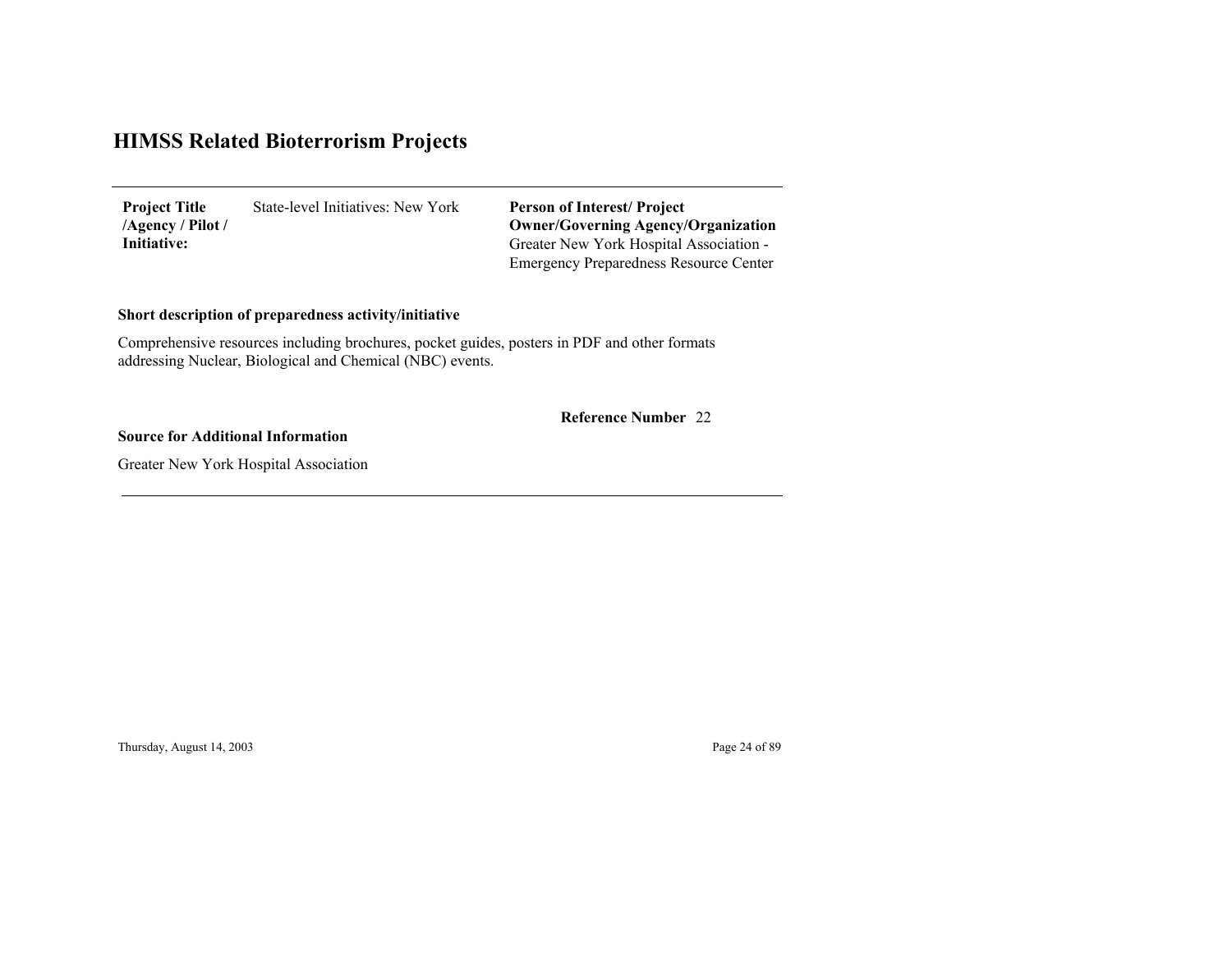State-level Initiatives: Maryland **Project Title /Agency / Pilot / Initiative:**

Johns Hopkins Center for Civilian Biodefense Strategies **Person of Interest/ Project Owner/Governing Agenc y/Organization**

### **Short description of preparedness activity/initiative**

The Center for Civilian Biodefense Strategies is establishing a new nationwide biodefense communications network for practicing clinicians.

23 **Reference Number**

**Source for Additional Information**

Thursday, August 14, 2003 Page 25 of 89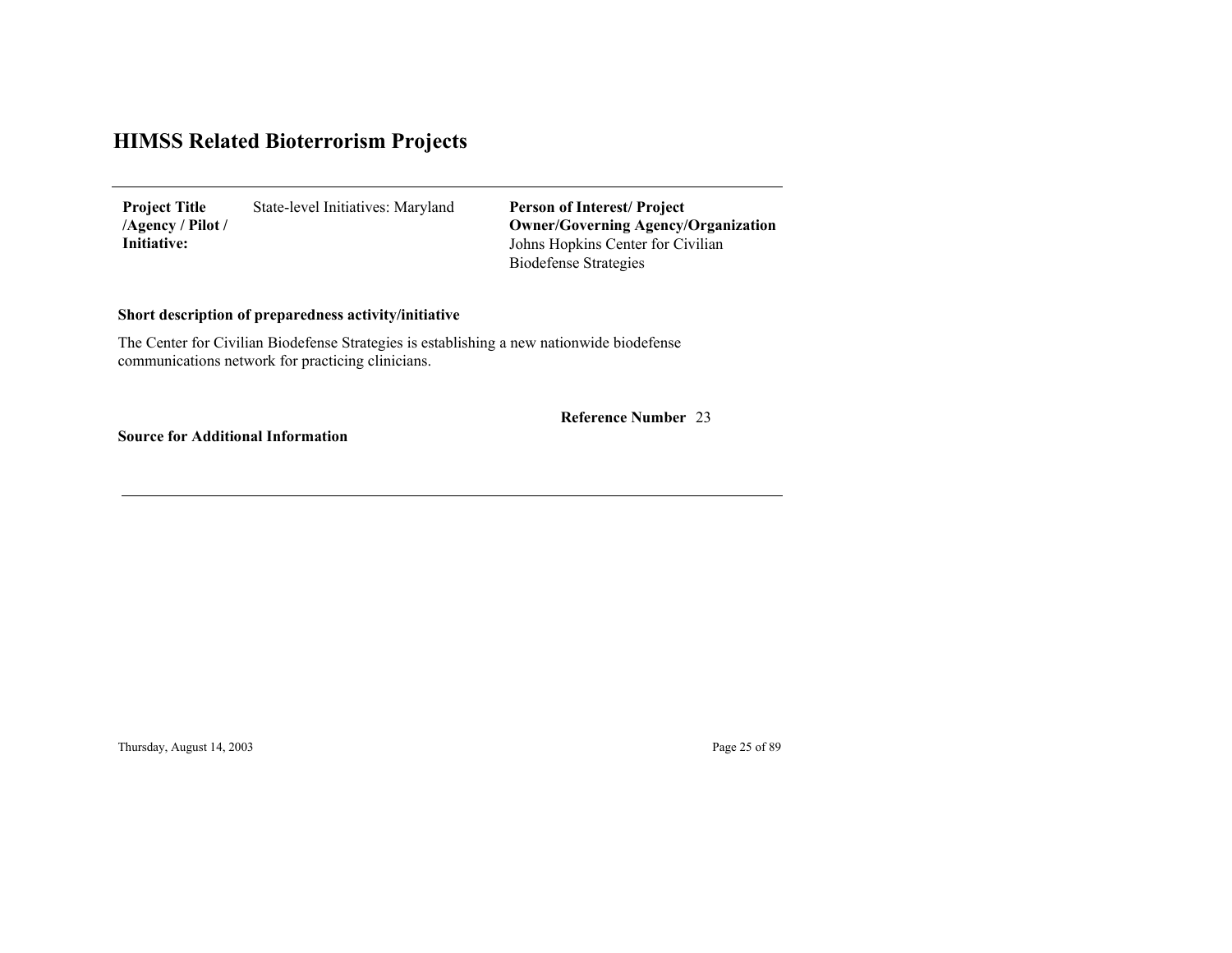State-level Initiatives: Virginia **Project Title /Agency / Pilot / Initiative:**

Virginia Department of Health **Person of Interest/ Project Owner/Governing Agenc y/Organization**

### **Short description of preparedness activity/initiative**

Creation of 130 bioterrorism-related jobs at state and local health departments that will be funded from combined state and federal sources; The federal grant requests are intended to upgrade infectious disease surveillance and investigation, as well as expand public health laboratory and communications systems capacities.

24 **Reference Number**

**Source for Additional Information**

Governor Warner: In the News

Thursday, August 14, 2003 Page 26 of 89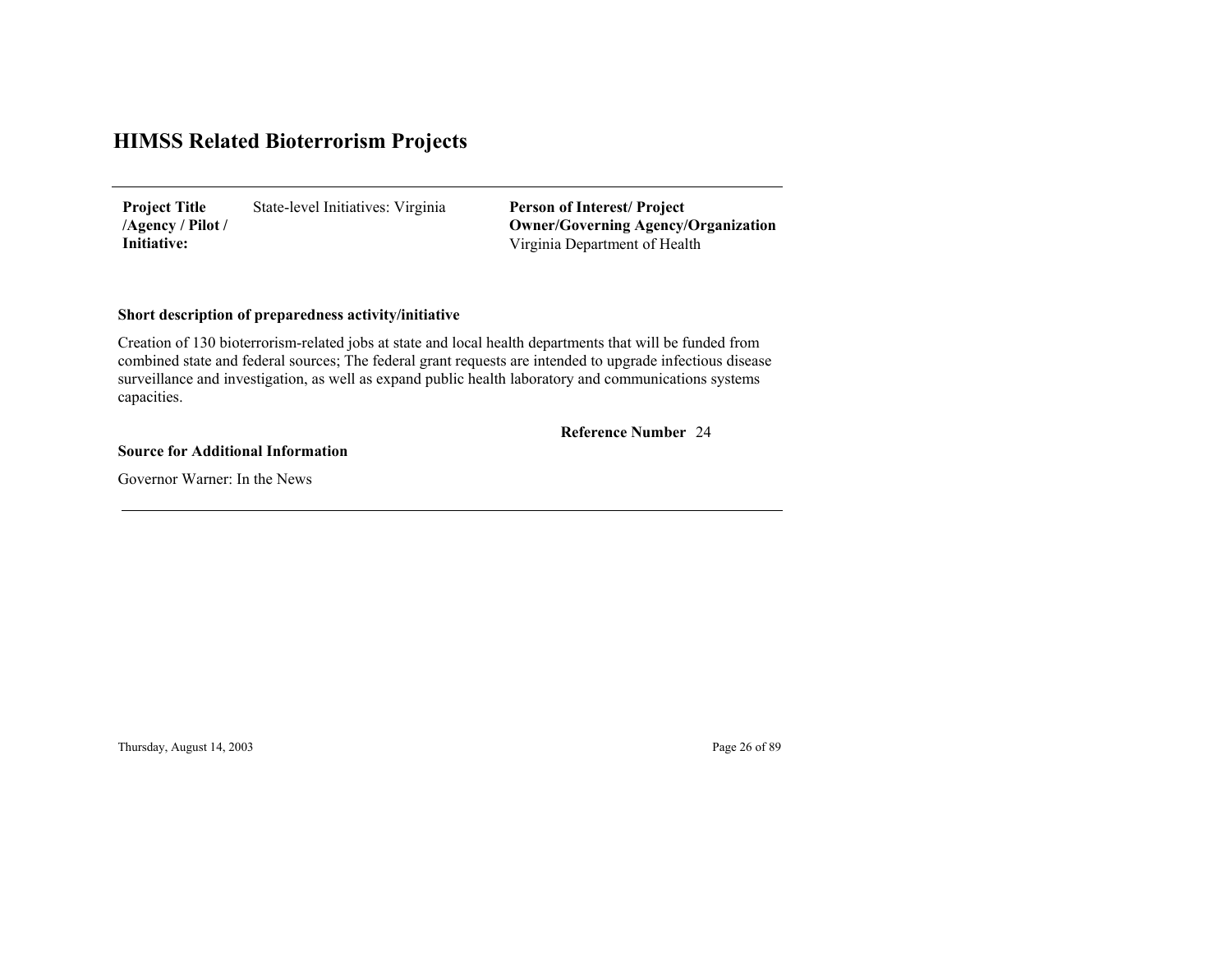State-level Initiatives: California **Project Title /Agency / Pilot / Initiative:**

UCLA Center for Public Health and Disasters**Person of Interest/ Project Owner/Governing Agenc y/Organization**

**Short description of preparedness activity/initiative**

Web site dedicated to bioterrorism preparedness for physicians.

25 **Reference Number**

**Source for Additional Information**

Center for Public Health and Disaster Relief

Thursday, August 14, 2003 Page 27 of 89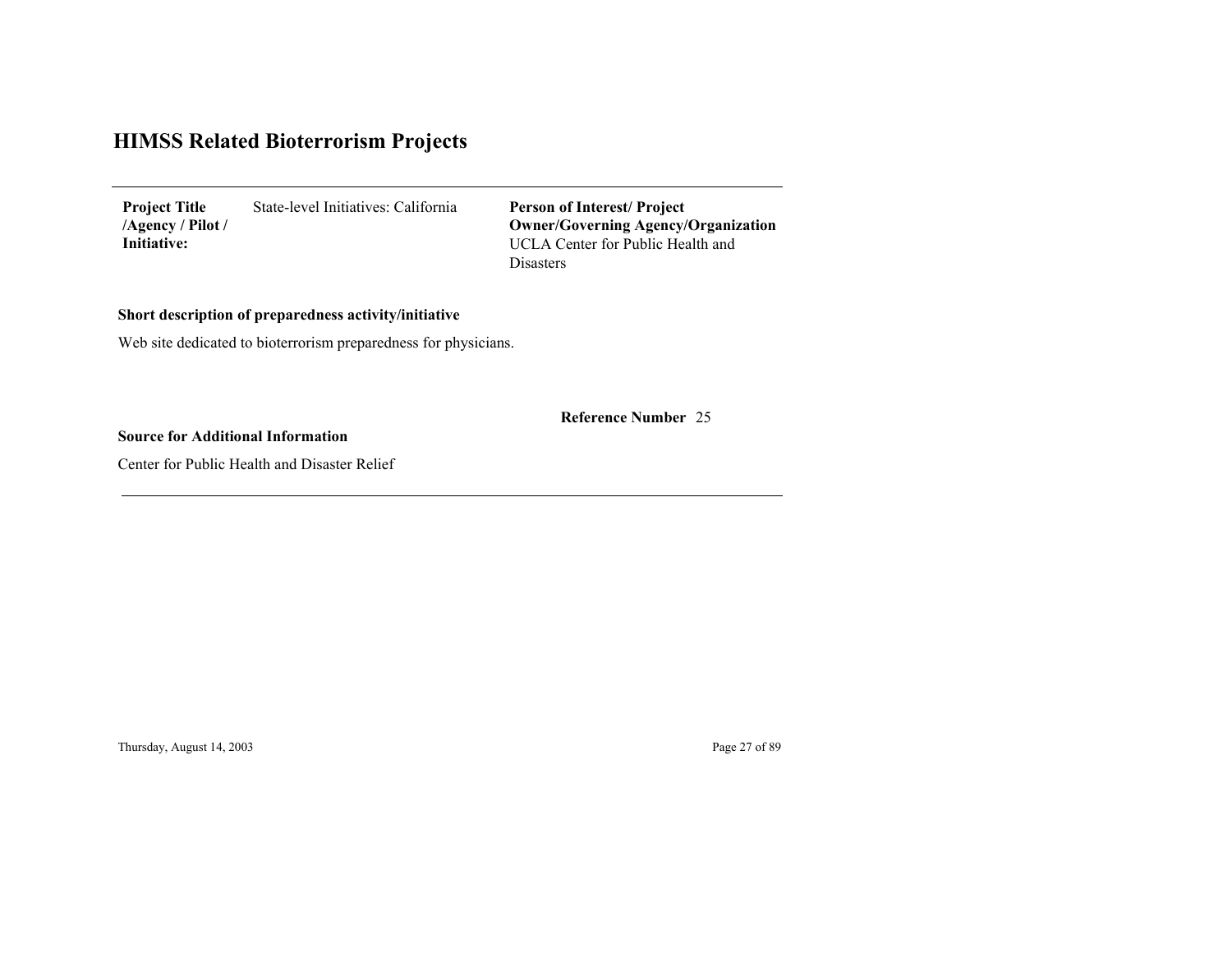Califoria BT Resource Center **Project Title /Agency / Pilot / Initiative:**

California Medical Association**Person of Interest/ Project Owner/Governing Agenc y/Organization**

### **Short description of preparedness activity/initiative**

Bioterrorism Resource Center for physicians via CMAnet. On-line resource for California physicians with comprehensive links to State/Federal preparedness projects and information resources.

#### 26 **Reference Number**

#### **Source for Additional Information**

http://www.cmanet.org/publicdoc.cfm/534/207/gener/677

Thursday, August 14, 2003 Page 28 of 89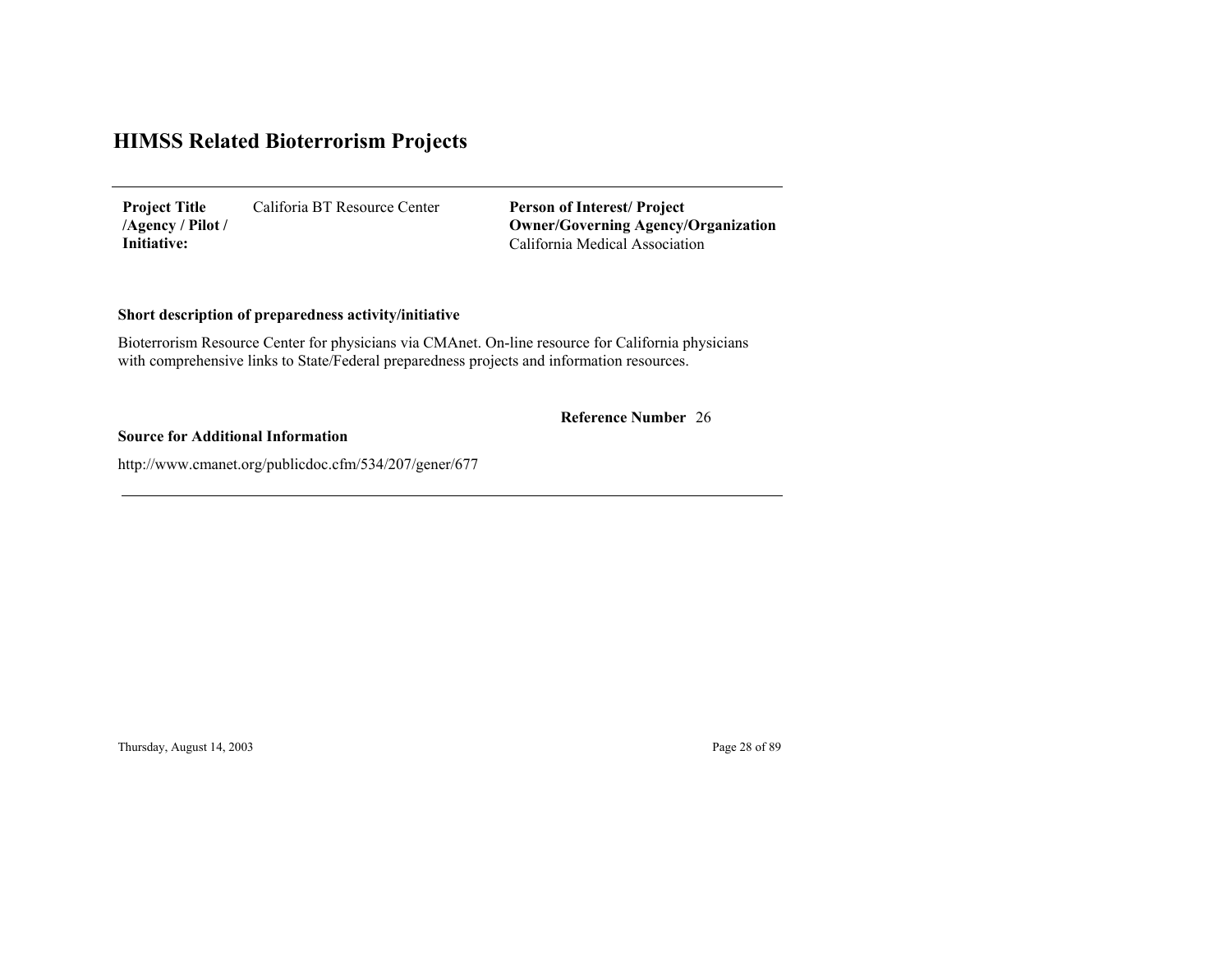State-level Initiatives: Michigan **Project Title /Agency / Pilot / Initiative:**

University of Michigan **Person of Interest/ Project Owner/Governing Agenc y/Organization**

### **Short description of preparedness activity/initiative**

The University of Michigan Bioterrorism Initiative. Topical workgroups form around specific opportunities and topics, such as: biological agents; education and training; emergency preparedness and response; epidemiology, detection and surveillance; technology; and information and communications

#### 27 **Reference Number**

#### **Source for Additional Information**

UM SPH News Release

Thursday, August 14, 2003 Page 29 of 89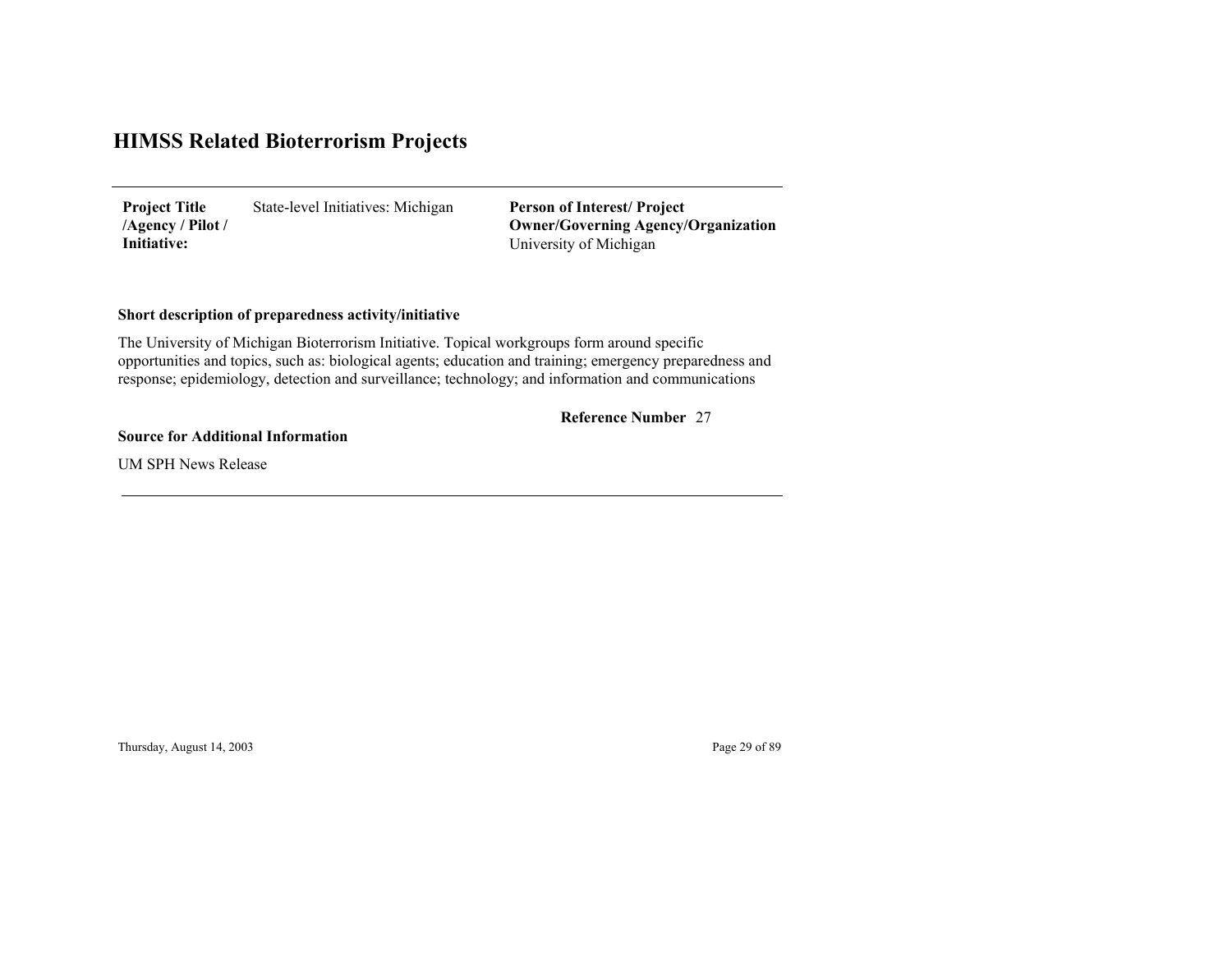Rapid Syndrome Validation Project (RSVP) **Project Title /Agency / Pilot / Initiative:**

Sandia National Labs - New Mexico - Dr. Zelicoff**Person of Interest/ Project Owner/Governing Agenc y/Organization**

### **Short description of preparedness activity/initiative**

To enable a two-way flow of information, Dr. Zelicoff created an Internet-based database application called Rapid Syndrome Validation Project (RSVP). Physicians and clinicians use a touch screen to pick from a menu of disease symptoms such as fever with skin rash, respiratory ailments or influenza-like illness.

28 **Reference Number**

**Source for Additional Information**

Rapid Syndrome Validation Project

Thursday, August 14, 2003 Page 30 of 89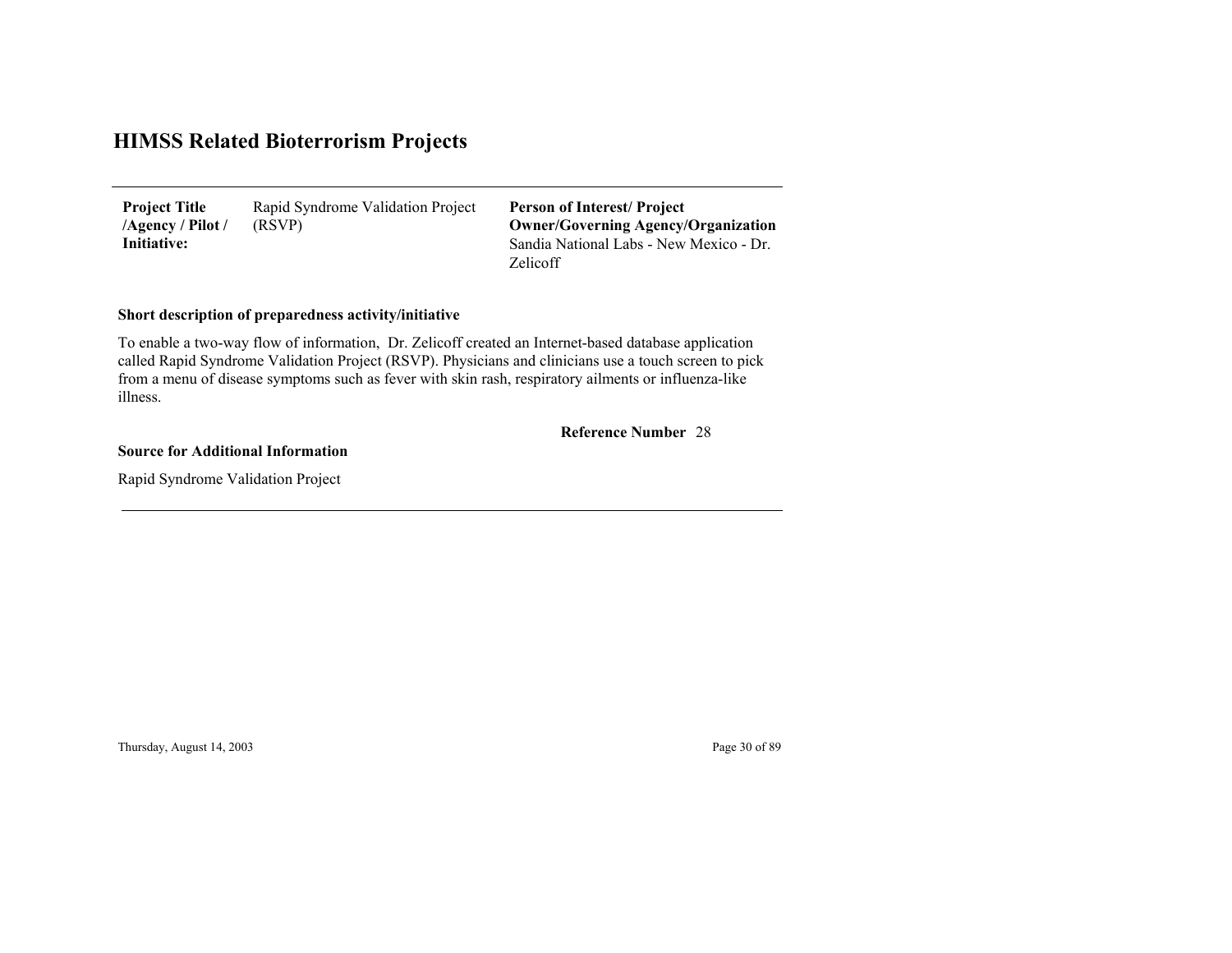State-level Initiatives: Nebraska**Project Title /Agency / Pilot / Initiative:**

University of Nebraska Medical Center **Person of Interest/ Project Owner/Governing Agenc y/Organization**

### **Short description of preparedness activity/initiative**

Discussion of National Emergency Preparedness Laboratory, a facility that UNMC is proposing to augment the Centers for Disease Control and Prevention. The task force's report says the university has experience and expertise in many bioterrorism-related areas.

#### 29 **Reference Number**

#### **Source for Additional Information**

Bioterrorism: Readiness and Response

Thursday, August 14, 2003 Page 31 of 89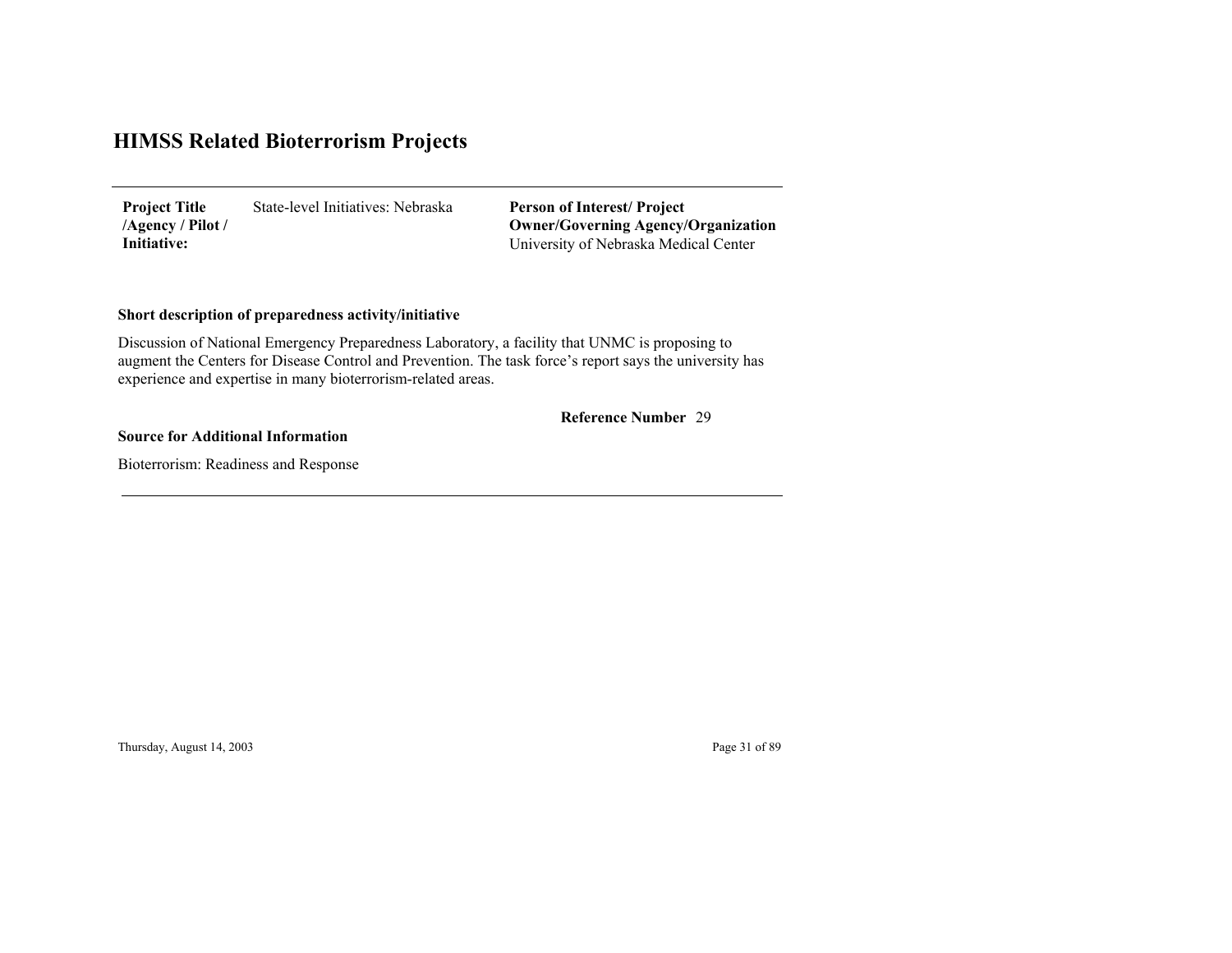State-level Initiatives: Pennsylvania Department of Health (DOH) **Project Title /Agency / Pilot / Initiative: Person of Interest/ Project Owner/Governing Agenc y/Organization**

**Short description of preparedness activity/initiative**

State disease surveillance system with pilot projects in Philadelphia, Harrisburg, Pittsburgh 6/2002.

30 **Reference Number**

**Source for Additional Information**

Creating A Secure Homeland: A Report on Pennsylvania Pro gress

Thursday, August 14, 2003 Page 32 of 89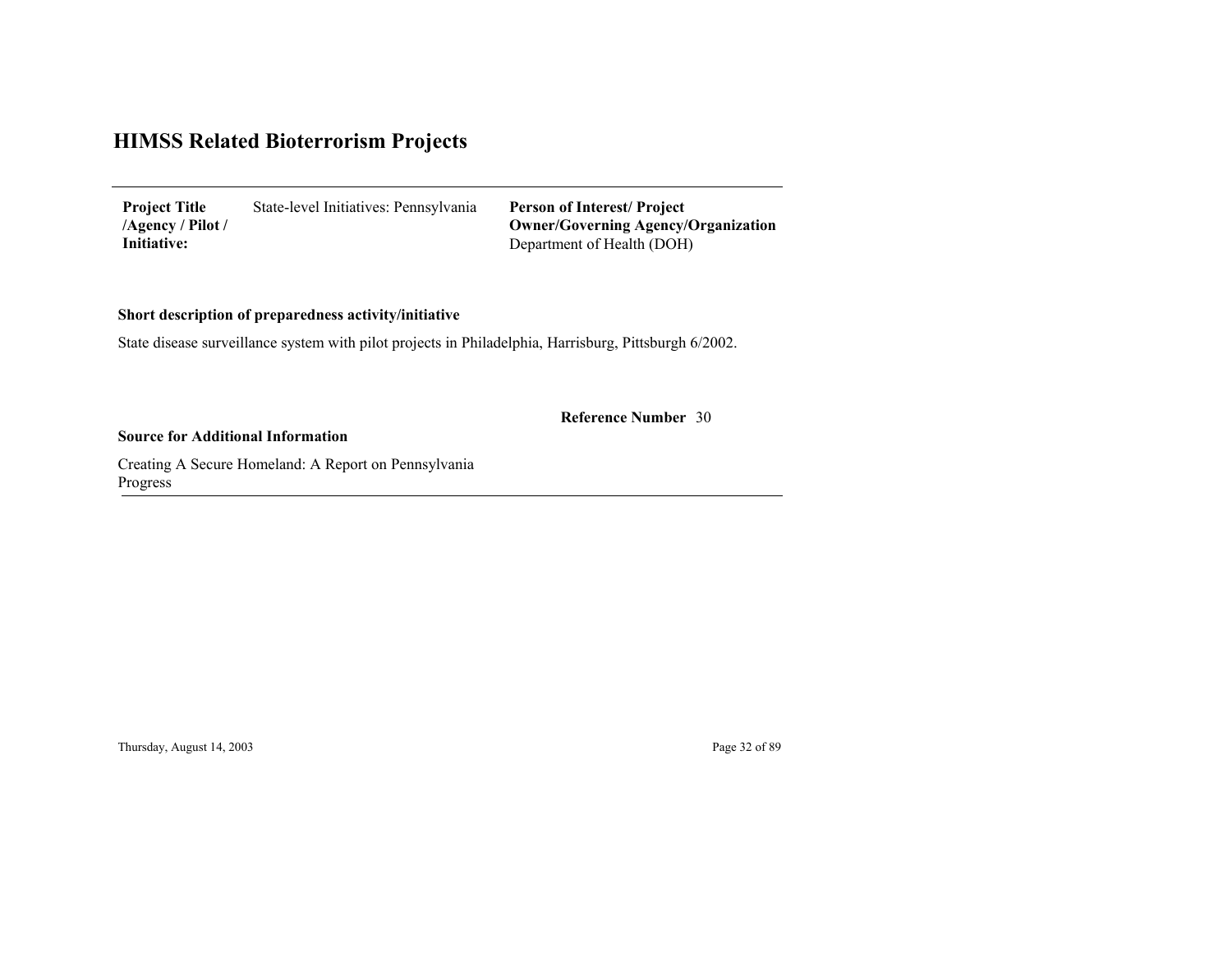State-level Initiatives: Washington **Project Title /Agency / Pilot / Initiative:**

University of Washington School of Public Health & Community Medicine **Person of Interest/ Project Owner/Governing Agenc y/Organization**

### **Short description of preparedness activity/initiative**

Spring/Summer 2002 update re: Northwest States preparedness activities (Alaska, Idaho, Montana, Oregon, Washington, Wyoming), with links to each state's specific initiatives.

**Reference Number** 31

**Source for Additional Information**

Thursday, August 14, 2003 Page 33 of 89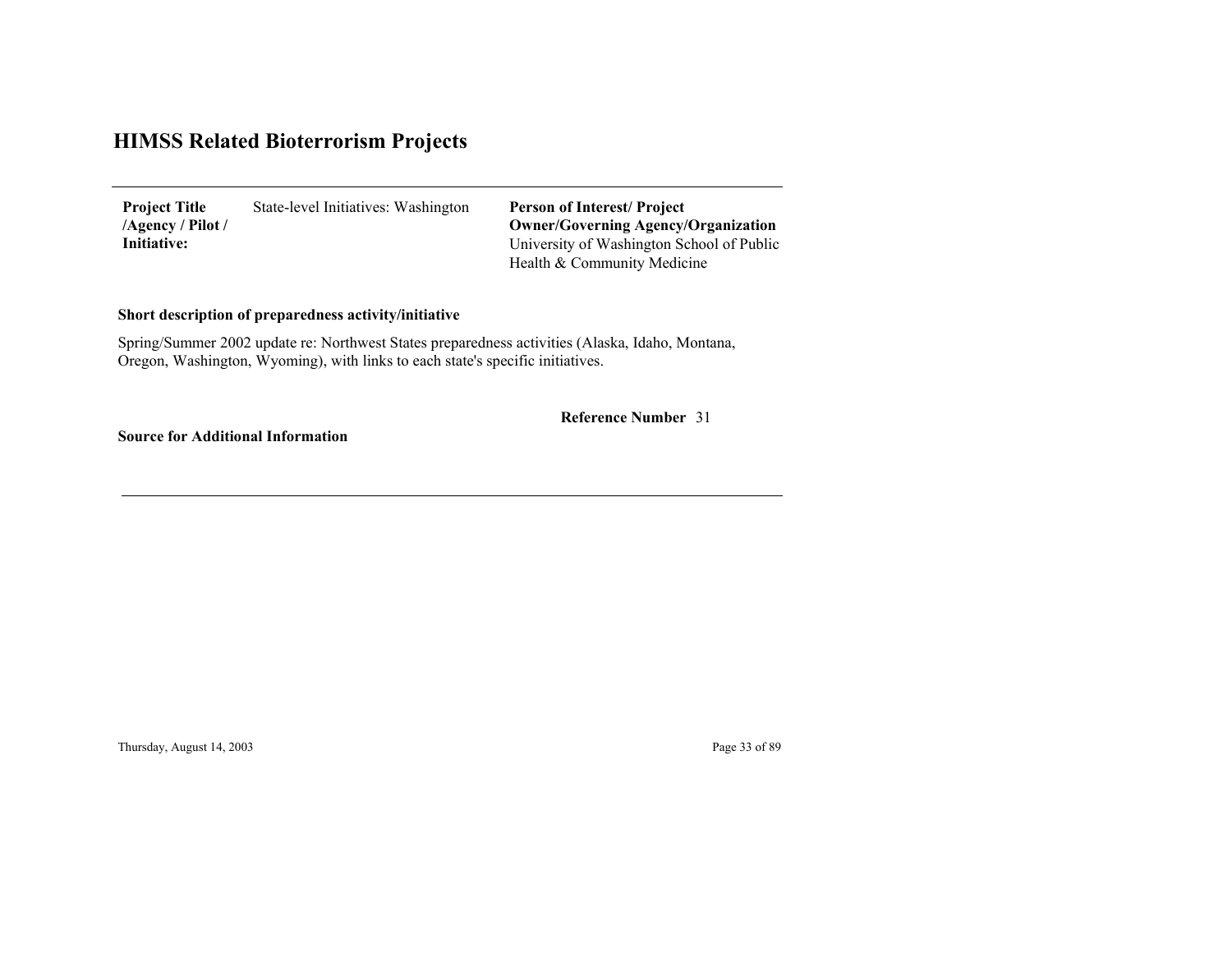| <b>Project Title</b> | National Association for County |
|----------------------|---------------------------------|
| /Agency / Pilot /    | and City Health Officials       |
| Initiative:          |                                 |

**NACCHO Person of Interest/ Project Owner/Governing Agenc y/Organization**

### **Short description of preparedness activity/initiative**

Terrific study of preparedness efforts and status within cities across the United States. Public components of information covered in press releases, white paper and congressional testimony, as well as in articles in major national publications offering coverage of the completed study

#### 32 **Reference Number**

#### **Source for Additional Information**

www.naccho.org

Thursday, August 14, 2003 Page 34 of 89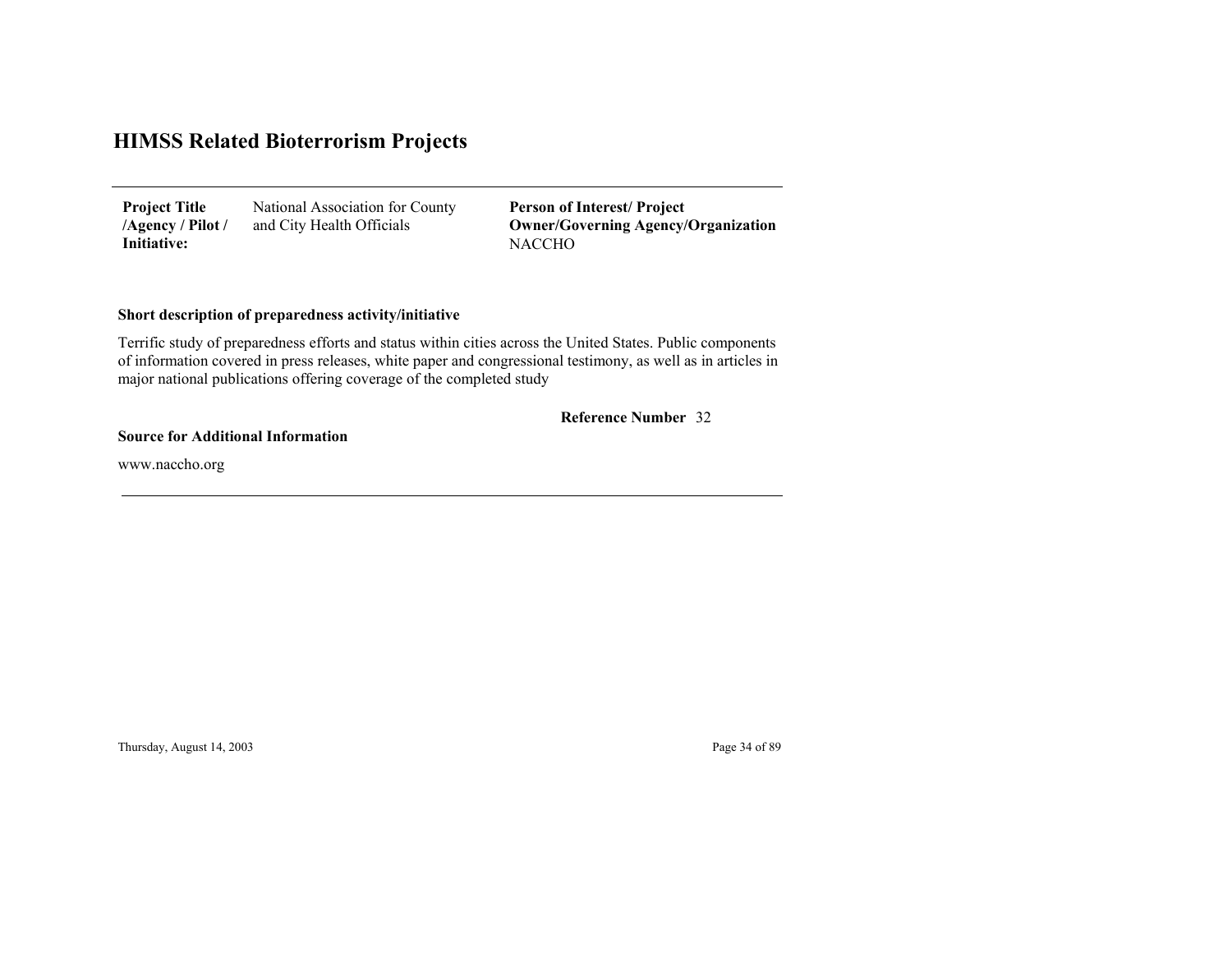Federally Sponsored Scenario Exercises (Dark Winter and TopOff) **Project Title /Agency / Pilot / Initiative:**

HHS Office of Emergency Preparedness and its partners **Person of Interest/ Project Owner/Governing Agenc y/Organization**

### **Short description of preparedness activity/initiative**

These exercises which were designed, organized and executed on a large scale provide valuable lessons in preparedness which can be adapted to enrich any existing plan in place - whether it serves the needs of an organization, community or a larger region

#### 33 **Reference Number**

**Source for Additional Information**

Thursday, August 14, 2003 Page 35 of 89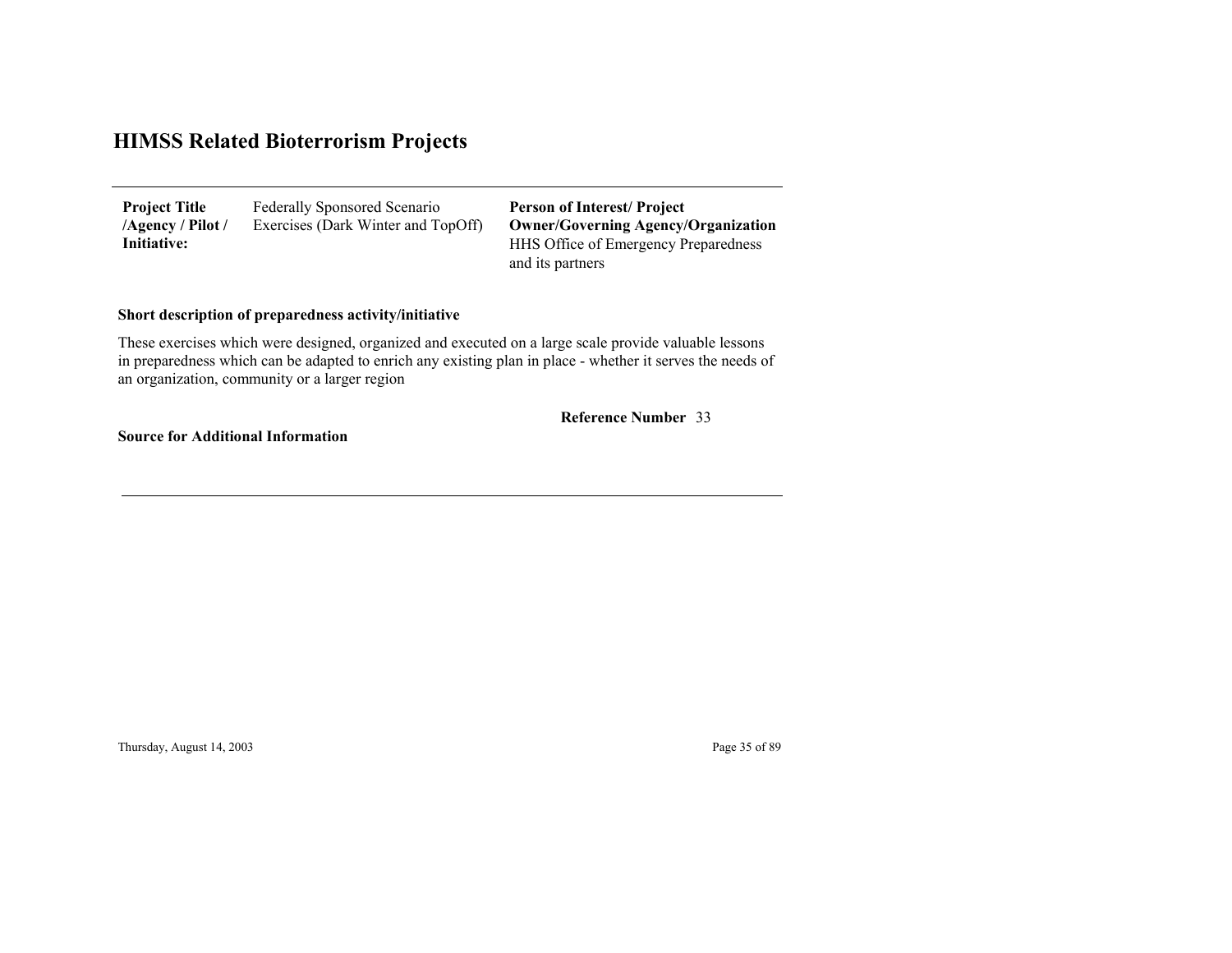| <b>Project Title</b> | Federally Sponsored Scenario       |
|----------------------|------------------------------------|
| /Agency / Pilot /    | Exercises (Dark Winter and TopOff) |
| Initiative:          |                                    |

Johns Hopkins Center for Civilian Biodefense, ANSER, Center for Strategic and International Research and Memorial **Person of Interest/ Project Owner/Governing Agenc y/Organization**

### **Short description of preparedness activity/initiative**

These exercises which were designed, organized and executed on a large scale provide valuable lessons in preparedness which can be adapted to enrich any existing plan in place - whether it serves the needs of an organization, community or a larger region.

#### 34 **Reference Number**

#### **Source for Additional Information**

Center for Strategic and International Studies: www.csis.org. Johns Ho pkins Center for Civilian Biodefense Strate gies:

Thursday, August 14, 2003 Page 36 of 89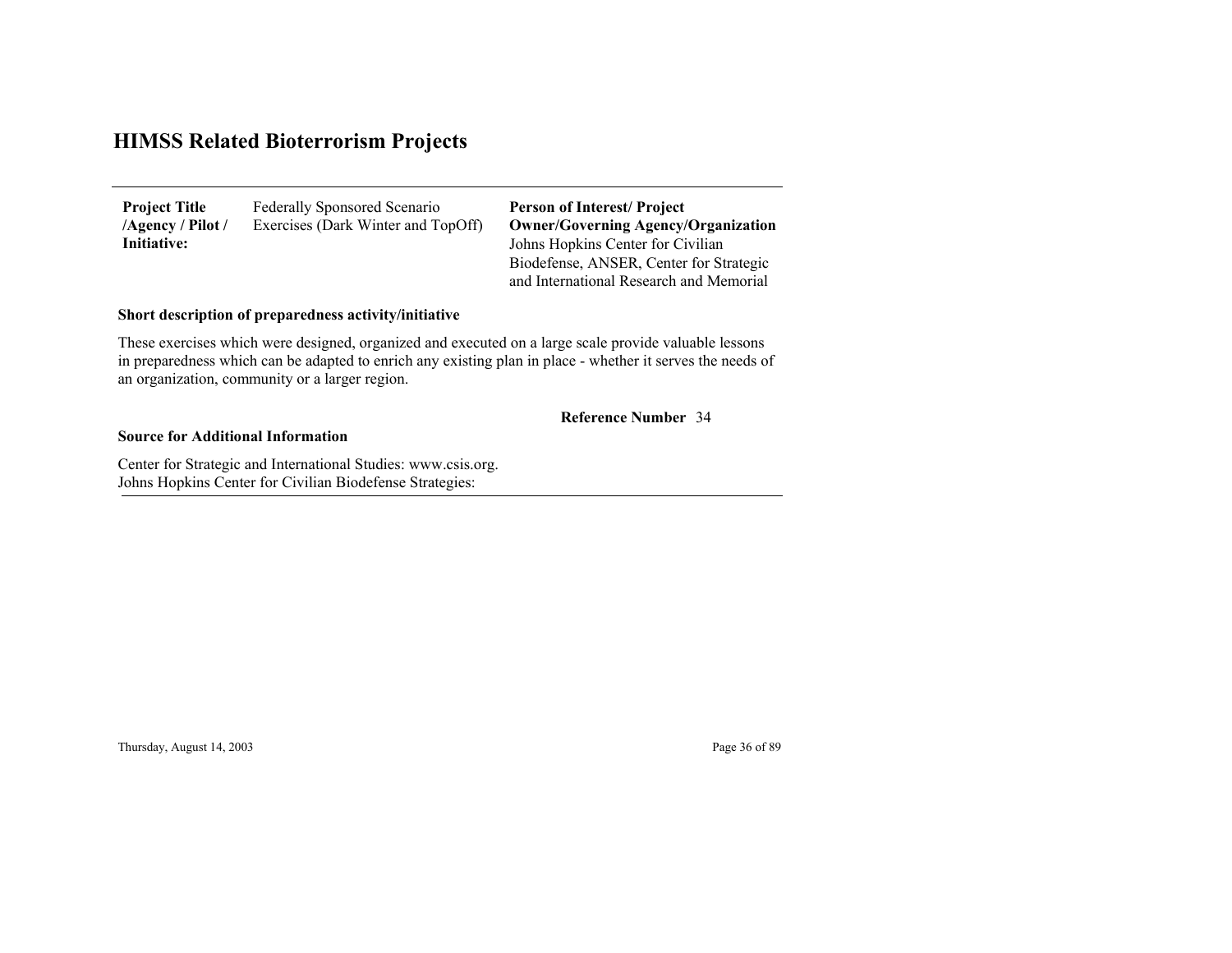RODS - Real-time Outbreak And Disease Surveillance **Project Title /Agency / Pilot / Initiative:**

National Library of Medicine Agency for Healthcare Research and Quality - Centers for Disease Control -Prevention Center for **Person of Interest/ Project Owner/Governing Agenc y/Organization**

#### **Short description of preparedness activity/initiative**

This line of research began in 1999 and evolved from work in clinical event monitoring funded by the National Library of Medicine. The National Library of Medicine encouraged the application of this technology to the problem of real-time detection of biological events.

#### 35 **Reference Number**

#### **Source for Additional Information**

http://www.health.pitt.edu/rods

Thursday, August 14, 2003 Page 37 of 89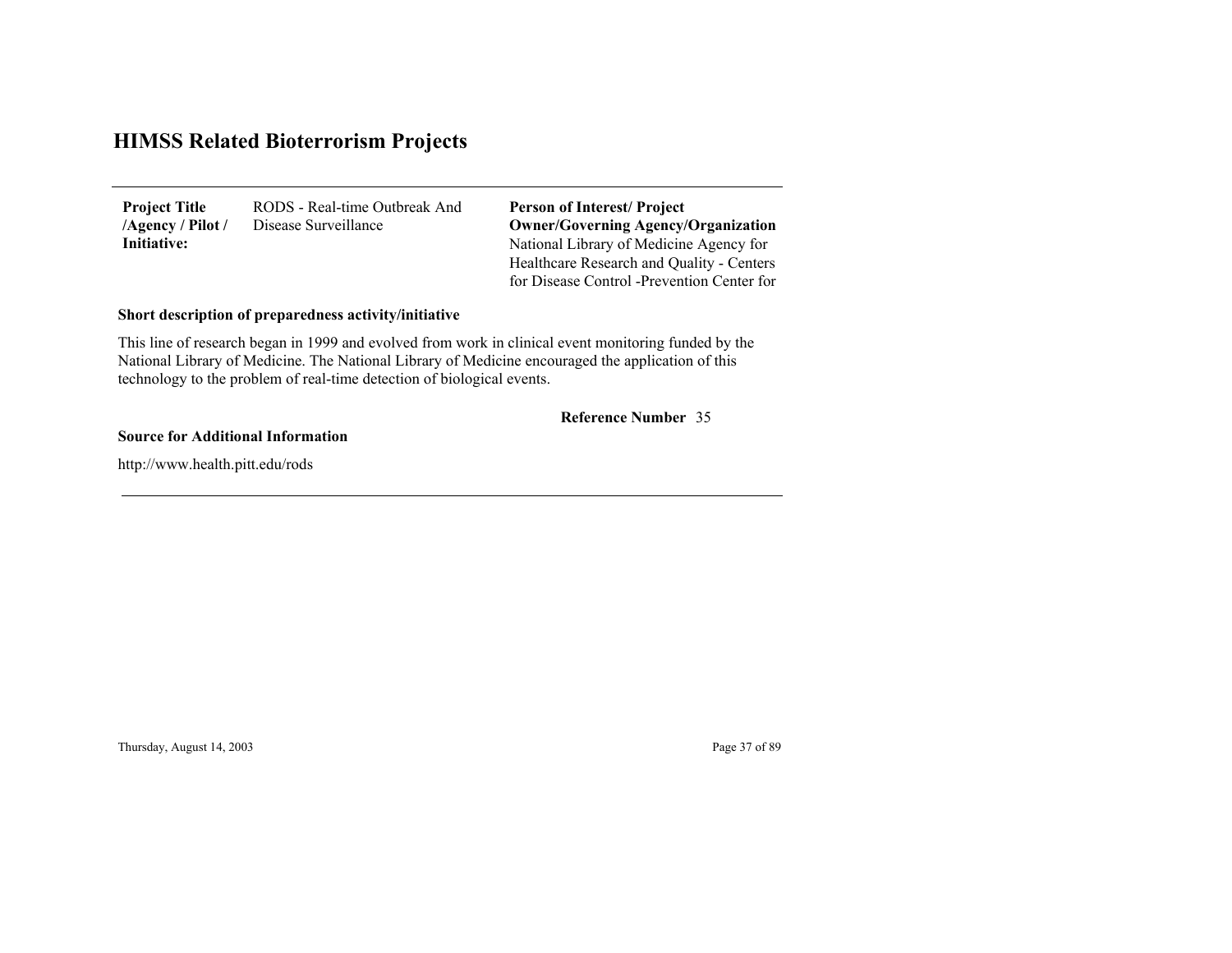HAN- Health Alert Network**Project Title /Agency / Pilot / Initiative:**

Centers for Disease Control**Person of Interest/ Project Owner/Governing Agenc y/Organization**

#### **Short description of preparedness activity/initiative**

Through the Health Alert Network (HAN) initiative, CDC is aiding state and local health departments to raise their capacity and preparedness to deal with public health threats. Key elements are modern information and communication systems, a fully trained workforce, and robust organizational capacity to address the full spectrum of public health issues, including potential bioterrorism. Since CDC launched the initiative in 1999, nearly \$90 million in grants have gone to 50 states, Guam, and 7 large cities (including local Centers for Public Health Preparedness). CDC provides consultation and technical assistance to the grantees.

36**Reference Number**

**Source for Additional Information**

http://www.cdc.gov/programs/bio2.htm

Thursday, August 14, 2003 Page 38 of 89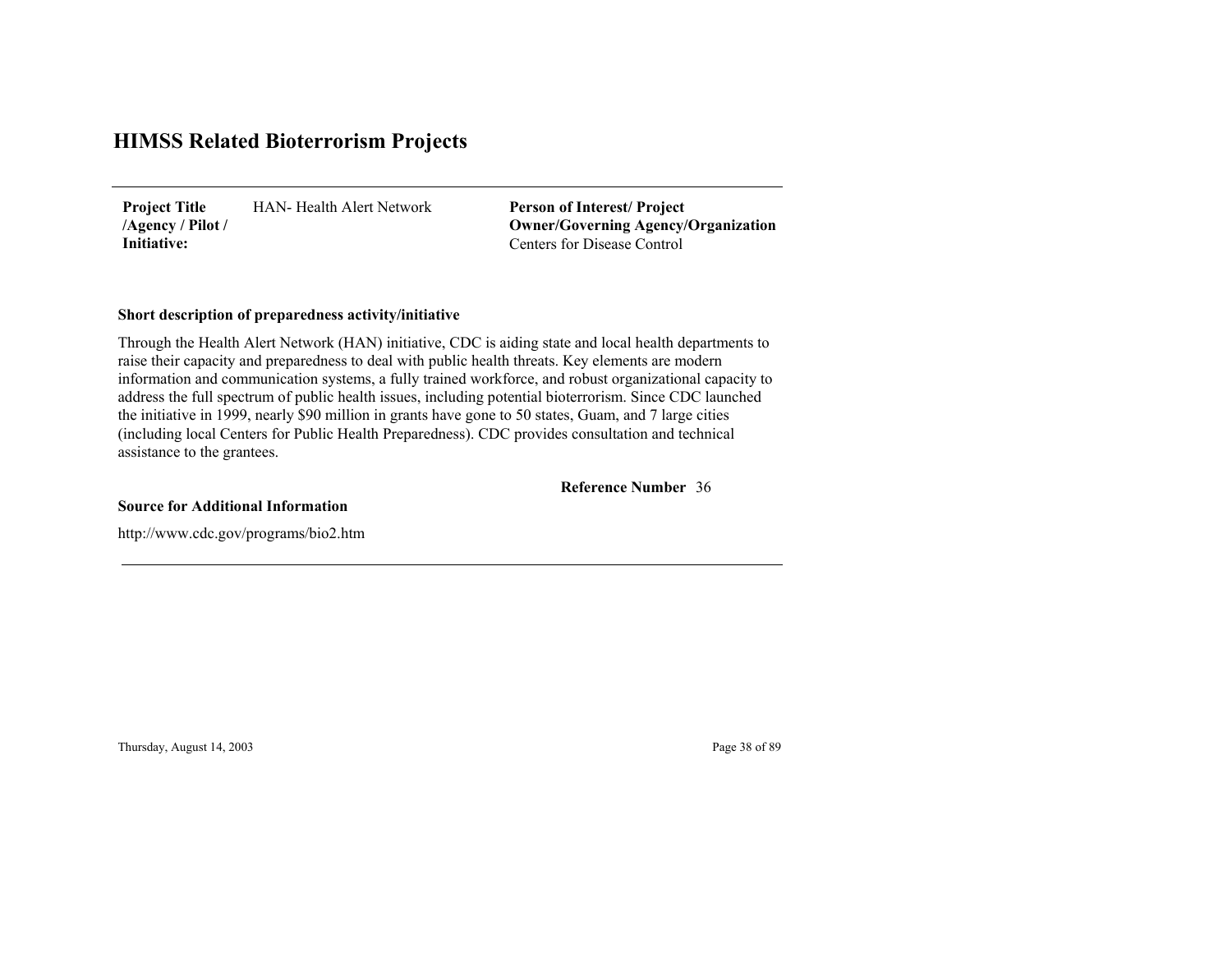| <b>Project Title</b> | <b>ESSENCE-</b> Electronic Surveillance | <b>Person of Interest/Project</b>          |
|----------------------|-----------------------------------------|--------------------------------------------|
| /Agency / Pilot /    | System for the Early Notification of    | <b>Owner/Governing Agency/Organization</b> |
| Initiative:          | Community-Based Epidemics               | Dept of Defense                            |

#### **Short description of preparedness activity/initiative**

Department of Defense Electronic Surveillance System for the Early Notification of Community-based Epidemics (ESSENCE) system (5), which is based on encounter data from health services operated by the Department of Defense

#### 37 **Reference Number**

#### **Source for Additional Information**

http://www.geis.ha.osd.mil/

Thursday, August 14, 2003 Page 39 of 89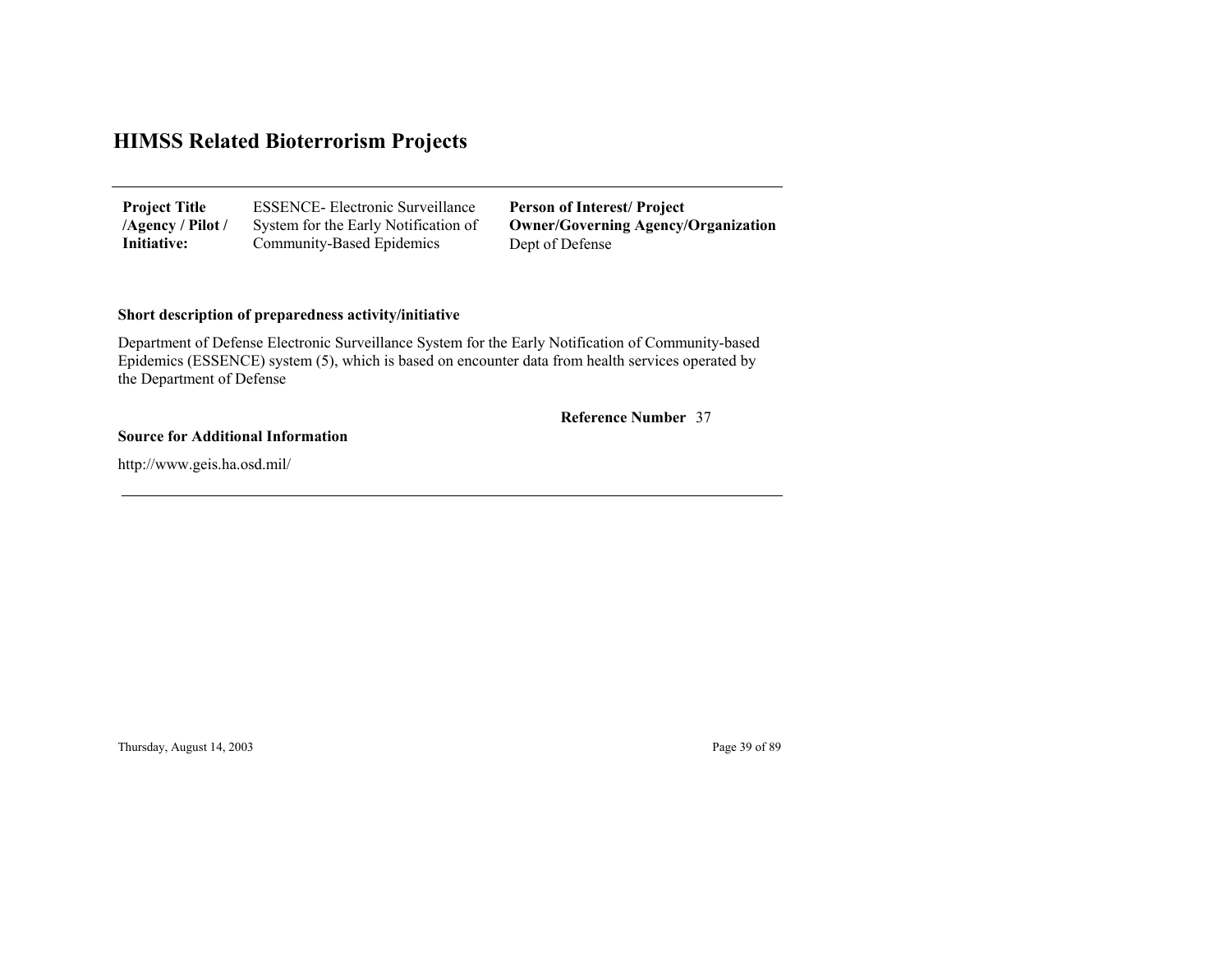NCEDD - North Carolina Emergency Department Database **Project Title /Agency / Pilot / Initiative:**

CDC - Homeland Security Initiative - NC DHHS - UNC-Chapel Hill **Person of Interest/ Project Owner/Governing Agenc y/Organization**

#### **Short description of preparedness activity/initiative**

Emergency Dept Data Warehouse - Collects emergency Dept data on a daily basis from disparate, heterogeneous hospital systems statewide. Standardize the data using the CDC's emergency department recommended standard, DEEDS.

#### 38 **Reference Number**

#### **Source for Additional Information**

www.ncedd.org

Thursday, August 14, 2003 Page 40 of 89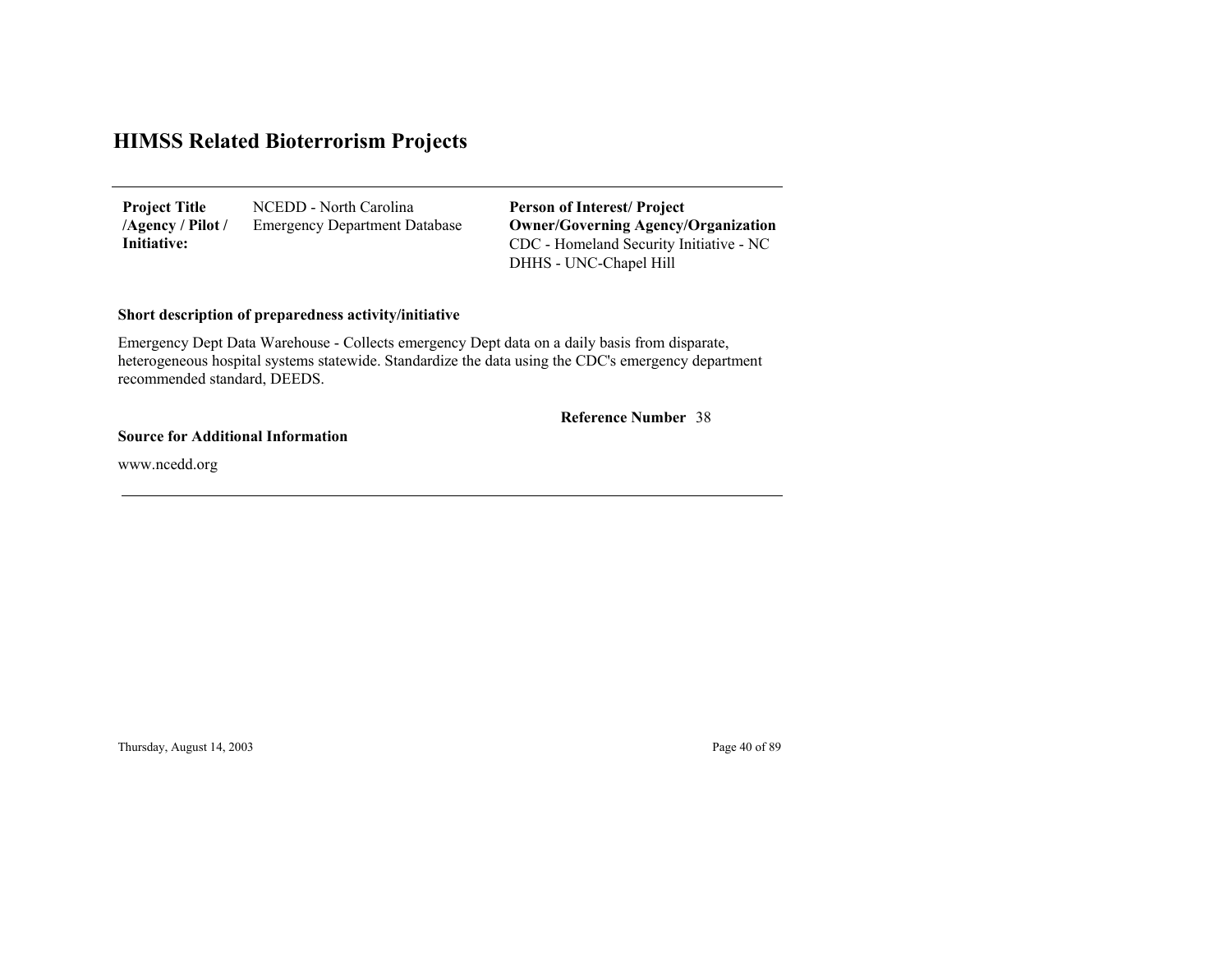NY Bioterrorism Surveillance System **Project Title /Agency / Pilot / Initiative:**

**Person of Interest/ Project Owner/Governing Agenc y/Organization**

#### **Short description of preparedness activity/initiative**

Manual reveiw of ED data downloaded from NY emergency departments. The data is then reviewed by a physician.

39 **Reference Number**

**Source for Additional Information**

Thursday, August 14, 2003 Page 41 of 89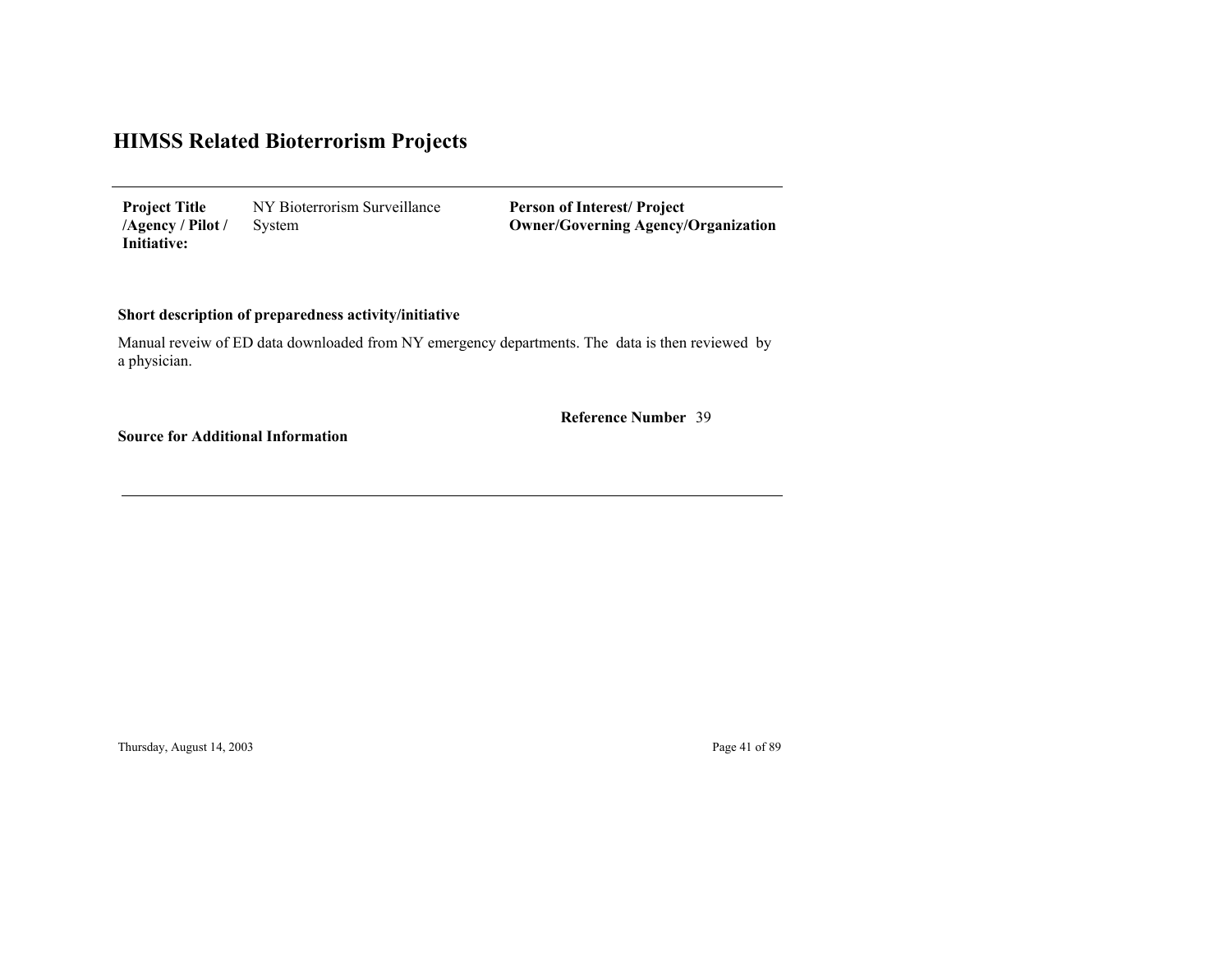HealthSentry **Project Title /Agency / Pilot / Initiative:**

Cerner Corp **Person of Interest/ Project Owner/Governing Agenc y/Organization**

#### **Short description of preparedness activity/initiative**

The system, called HealthSentry, monitors the types of testing at participants' labs and gathers the data for the health department, which can use the information for early detection of disease outbreaks or biological warfare attacks.

#### 40 **Reference Number**

#### **Source for Additional Information**

http://www.kclifesciences.org/content/Newsroom/2002Announce ments/20020422CernerAnn.as p

Thursday, August 14, 2003 Page 42 of 89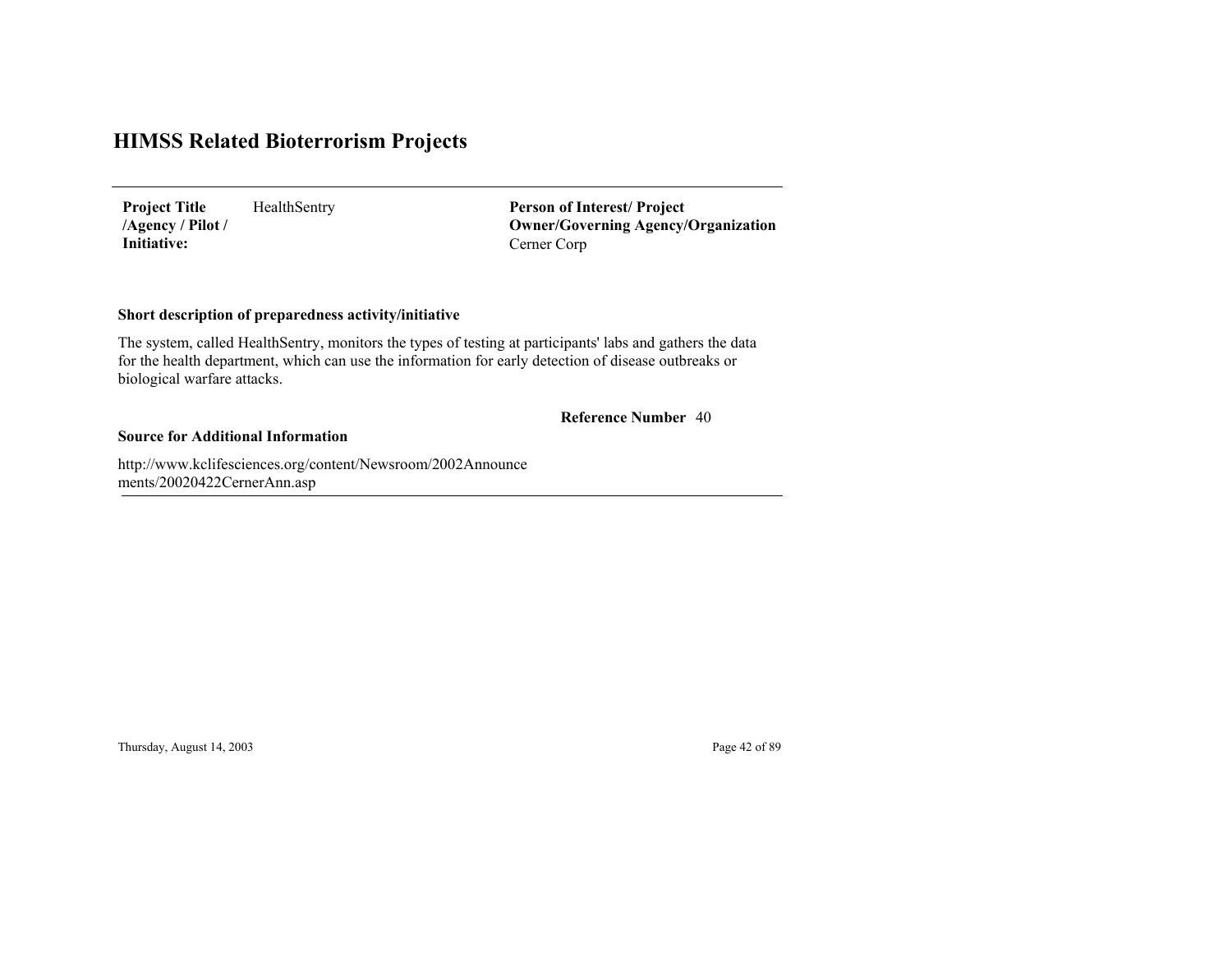HealthPartners in Minnesota**Project Title /Agency / Pilot / Initiative:**

**Person of Interest/ Project Owner/Governing Agenc y/Organization**

#### **Short description of preparedness activity/initiative**

After the Sept. 11 attacks, HealthPartners in Minnesota began screening diagnosis data arriving from hundreds of doctors' offices and 19 clinics in the Twin Cities region. The insurer checks for 31 symptoms or diseases that could be early warning signs of a bioterrorism attack. The number of cases of each symptom is compared with a 5-year average, looking for an increase or pattern, and the results are sent nightly to local public health officials.

41**Reference Number**

**Source for Additional Information**

Thursday, August 14, 2003 Page 43 of 89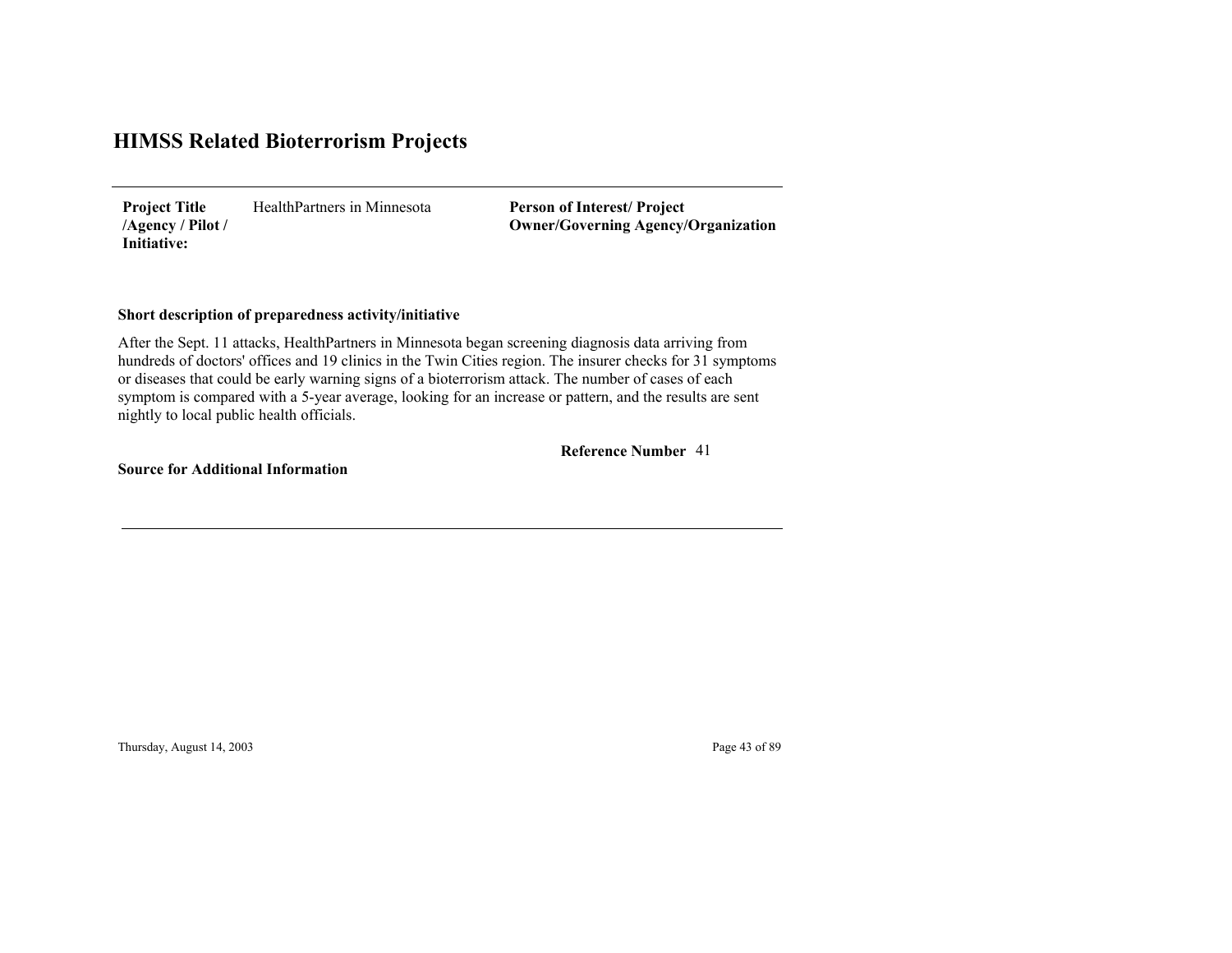System in Washington State **Project Title /Agency / Pilot / Initiative:**

**Person of Interest/ Project Owner/Governing Agenc y/Organization**

#### **Short description of preparedness activity/initiative**

Hospitals and labs in Washington state are testing a surveillance system that tracks laboratory results from several hospitals and labs. It has allowed them to cut the time it takes to notify national disease experts of potential outbreaks to days instead of weeks.

42 **Reference Number**

**Source for Additional Information**

Thursday, August 14, 2003 Page 44 of 89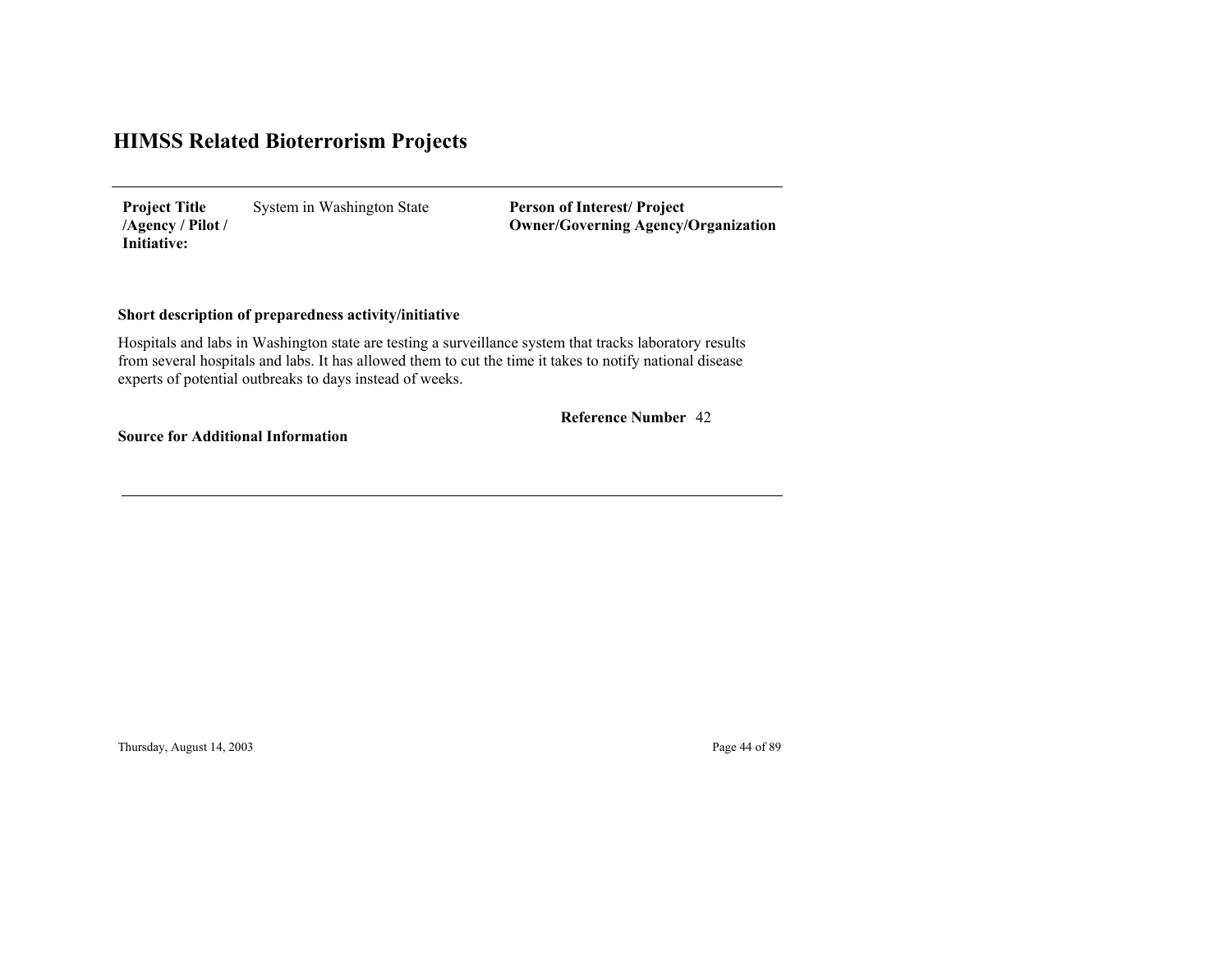CDC and Massachusetts Partnership **Project Title /Agency / Pilot / Initiative:**

**Person of Interest/ Project Owner/Governing Agenc y/Organization**

#### **Short description of preparedness activity/initiative**

We describe here an automated system developed in a partnership between the Centers for Disease Control and Prevention, the Massachusetts Department of Public Health, a large group practice, a health plan, and an academic department. The system produces next-day information about illness clusters, based on ambulatory-care visits and telephone calls.

43 **Reference Number**

**Source for Additional Information**

Thursday, August 14, 2003 Page 45 of 89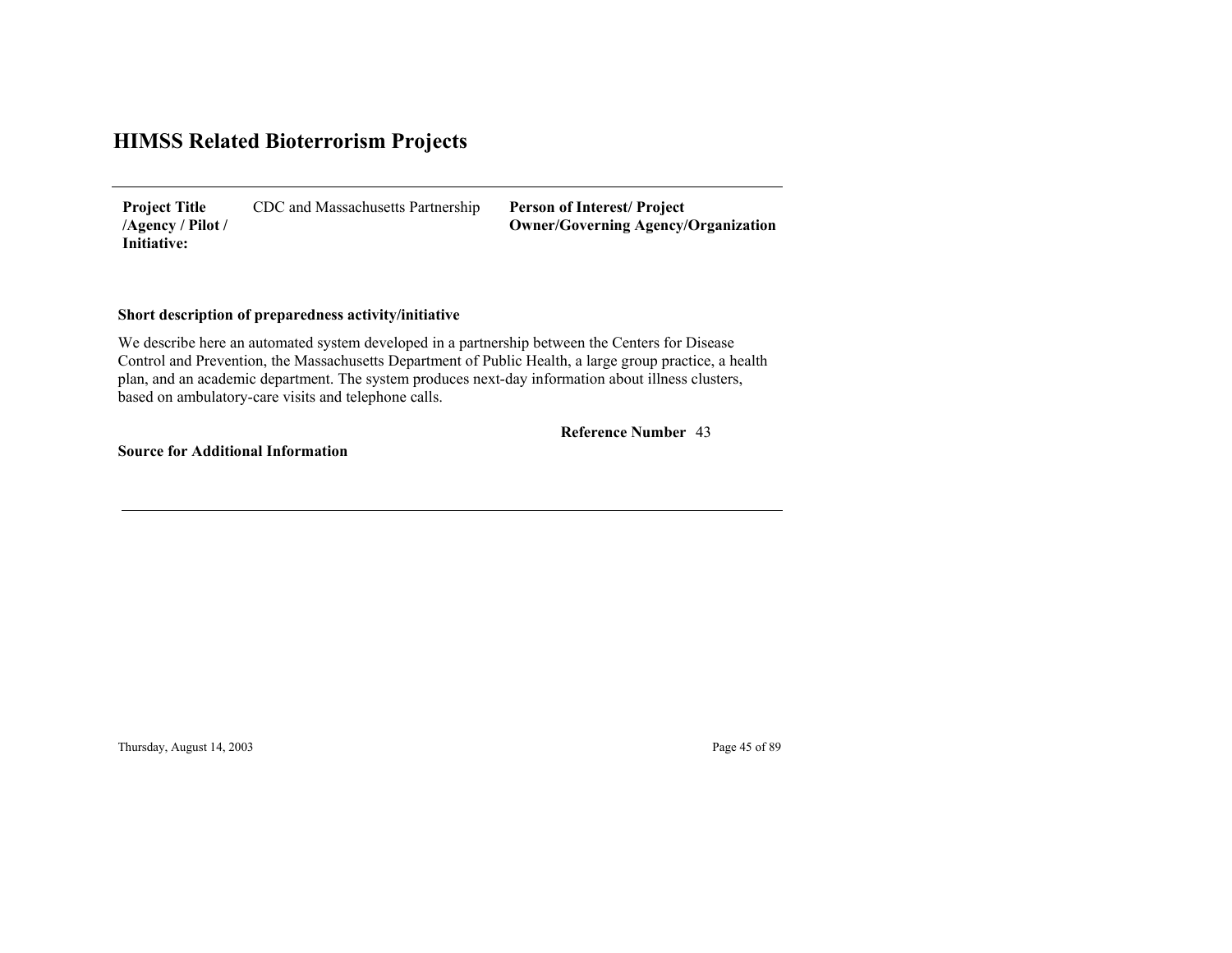| <b>Project Title</b> | Knowledge-Based Bioterrorism |
|----------------------|------------------------------|
| /Agency / Pilot /    | Surveillance                 |
| Initiative:          |                              |

**Person of Interest/ Project Owner/Governing Agenc y/Organization**

#### **Short description of preparedness activity/initiative**

National Pharmaceutical Stockpile Drill Analysis Using XML Data collection

44 **Reference Number**

#### **Source for Additional Information**

www.phig.washington.edu

Thursday, August 14, 2003 Page 46 of 89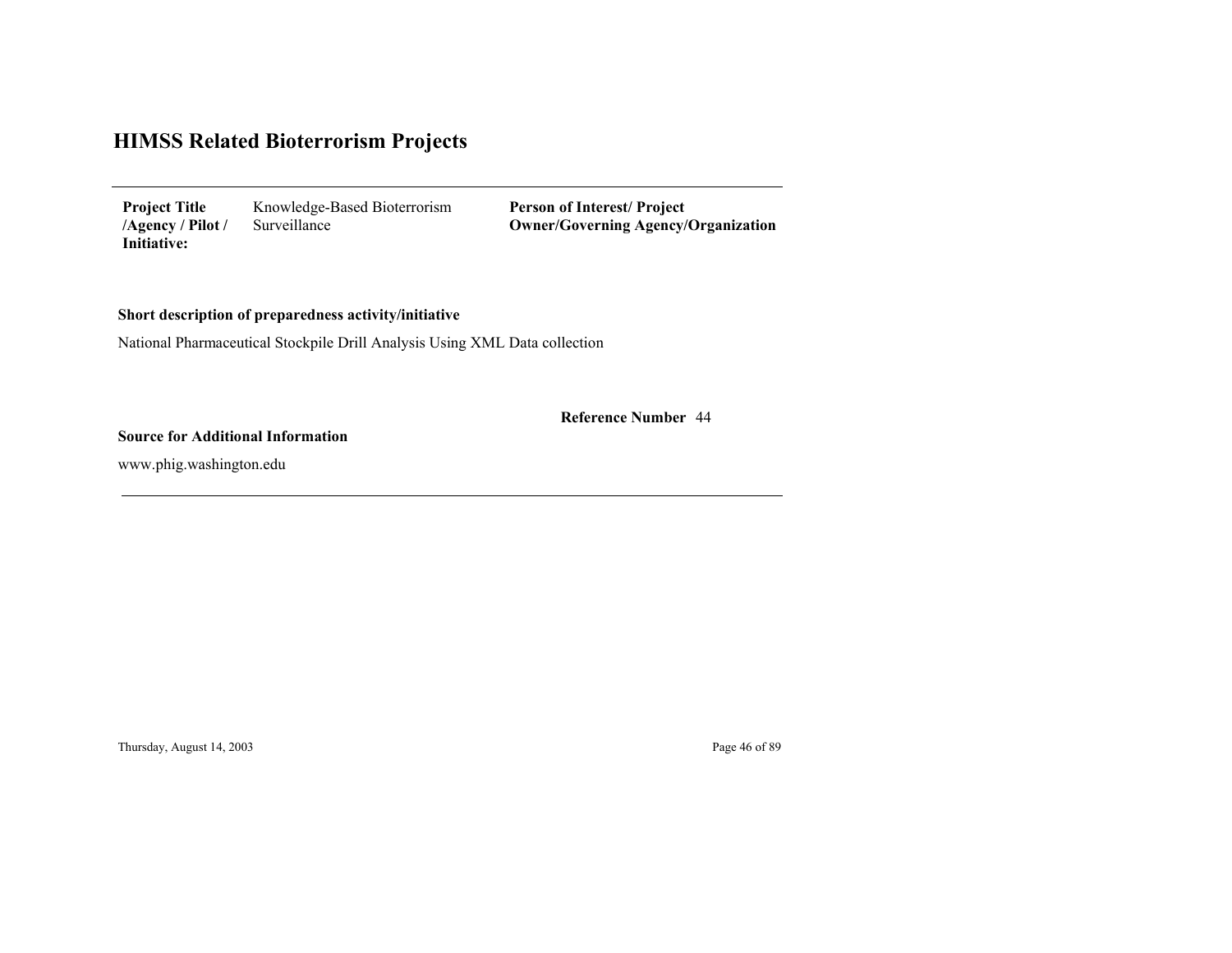Frontlines of Medicine **Project Title /Agency / Pilot / Initiative:**

**Person of Interest/ Project Owner/Governing Agenc y/Organization**

#### **Short description of preparedness activity/initiative**

The Frontlines of Medicine Project: A proposal for the standardized communication of emergency department data for public health uses including syndromic surveillance for biological and chemical terrorism

45 **Reference Number**

**Source for Additional Information**

Thursday, August 14, 2003 Page 47 of 89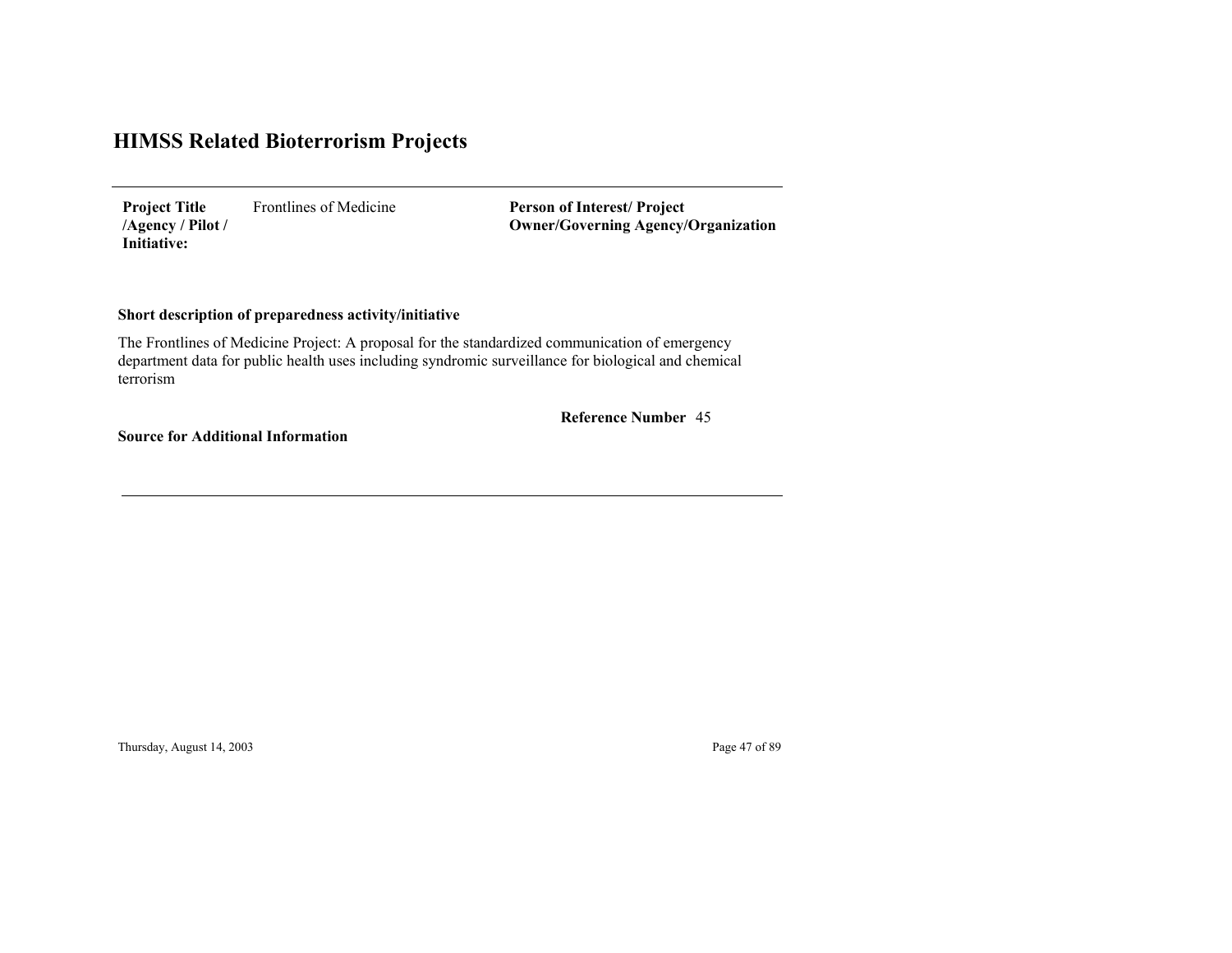Harvard Consortium**Project Title /Agency / Pilot / Initiative:**

**Person of Interest/ Project Owner/Governing Agenc y/Organization**

#### **Short description of preparedness activity/initiative**

The Centers for Disease Control and Prevention (CDC) announced today that \$1.2 million is being awarded to the Harvard Consortium for a pilot program to develop an early warning system for terrorism attacks. The project would be just one element of a national warning system and will utilize managed care networks that already exist, scanning these systems continually for clusters of illness.

#### 46 **Reference Number**

**Source for Additional Information**

Thursday, August 14, 2003 Page 48 of 89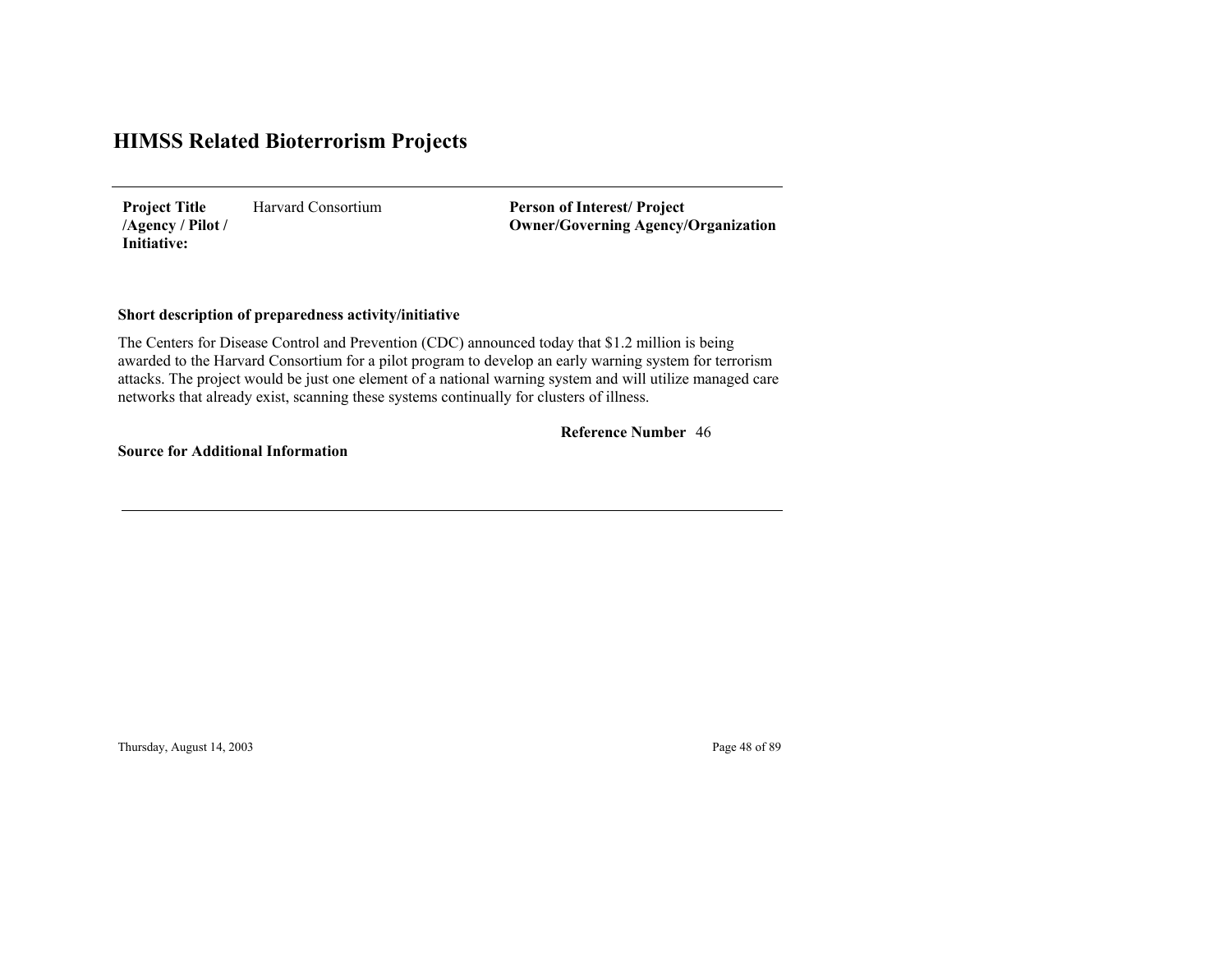NEDSS - National Electronic Disease Surveillance System **Project Title /Agency / Pilot / Initiative:**

**Person of Interest/ Project Owner/Governing Agenc y/Organization**

#### **Short description of preparedness activity/initiative**

The National Electronic Disease Surveillance System (NEDSS) is an initiative that promotes the use of data and information system standards to advance the development of efficient, integrated, and interoperable surveillance systems at federal, state and local levels.

47 **Reference Number**

**Source for Additional Information**

Thursday, August 14, 2003 Page 49 of 89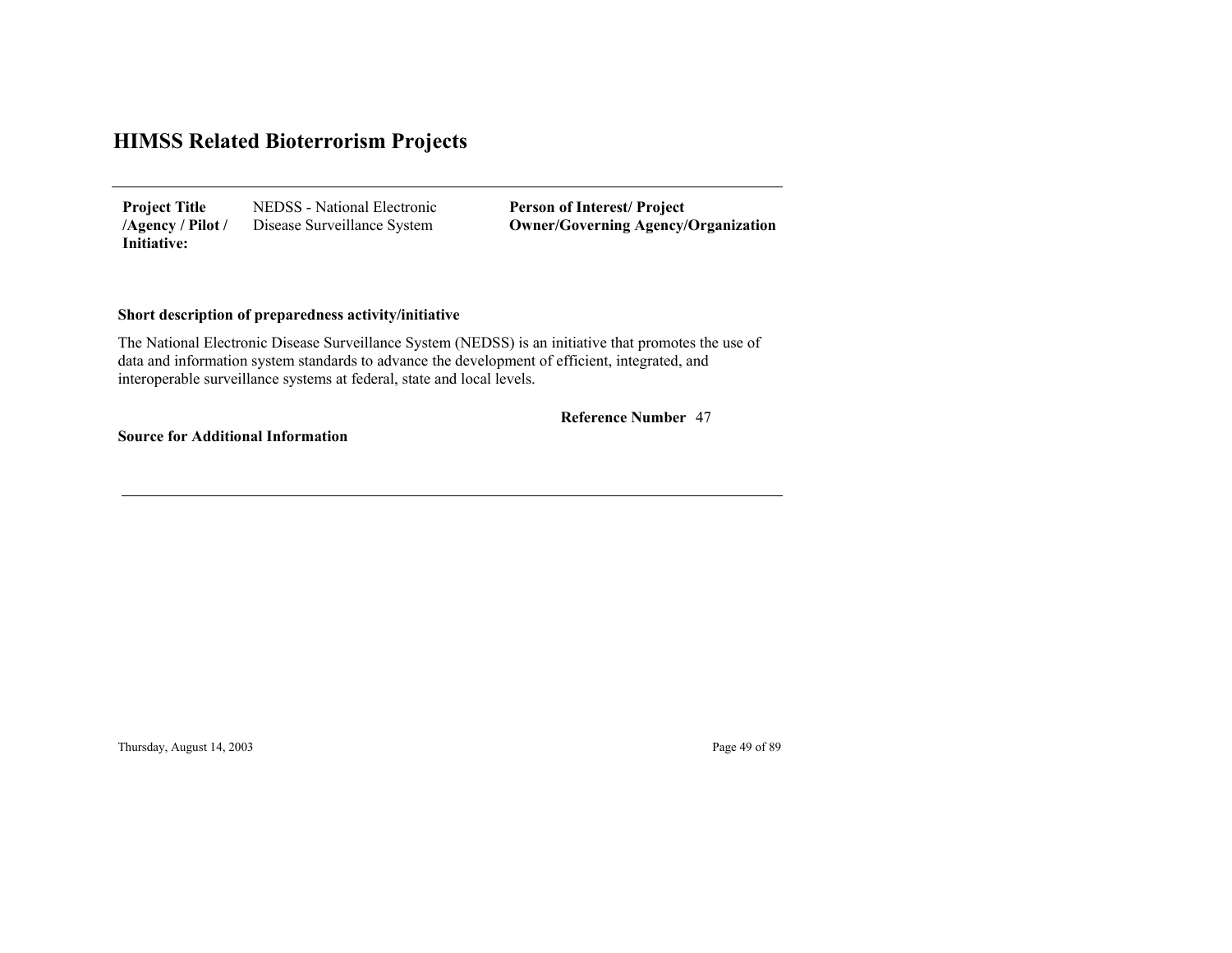MOST Charlotte-Mechlanburg Co. Area **Project Title /Agency / Pilot / Initiative:**

**Person of Interest/ Project Owner/Governing Agenc y/Organization**

#### **Short description of preparedness activity/initiative**

MOST - Medical Online Surveillance Tool - is an operational public health tool managed and operated by Mecklenburg County Health Department to provide early warning and response to emerging public health threats, including bioterrorism.

#### 48 **Reference Number**

#### **Source for Additional Information**

www.ncmost.org

Thursday, August 14, 2003 Page 50 of 89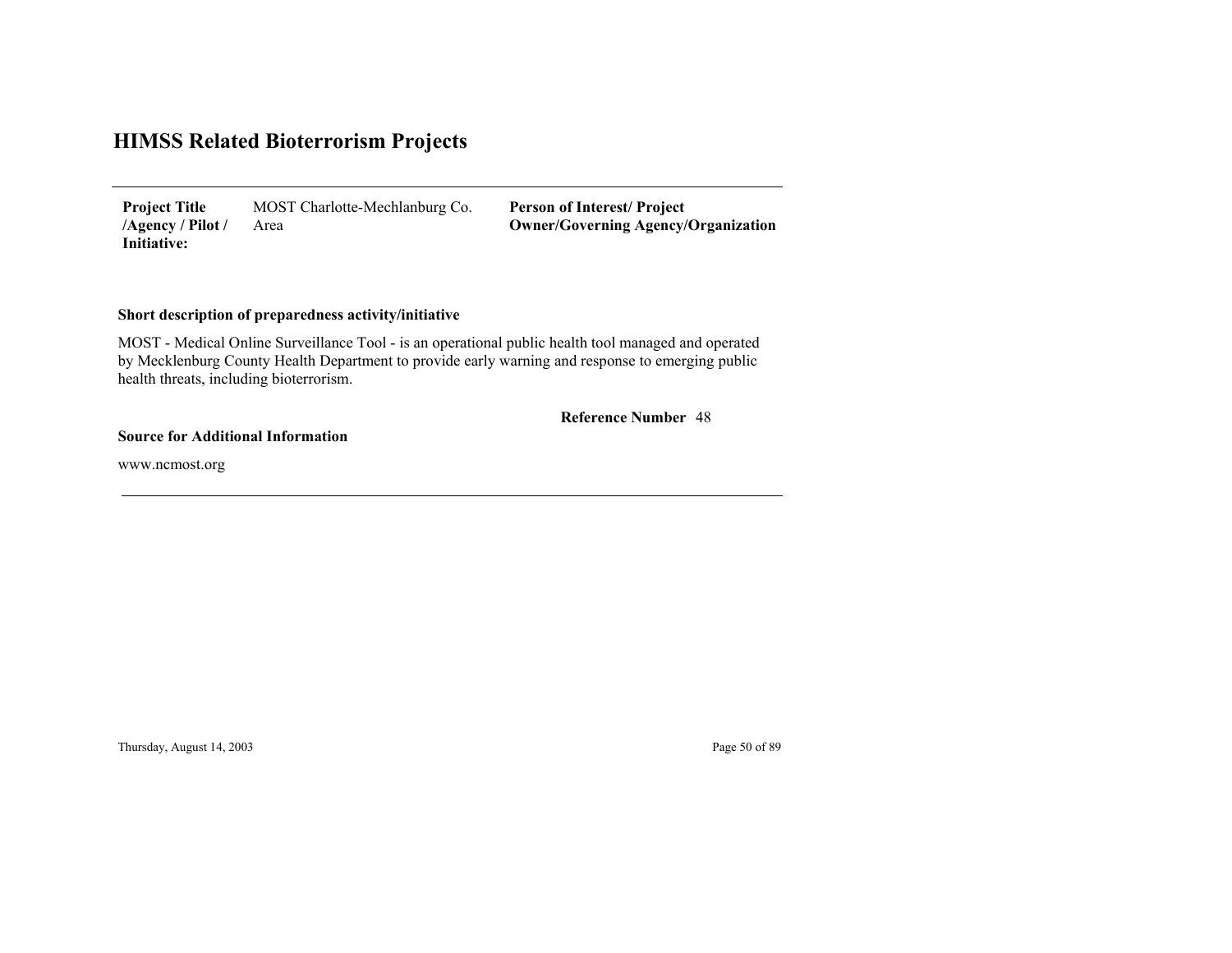| <b>Project Title</b><br>/Agency / Pilot / | LEADERS - Lightweight<br>Epidemiology Advanced Detection | <b>Person of Interest/Project</b><br><b>Owner/Governing Agency/Organization</b> |
|-------------------------------------------|----------------------------------------------------------|---------------------------------------------------------------------------------|
| Initiative:                               | & Response System                                        | Developed by USAF with consortium of<br>EYT, Oracle, ScenPro, Compressus, Idaho |
|                                           |                                                          | Technology                                                                      |

#### **Short description of preparedness activity/initiative**

Provided medical surveillance for signs and symptoms of a biological attack for NY within 24 hours of the attack on the World Trade Center.

49 **Reference Number**

**Source for Additional Information**

Thursday, August 14, 2003 Page 51 of 89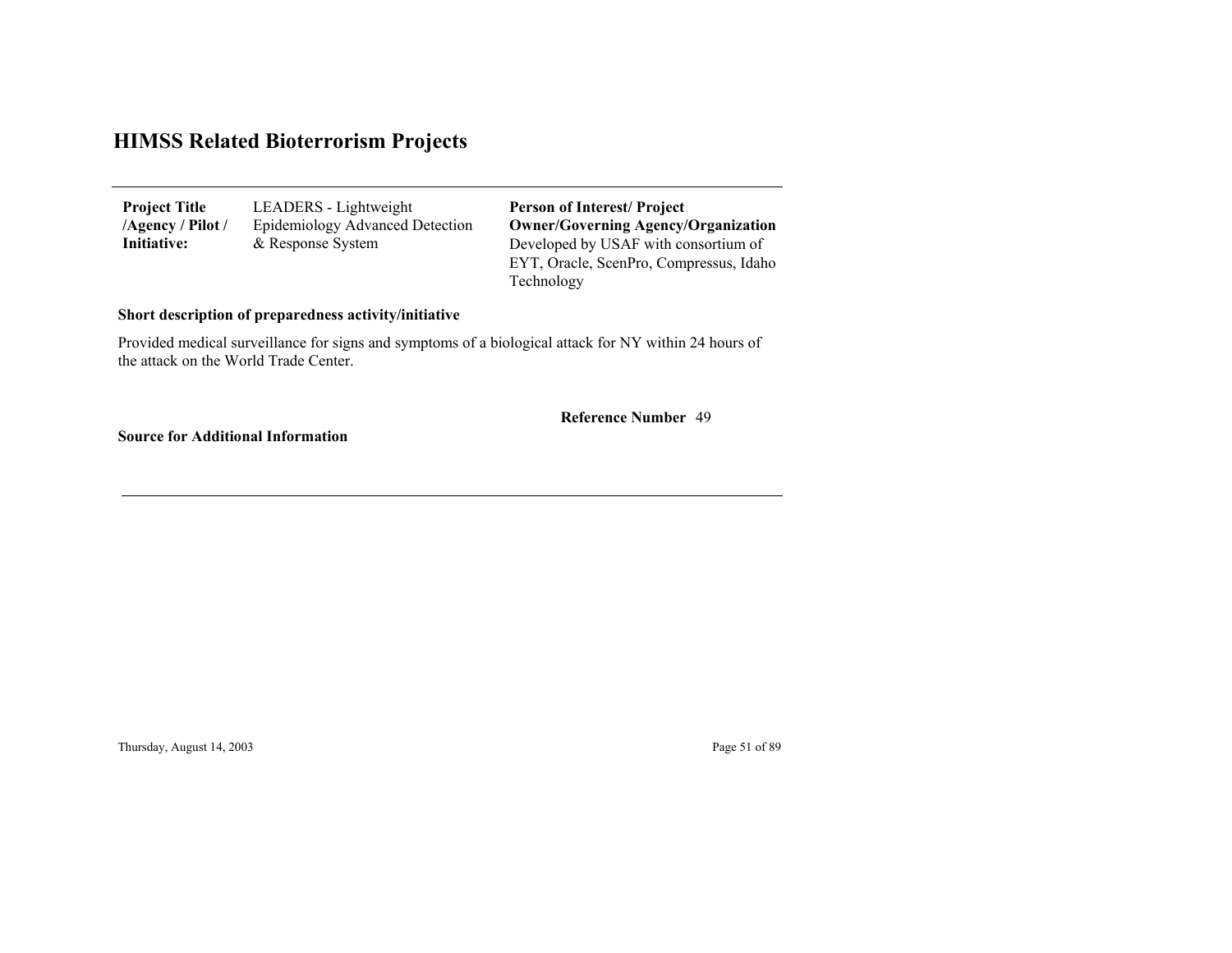| <b>Project Title</b> | <b>SAMS</b> - SNAP Automated Medical | <b>Person of Interest/Project</b>          |
|----------------------|--------------------------------------|--------------------------------------------|
| /Agency / Pilot /    | System (SNAP - Shipboard Non-        | <b>Owner/Governing Agency/Organization</b> |
| Initiative:          | tactical Automated Data Processing)  | Navy/SPAWAR                                |

#### **Short description of preparedness activity/initiative**

Web based system for syndromic surveillance to track medical readiness of Navy and Marine operational units and can be data mined for disease surveillance (not syndromic)

50 **Reference Number**

**Source for Additional Information**

Thursday, August 14, 2003 Page 52 of 89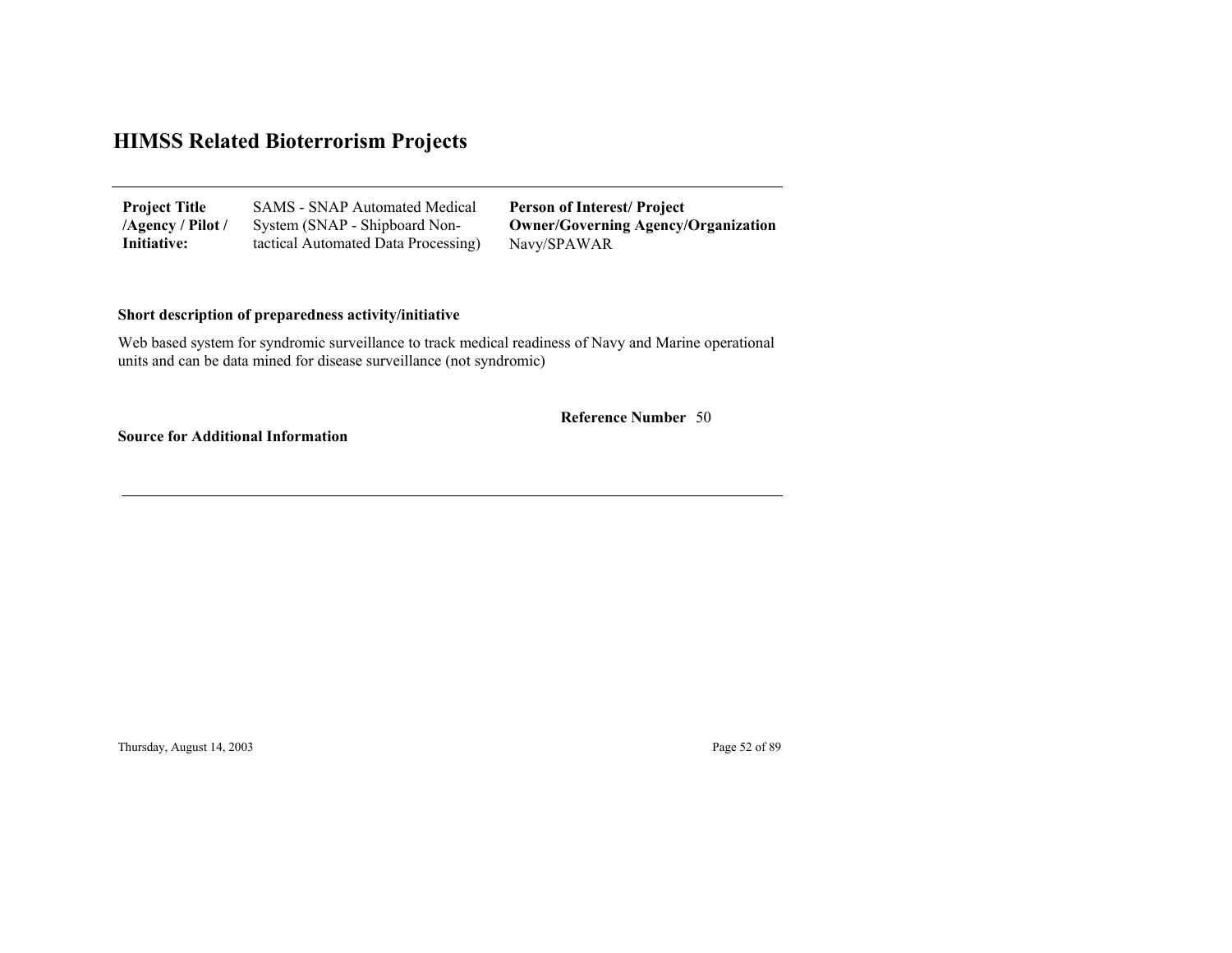MDSS - Medical Data Surveillance System **Project Title /Agency / Pilot / Initiative:**

NHRC/SPAWAR **Person of Interest/ Project Owner/Governing Agenc y/Organization**

**Short description of preparedness activity/initiative**

Detects burst and trend statistical changes in diagnosis or number of patients seen

**Reference Number** 51

**Source for Additional Information**

Thursday, August 14, 2003 Page 53 of 89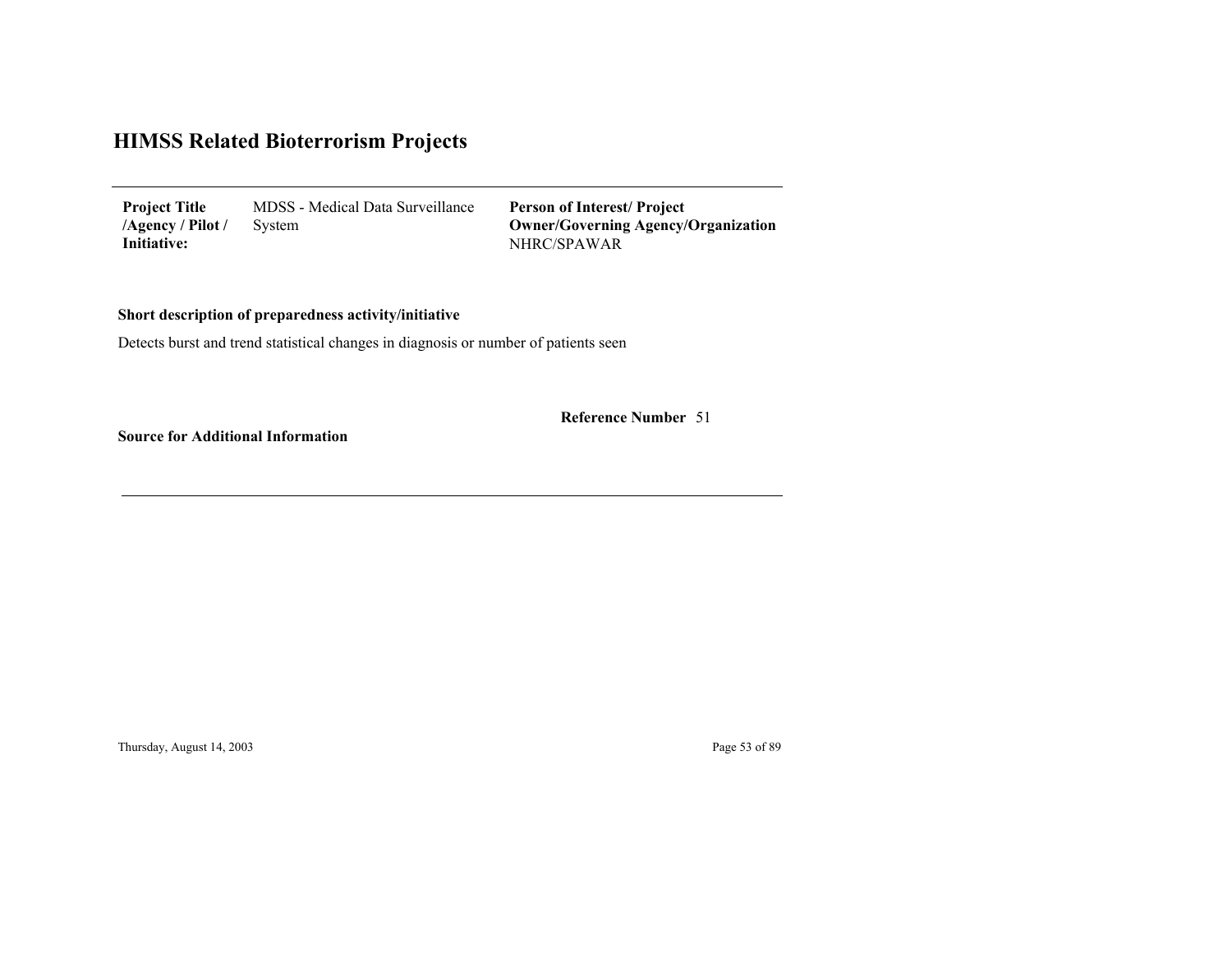DMSS - Defense Medical Surveillance System **Project Title /Agency / Pilot / Initiative:**

AMSA**Person of Interest/ Project Owner/Governing Agenc y/Organization**

#### **Short description of preparedness activity/initiative**

Automated information system that provides medical surveillance and epidemiological information to policy makers, medical planners, and researchers

52 **Reference Number**

**Source for Additional Information**

Thursday, August 14, 2003 Page 54 of 89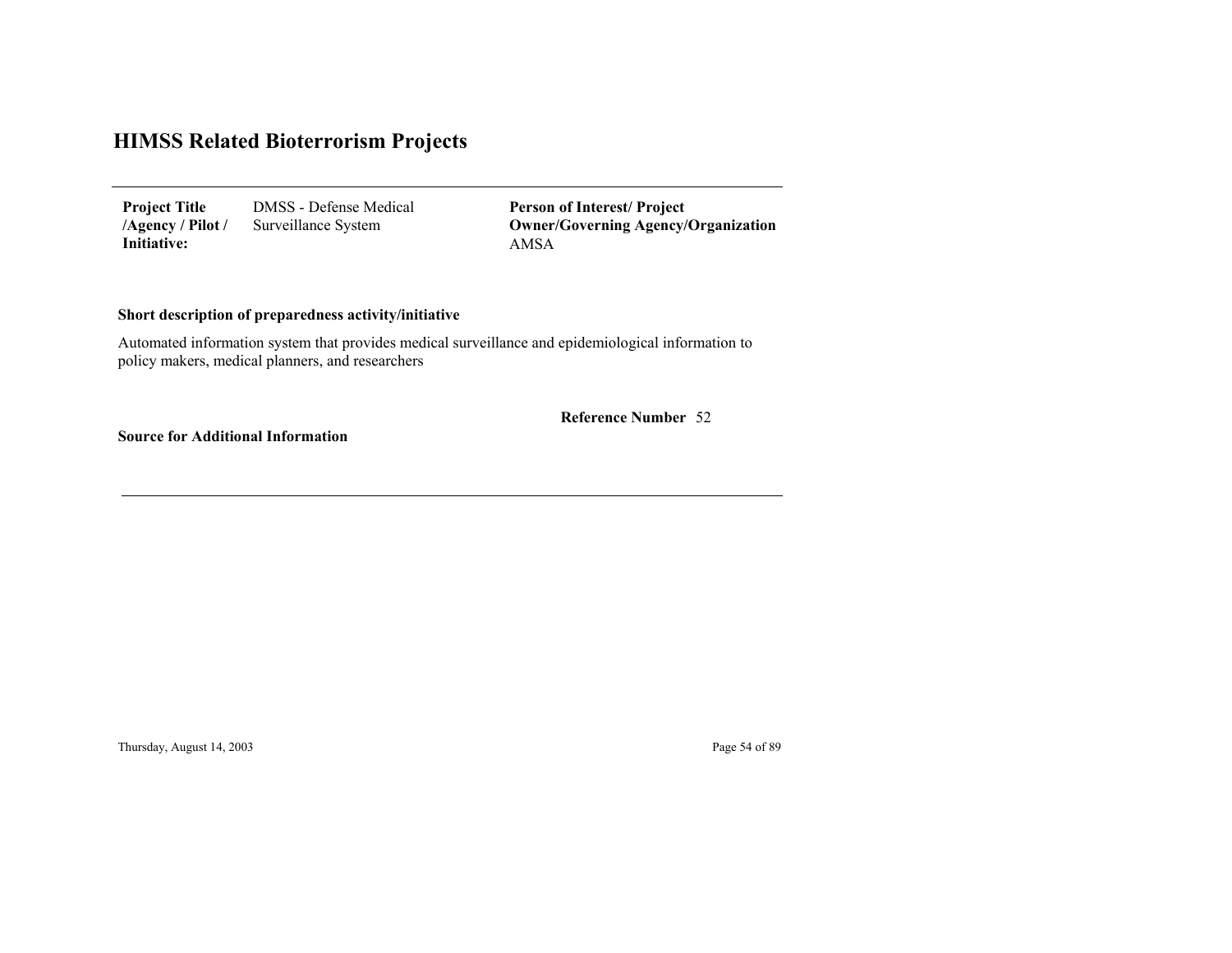RDSS - Rapidly Deployable Surveillance System **Project Title /Agency / Pilot / Initiative:**

NEHC**Person of Interest/ Project Owner/Governing Agenc y/Organization**

#### **Short description of preparedness activity/initiative**

Non computerized (paper and pencil) surveillance system for immediate use in Navy Military treatment facilities that are not automated.

53 **Reference Number**

**Source for Additional Information**

Thursday, August 14, 2003 Page 55 of 89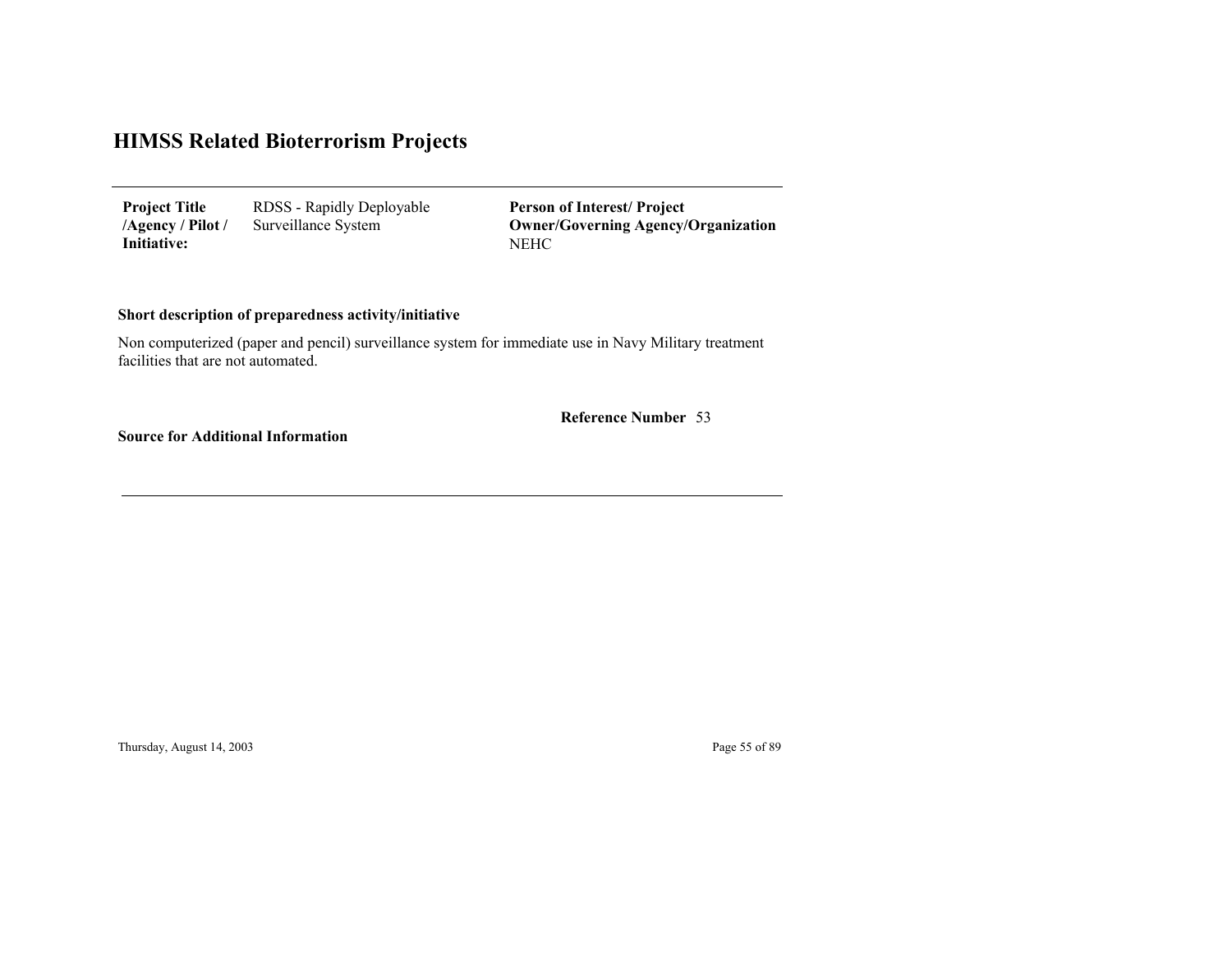FMSS - Field Medical Surveillance System **Project Title /Agency / Pilot / Initiative:**

NHRC **Person of Interest/ Project Owner/Governing Agenc y/Organization**

#### **Short description of preparedness activity/initiative**

Used at first echelon on care for foreign deployments or conflicts. Provides the ability to record, analyze and disseminate data on disease and illnesses.

54 **Reference Number**

**Source for Additional Information**

Thursday, August 14, 2003 Page 56 of 89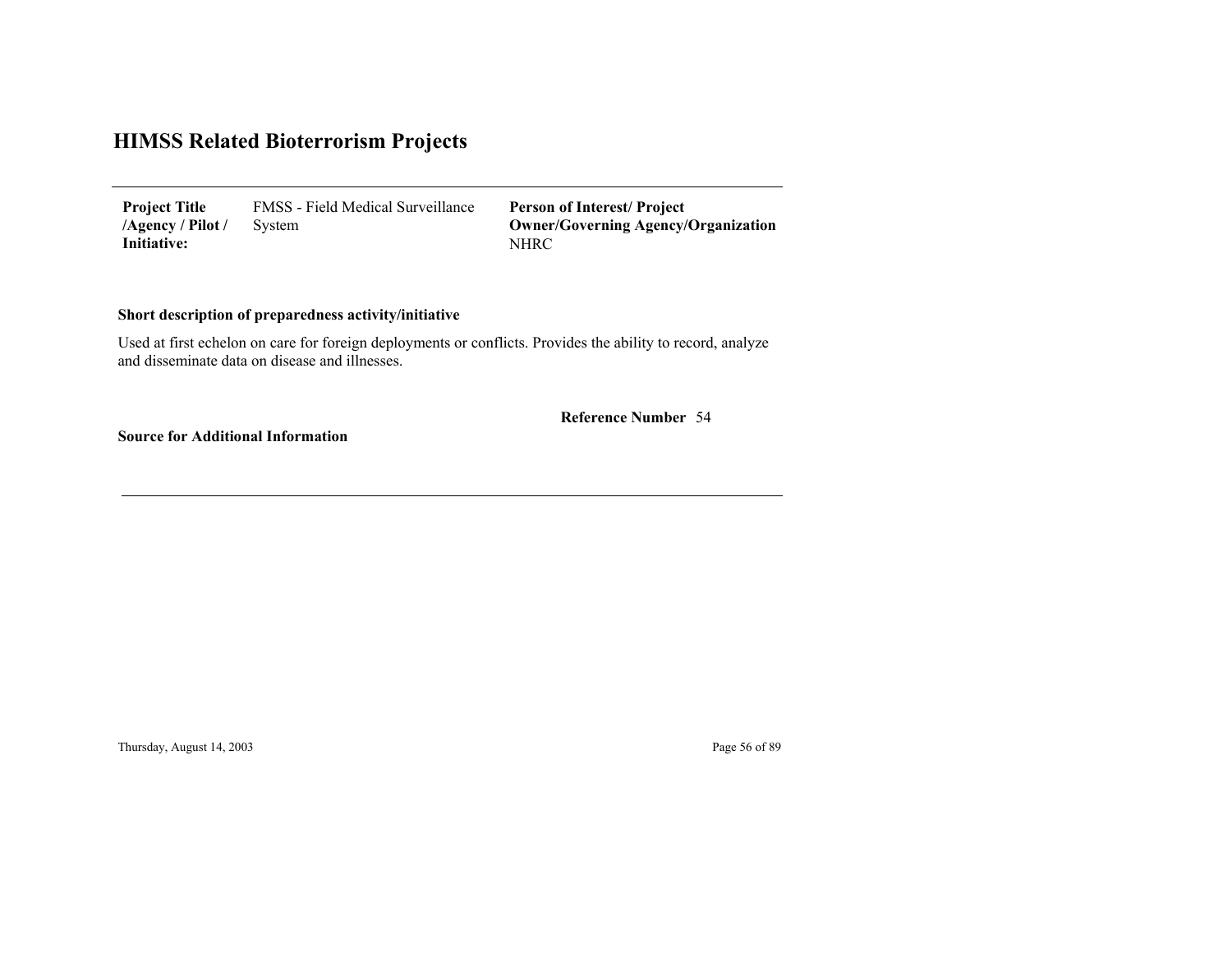| <b>Project Title</b> | MSS/LERSM - Medical               | <b>Person of Interest/Project</b>                            |
|----------------------|-----------------------------------|--------------------------------------------------------------|
| /Agency / Pilot /    | Surveillance System/Lower Echelon | <b>Owner/Governing Agency/Organization</b>                   |
| Initiative:          | Report and Surveillance Module    | TMIP - Theater Medical Information<br>Program (Defense Dept) |

#### **Short description of preparedness activity/initiative**

Will provide situational awareness, patient tracking and medical surveillance functions.

55 **Reference Number**

**Source for Additional Information**

Thursday, August 14, 2003 Page 57 of 89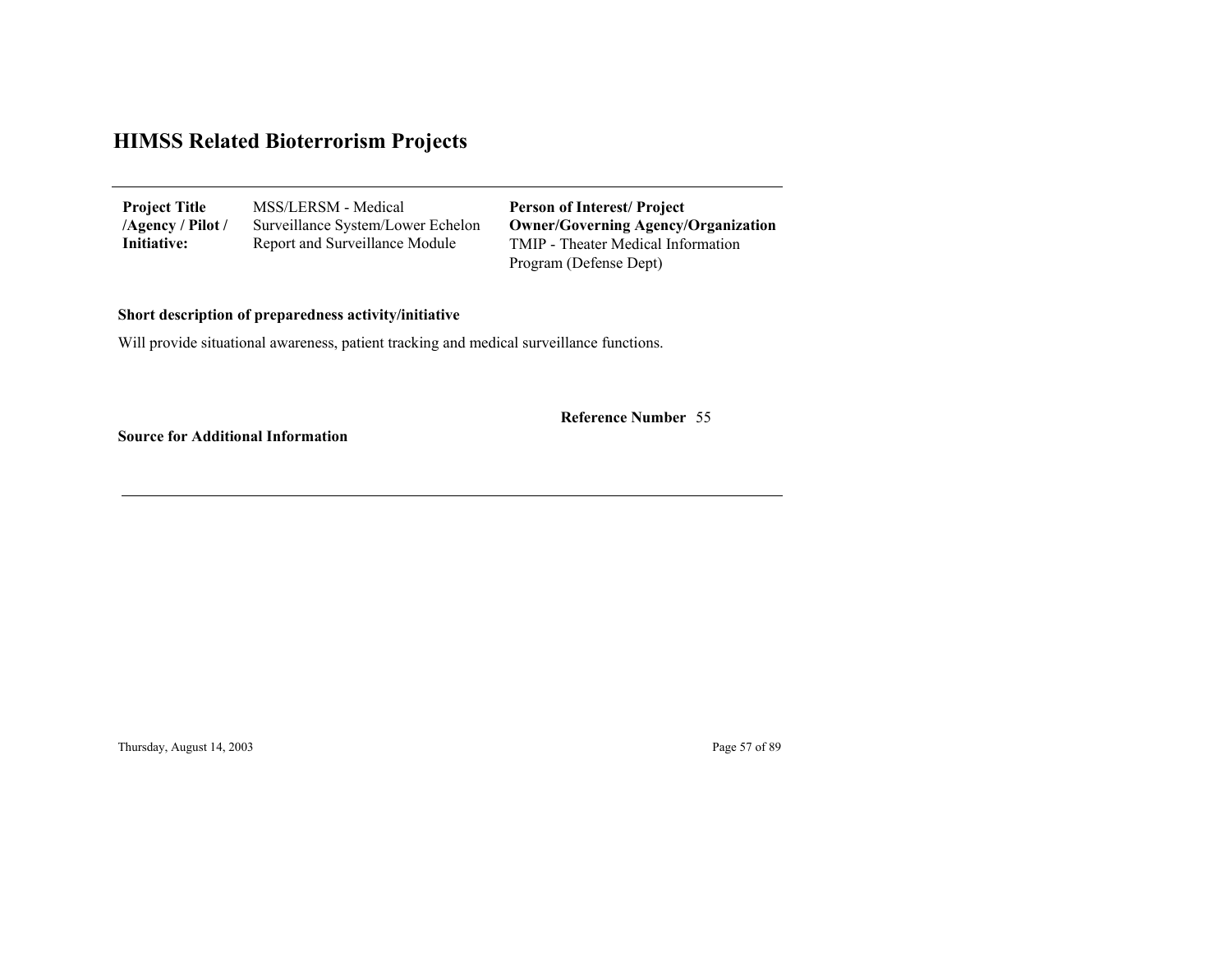DHSS - Defense Health Surveillance System **Project Title /Agency / Pilot / Initiative:**

CHPPM/SOCOM (Army) **Person of Interest/ Project Owner/Governing Agenc y/Organization**

#### **Short description of preparedness activity/initiative**

Capture Level 1 medical data point of care. Provides secure and timely data transfer to centralized health data bank.

56 **Reference Number**

**Source for Additional Information**

Thursday, August 14, 2003 Page 58 of 89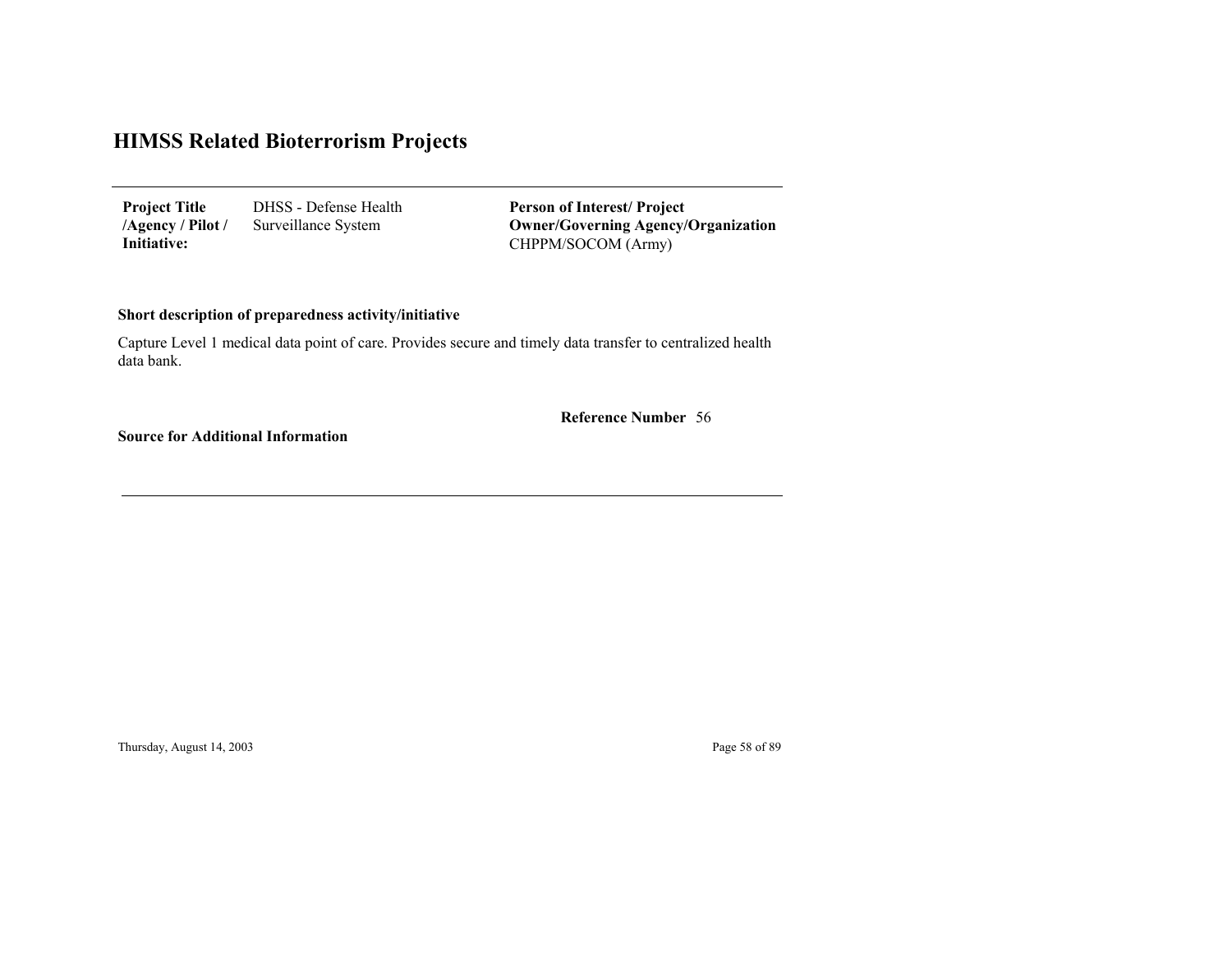GEMS - Global Expeditonay Medical System **Project Title /Agency / Pilot / Initiative:**

USAF**Person of Interest/ Project Owner/Governing Agenc y/Organization**

#### **Short description of preparedness activity/initiative**

Comprised of Patient Encounter Module (PEM), Theater Epideniology Module (TEM), and Theater Occupational Module (TOM).

57 **Reference Number**

**Source for Additional Information**

Thursday, August 14, 2003 Page 59 of 89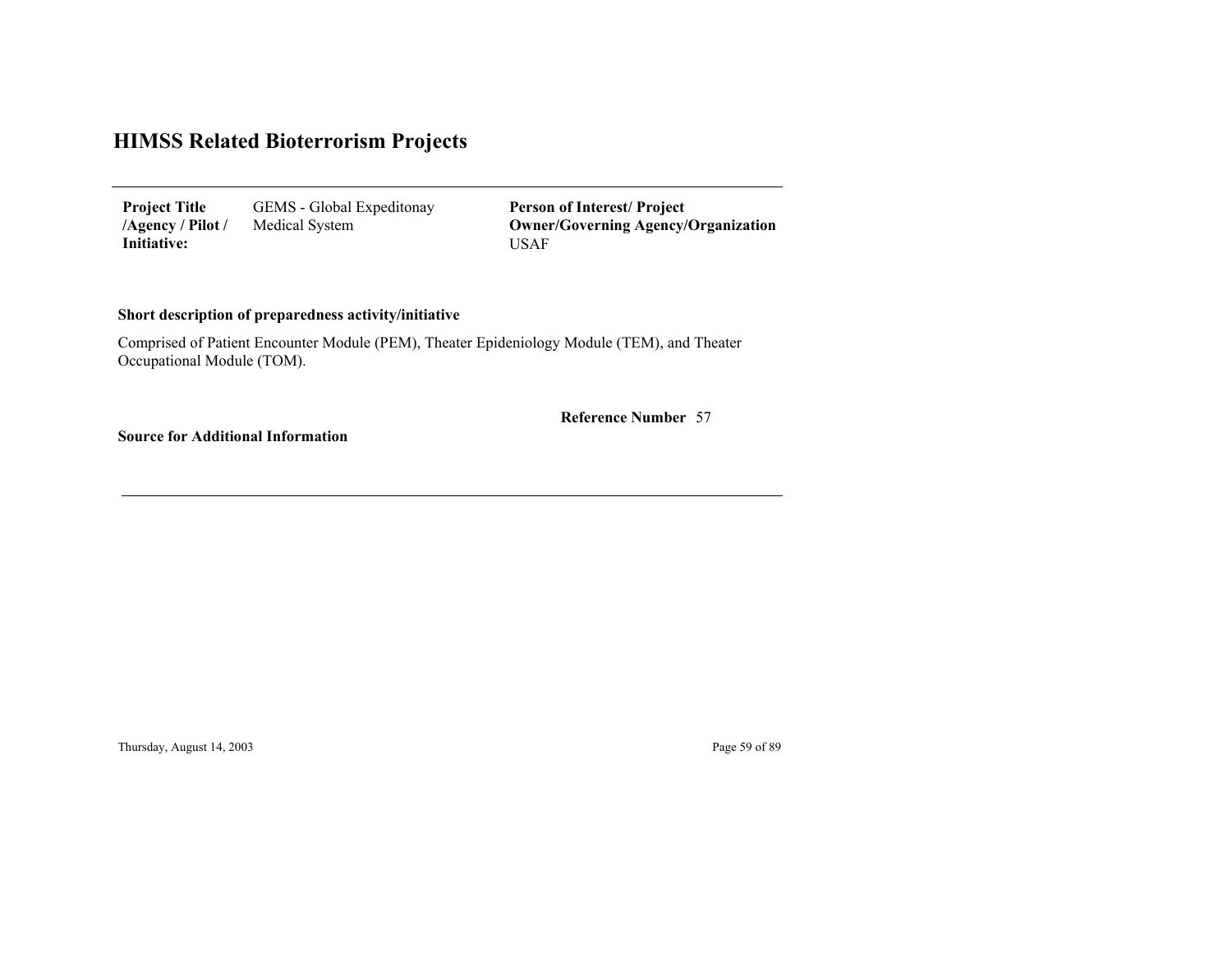| <b>Project Title</b> | <b>BASIICS</b> - Biothreat Active   | <b>Person of Interest/Project</b>          |
|----------------------|-------------------------------------|--------------------------------------------|
| /Agency / Pilot /    | Surveillance Integrated Information | <b>Owner/Governing Agency/Organization</b> |
| Initiative:          | and Communications System           | Health Hero Network, Inc.                  |

#### **Short description of preparedness activity/initiative**

Point of Care surveillance system. Does analysis of data from multiple geographic levels . SYSTEM WILL ACCELERATE THE REPORTING AND DETECTION OF CHEMICAL AND BIOLOGICAL THREATS. Active Disease Surveillance · Consistent Data Collection · Real-time Analysis Respond to Changing Conditions · Automate Manual Processes · Dynamic Survey Capability

#### 58 **Reference Number**

#### **Source for Additional Information**

www.healthhero.com/products/basiccs.html

Thursday, August 14, 2003 Page 60 of 89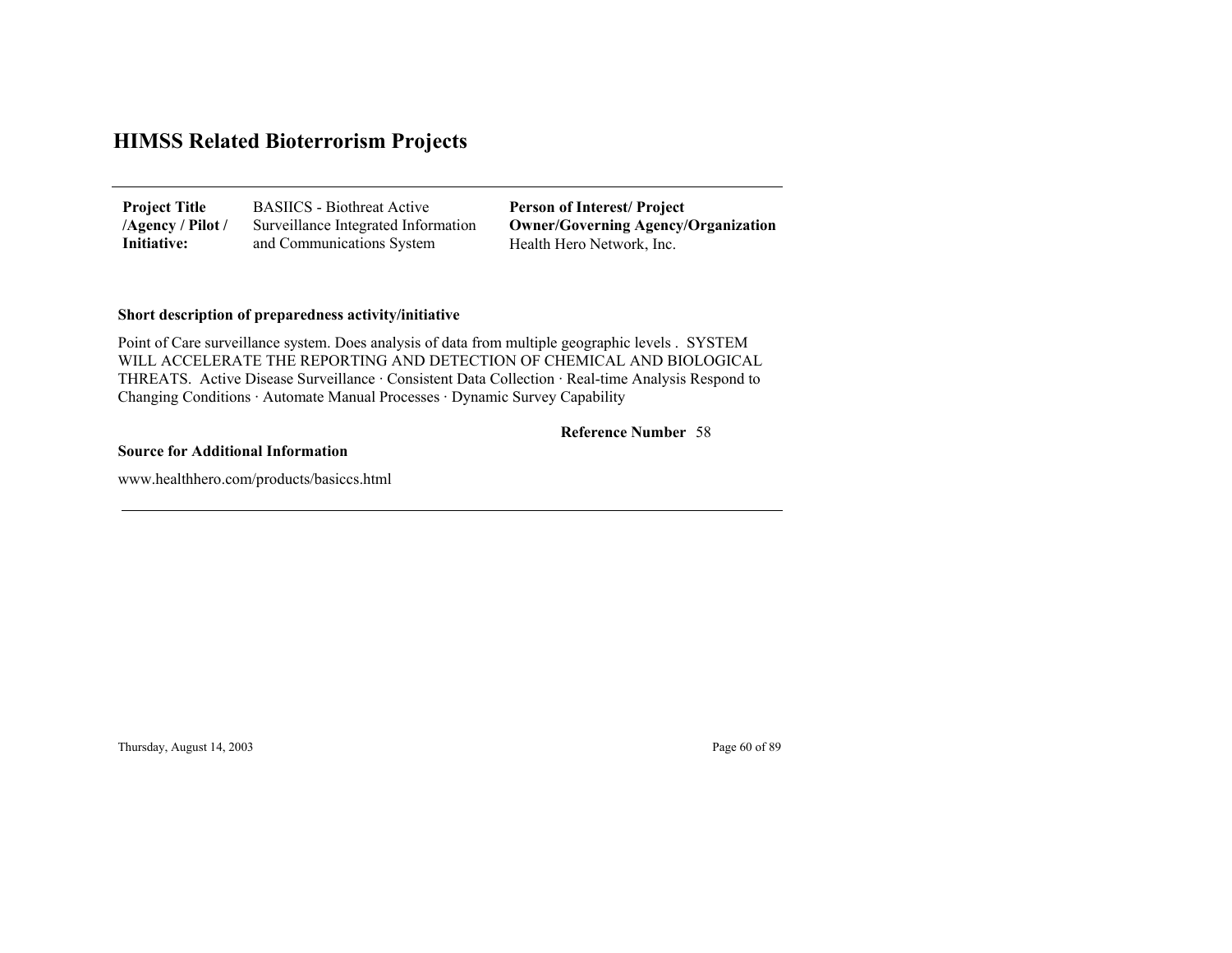| <b>Project Title</b> | RSVP - Rapid Syndromic    |
|----------------------|---------------------------|
| $/$ Agency / Pilot / | <b>Validation Project</b> |
| Initiative:          |                           |

Sandia National Labs **Person of Interest/ Project Owner/Governing Agenc y/Organization**

#### **Short description of preparedness activity/initiative**

Internet based, real-time reporting of disease syndromes

59 **Reference Number**

**Source for Additional Information**

rsvp.sandia.gov

Thursday, August 14, 2003 Page 61 of 89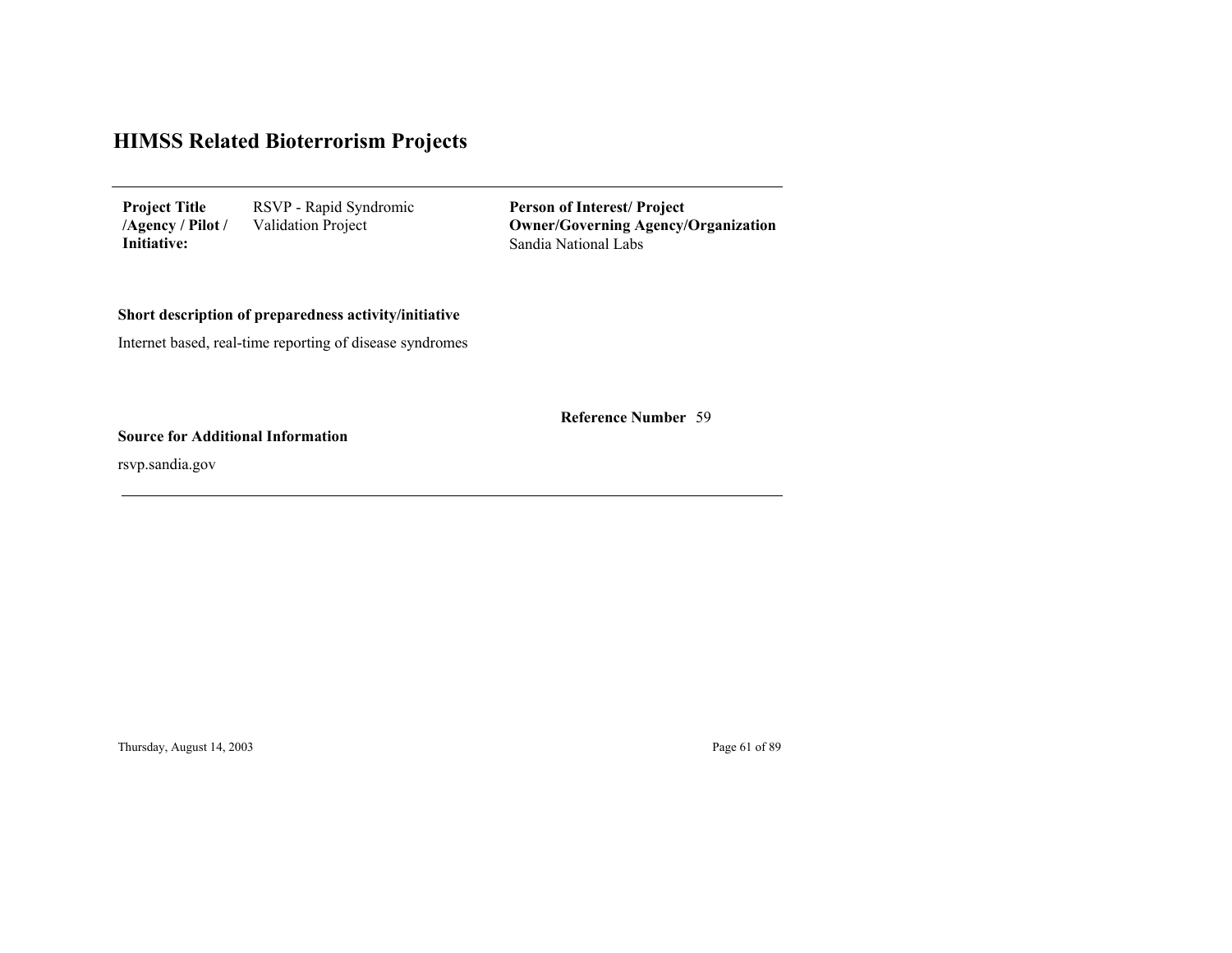SURVEIL (not an acronym) **Project Title /Agency / Pilot / Initiative:**

DSHI Systems, Inc. **Person of Interest/ Project Owner/Governing Agenc y/Organization**

#### **Short description of preparedness activity/initiative**

Collects data at point of care and sorts into 30 common disease syndrome groups. Syndromic surveillance: biological & chemical terrorism Chronic disease surveillance Computerized recruiting for clinical trials

#### 60 **Reference Number**

#### **Source for Additional Information**

http://www.dshisystems.com/

Thursday, August 14, 2003 Page 62 of 89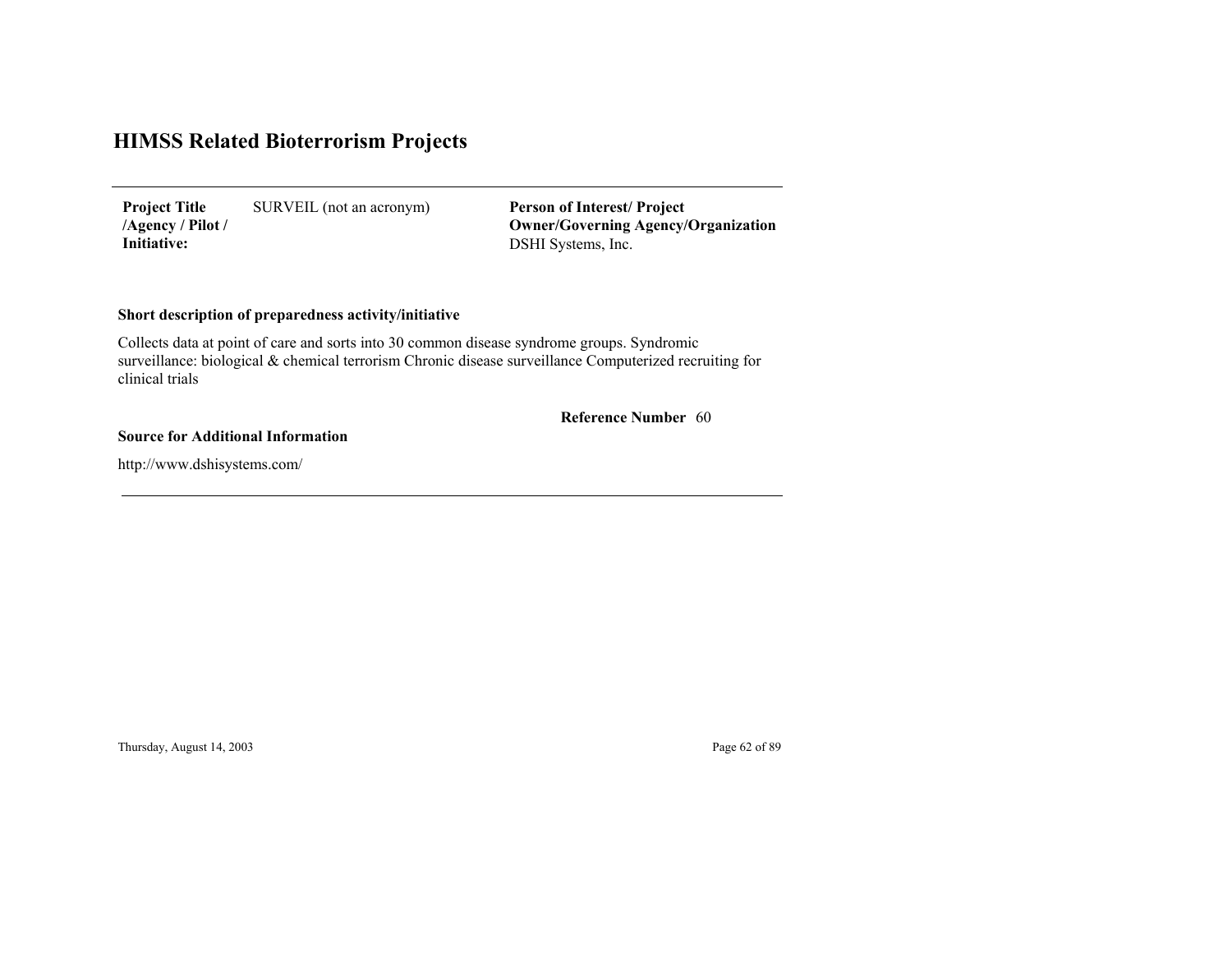RedBat **Project Title /Agency / Pilot / Initiative:**

ICPA, Inc. **Person of Interest/ Project Owner/Governing Agenc y/Organization**

#### **Short description of preparedness activity/initiative**

A bioterrorism and reportable disease software management system. Imports data from hospitals and transmits to a central location for community wide analysis. Identifies uncommon or atypical clusters of symptoms and outcomes.

**Reference Number** 61

#### **Source for Additional Information**

www.icpa.net/redbat.htm

Thursday, August 14, 2003 Page 63 of 89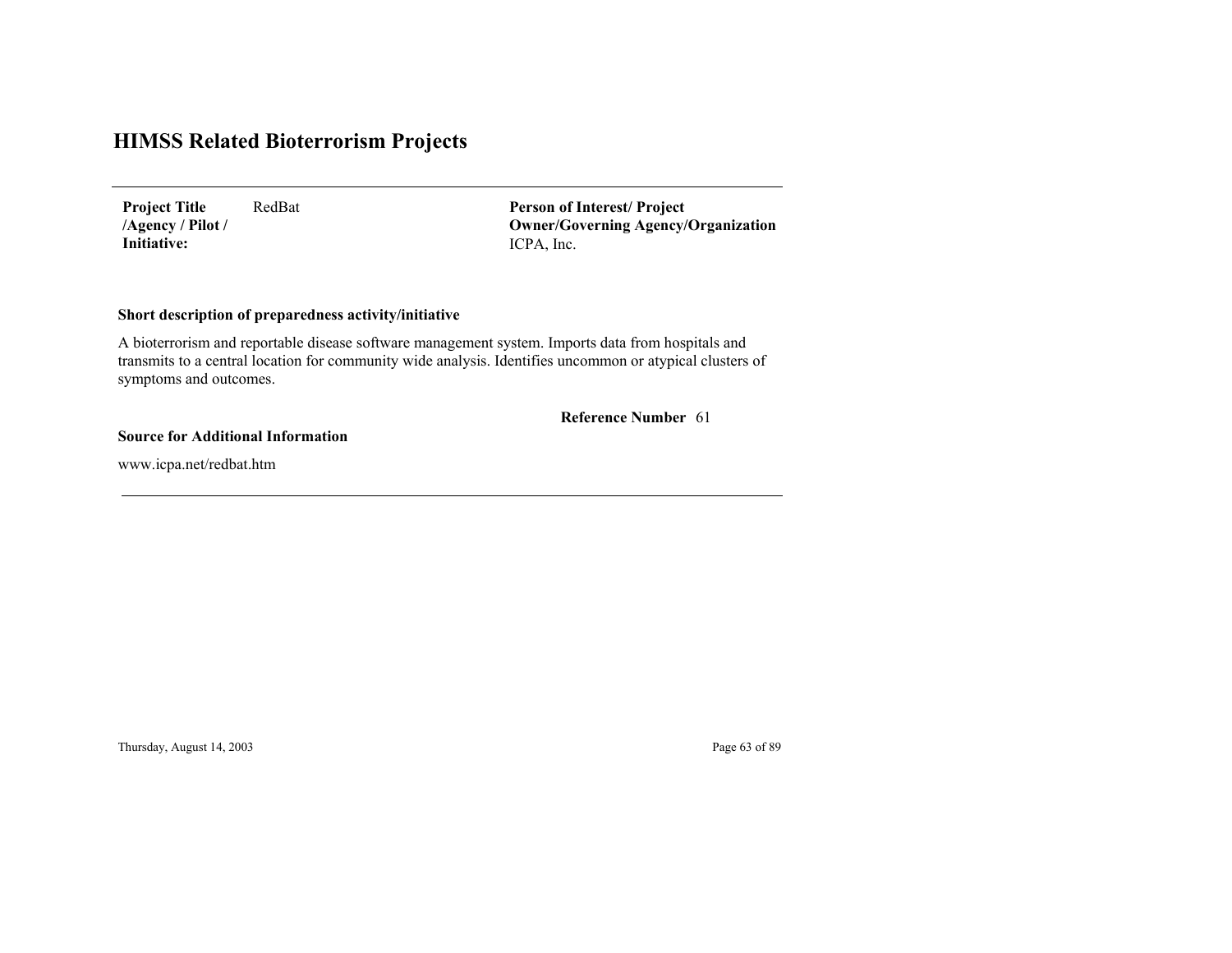DARPA - Defense Advanced Research Projects Agency **Project Title /Agency / Pilot / Initiative:**

InfectionControl and Prevention Analysts (ICPA) **Person of Interest/ Project Owner/Governing Agenc y/Organization**

#### **Short description of preparedness activity/initiative**

Bio-surveillanceRedBat™ is the only truly affordable syndromic surveillance software system available today. It is the perfect link between Point-of-Care facilities (such as hospitals) and Agencies (such as the public health department). Syndromic Surveillance (the ongoing analysis of medical data to search for unusual combinations of signs and symptoms in a population) is a key requirement for bioterrorism preparedness! Only RedBat gives you the big advantage of very minimal data entry. It does not require dedicated personnel to enter data, but instead uses SymptomScan™ (proprietary "text mining" technology) to extract useful information from symptoms already recorded in the hospital ED (or Billing) computer system. Using a large dictionary of terms. RedBat automatically converts symptom or chief complaint text into codes that appear in the RedBat screens.

62**Reference Number**

**Source for Additional Information**

http://www.icpa.net/redbat.htm

Thursday, August 14, 2003 Page 64 of 89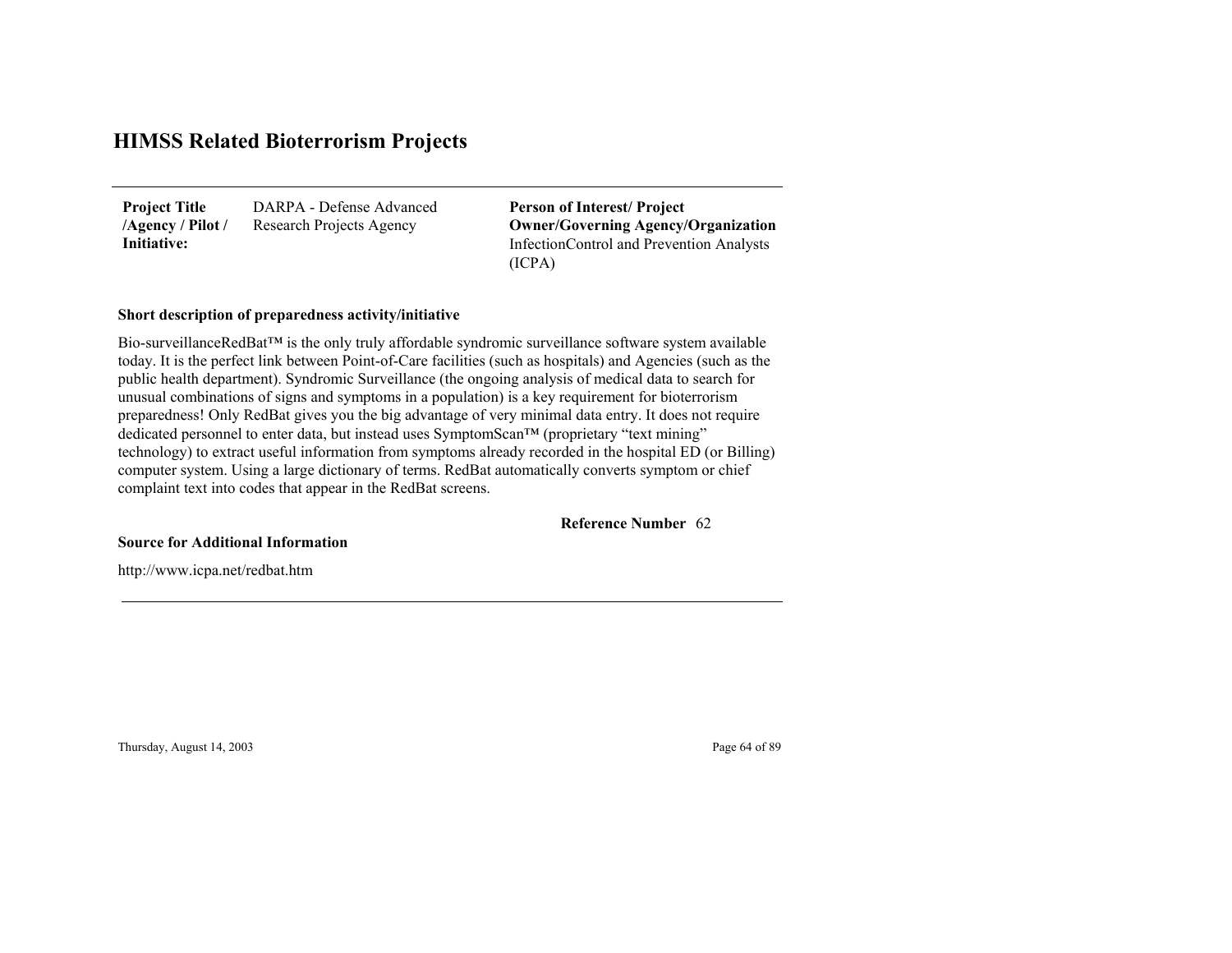New York State Physicians Intranet **Project Title /Agency / Pilot / Initiative:**

\$60 million grant from Atlanta-based Centers for Disease Control and Prevention to the state and New York City **Person of Interest/ Project Owner/Governing Agenc y/Organization**

#### **Short description of preparedness activity/initiative**

New York state plans to create the first statewide alert system designed to rapidly inform doctors of suspected biological and chemical terrorist attacks, sudden disease outbreaks, or other public health emergencies, officials said.

#### 63 **Reference Number**

#### **Source for Additional Information**

http://online.wsj.com/article/0,,BT\_CO\_20021219\_003960,00.ht ml

Thursday, August 14, 2003 Page 65 of 89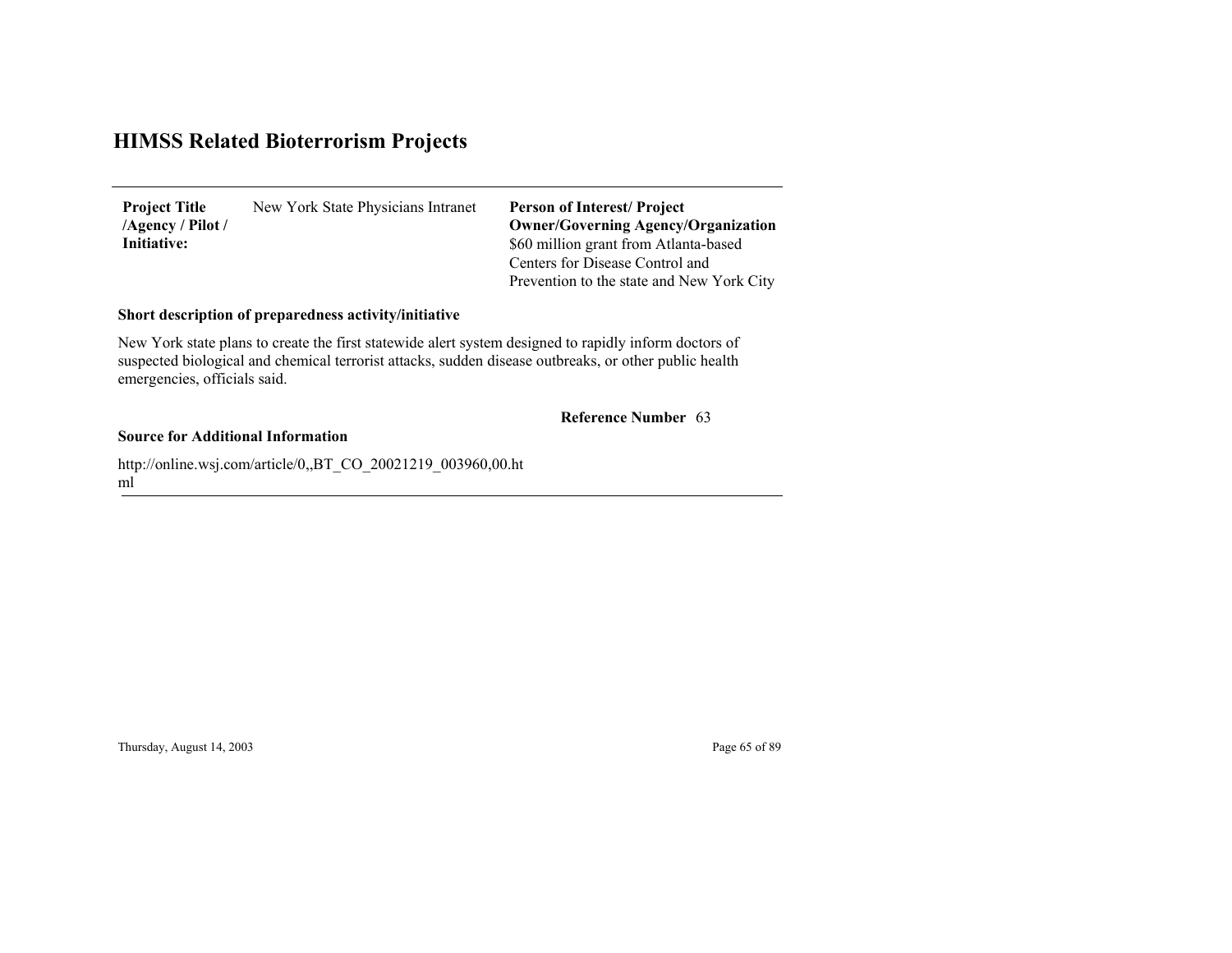| <b>Project Title</b> | Quintiles Pharmacy Data        |
|----------------------|--------------------------------|
| /Agency / Pilot /    | Surveillance System - Versipan |
| Initiative:          |                                |

Quintiles Corp. **Person of Interest/ Project Owner/Governing Agenc y/Organization**

64 **Reference Number**

#### **Short description of preparedness activity/initiative**

Surveillance system based on Pharmacy data

**Source for Additional Information**

Thursday, August 14, 2003 Page 66 of 89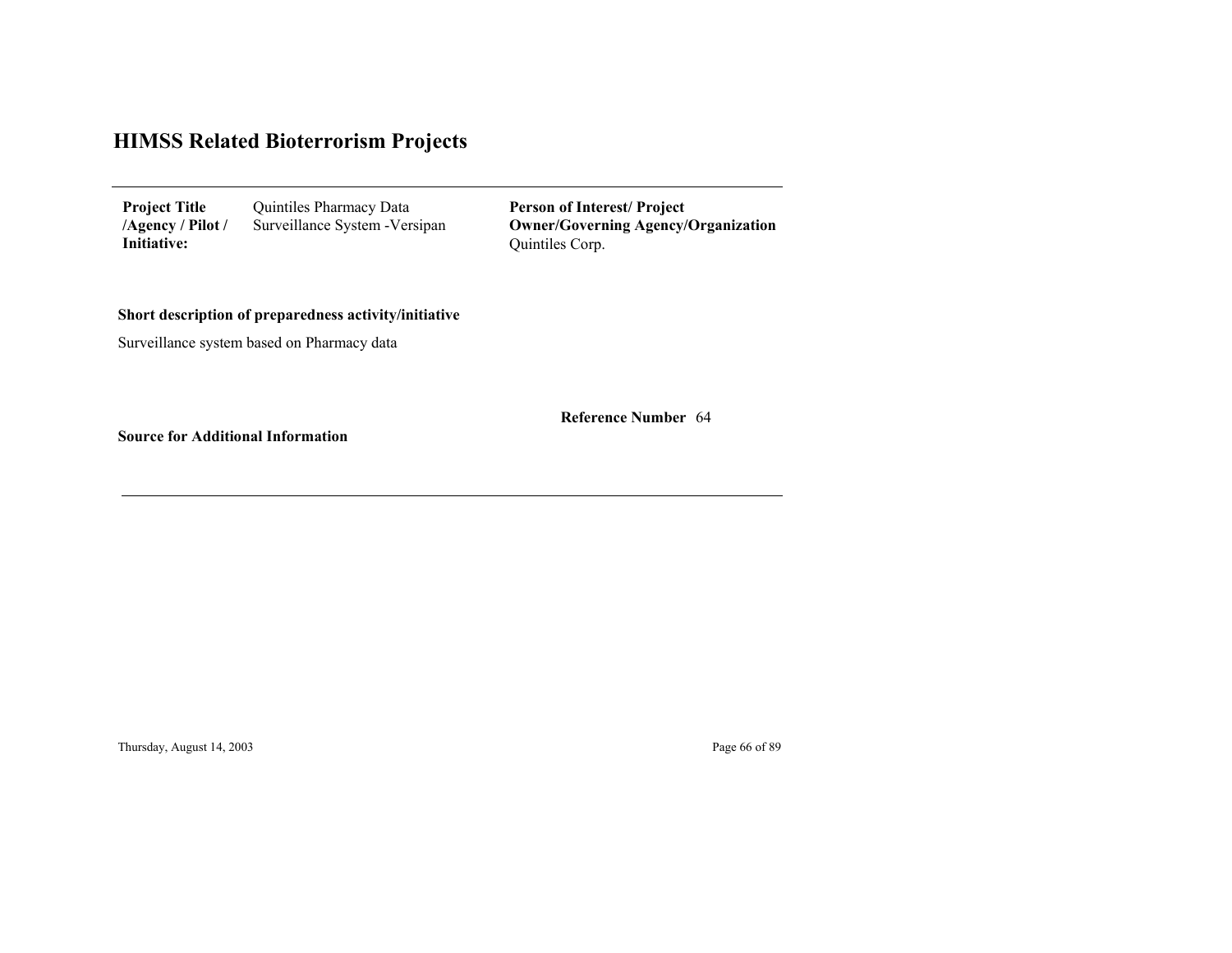| <b>Project Title</b> | Homeland Security Legislation and | <b>Person of Interest/Project</b>          |
|----------------------|-----------------------------------|--------------------------------------------|
| /Agency / Pilot /    | Related Appropriations            | <b>Owner/Governing Agency/Organization</b> |
| Initiative:          |                                   |                                            |

**Short description of preparedness activity/initiative**

65 **Reference Number**

<u> 1989 - Johann Stoff, deutscher Stoffen und der Stoffen und der Stoffen und der Stoffen und der Stoffen und der</u>

**Source for Additional Information**

Thursday, August 14, 2003 Page 67 of 89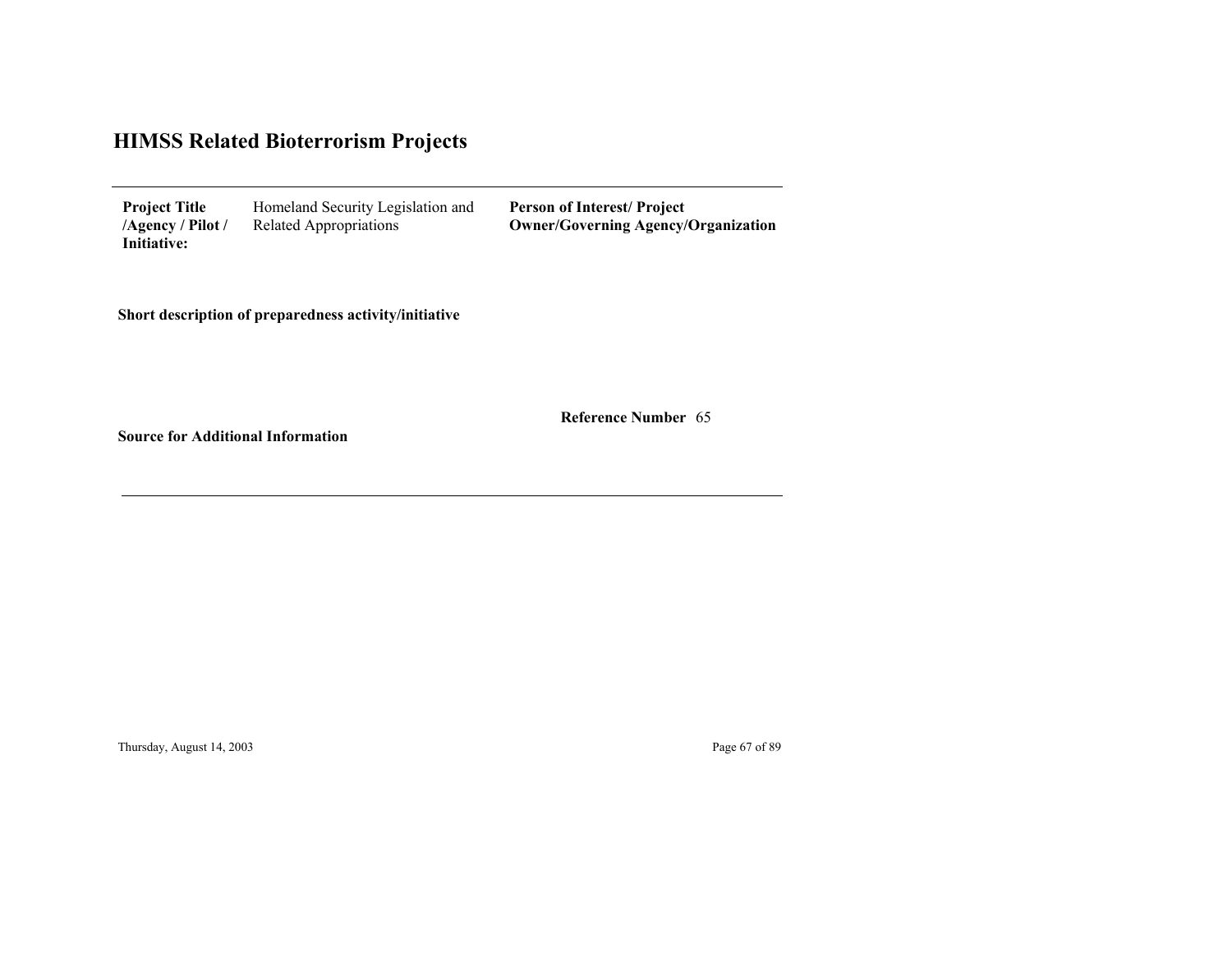| <b>Project Title</b> | Disaster Preparedness Legislation | <b>Person of Interest/Project</b>          |
|----------------------|-----------------------------------|--------------------------------------------|
| /Agency / Pilot /    | and Related Appropriations        | <b>Owner/Governing Agency/Organization</b> |
| Initiative:          |                                   |                                            |

**Short description of preparedness activity/initiative**

66 **Reference Number**

<u> 1989 - Johann Stoff, deutscher Stoffen und der Stoffen und der Stoffen und der Stoffen und der Stoffen und der</u>

**Source for Additional Information**

Thursday, August 14, 2003 **Page 68 of 89**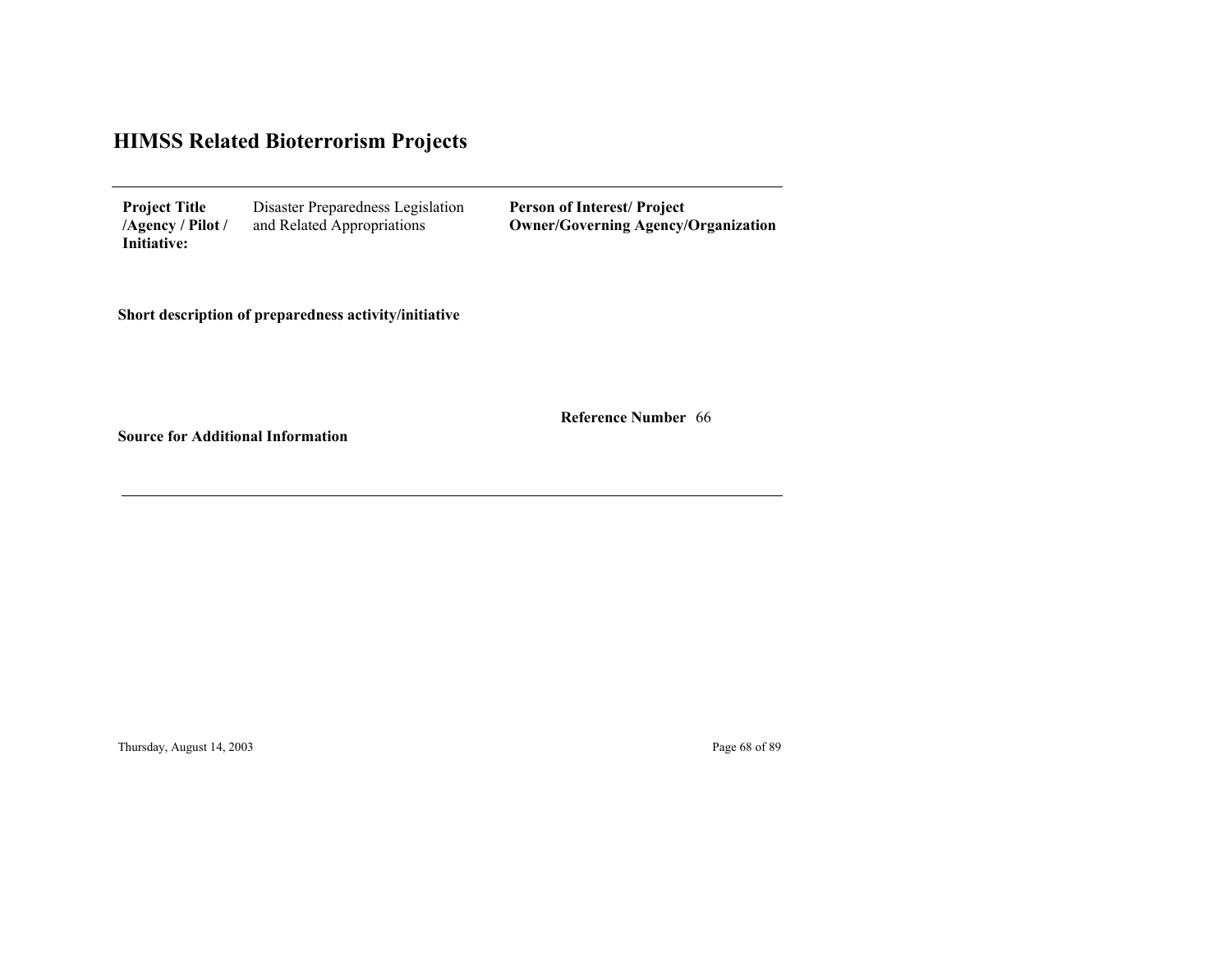Hart-Rudmann Commission **Project Title /Agency / Pilot / Initiative:**

**Person of Interest/ Project Owner/Governing Agenc y/Organization**

**Short description of preparedness activity/initiative**

67 **Reference Number**

**Source for Additional Information**

Thursday, August 14, 2003 **Page 69 of 89**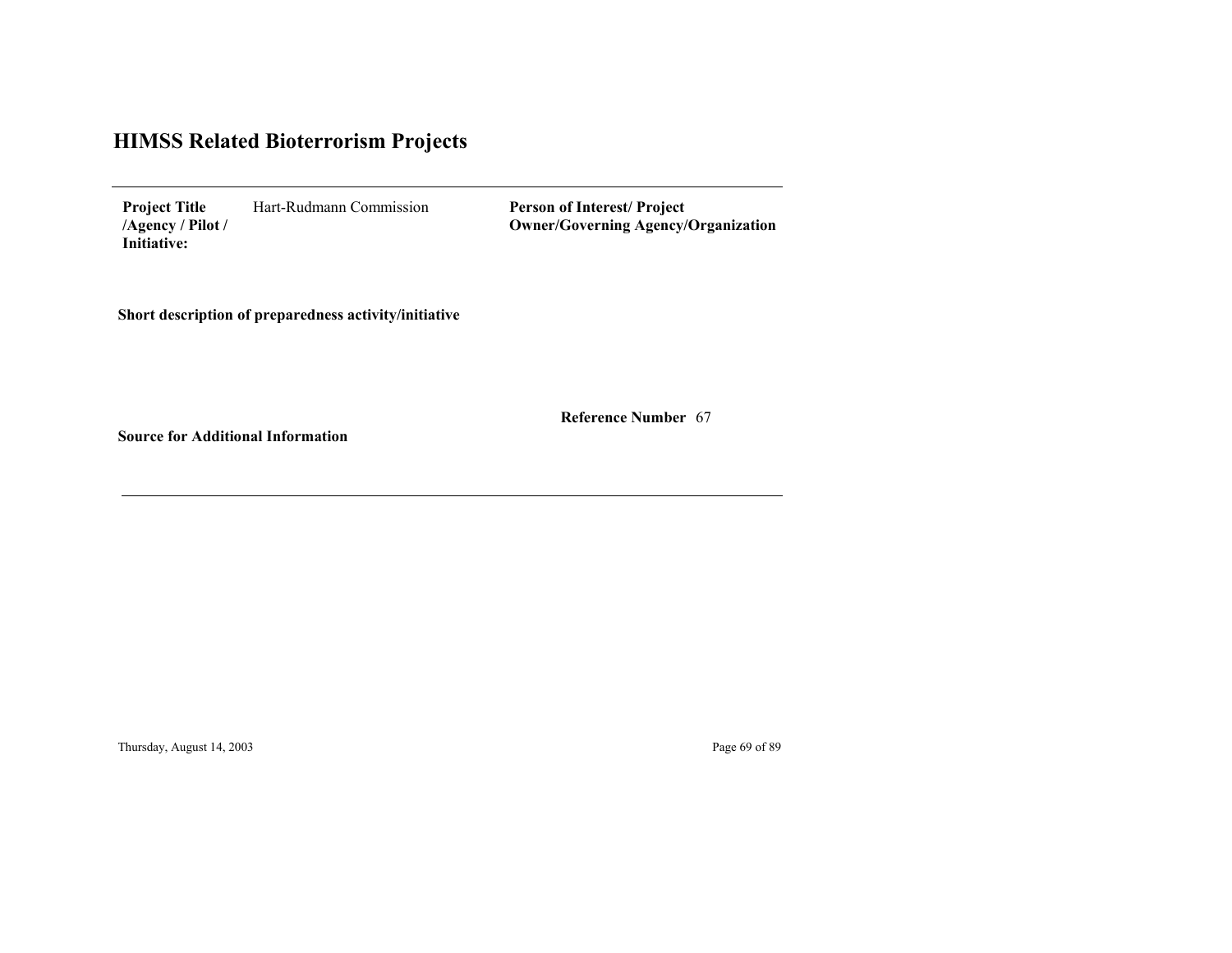| <b>Project Title</b><br>/Agency / Pilot /<br>Initiative: | GAOStudy on the flow of funds to<br>and from Preparedness Efforts<br>across the US | <b>Person of Interest/Project</b><br><b>Owner/Governing Agency/Organization</b> |
|----------------------------------------------------------|------------------------------------------------------------------------------------|---------------------------------------------------------------------------------|
|----------------------------------------------------------|------------------------------------------------------------------------------------|---------------------------------------------------------------------------------|

**Short description of preparedness activity/initiative**

68 **Reference Number**

<u> 1989 - Johann Stoff, deutscher Stoffen und der Stoffen und der Stoffen und der Stoffen und der Stoffen und der</u>

**Source for Additional Information**

Thursday, August 14, 2003 Page 70 of 89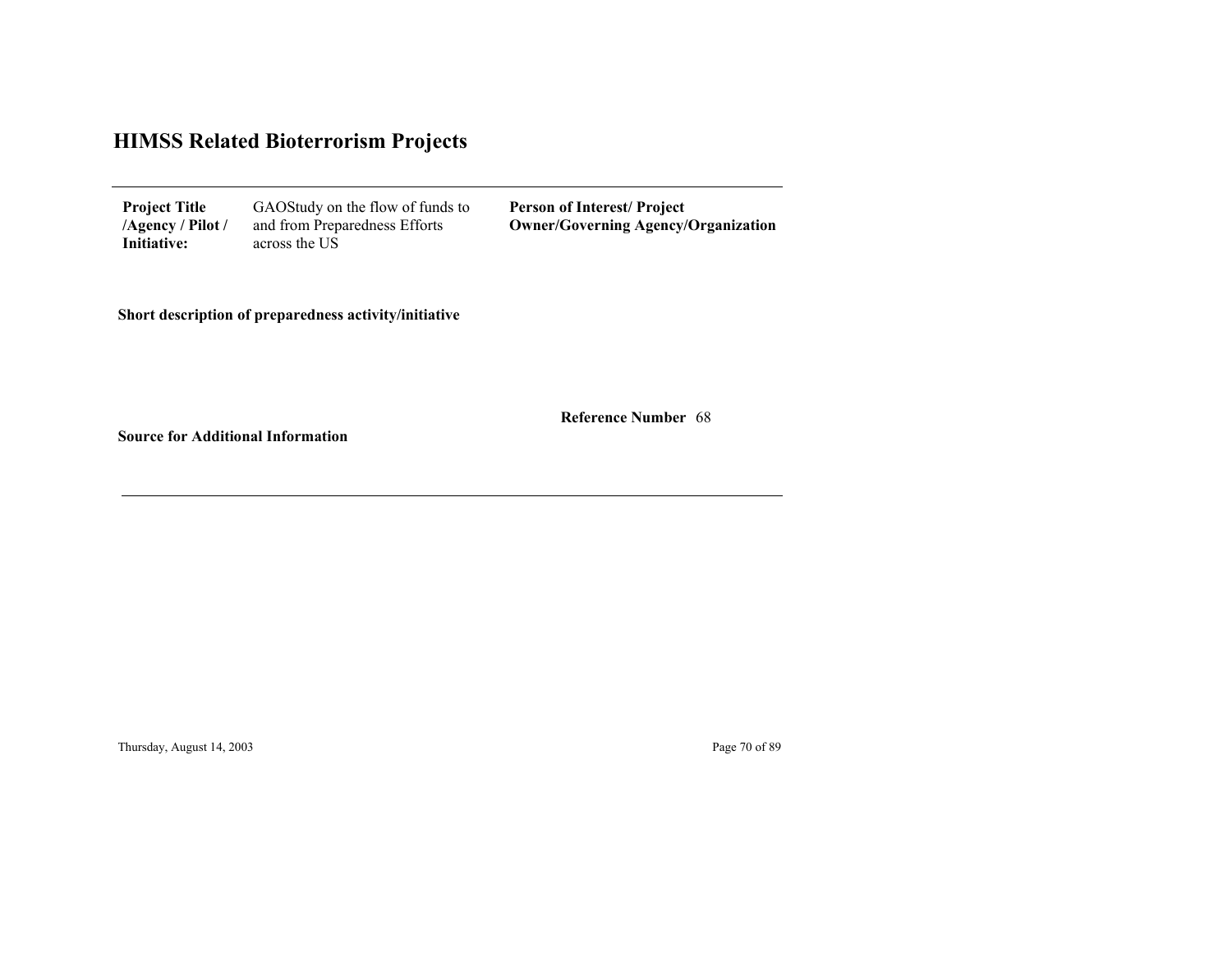HHS - Centers for Disease Control **Project Title /Agency / Pilot / Initiative:**

**Person of Interest/ Project Owner/Governing Agenc y/Organization**

**Short description of preparedness activity/initiative**

69 **Reference Number**

**Source for Additional Information**

Thursday, August 14, 2003 Page 71 of 89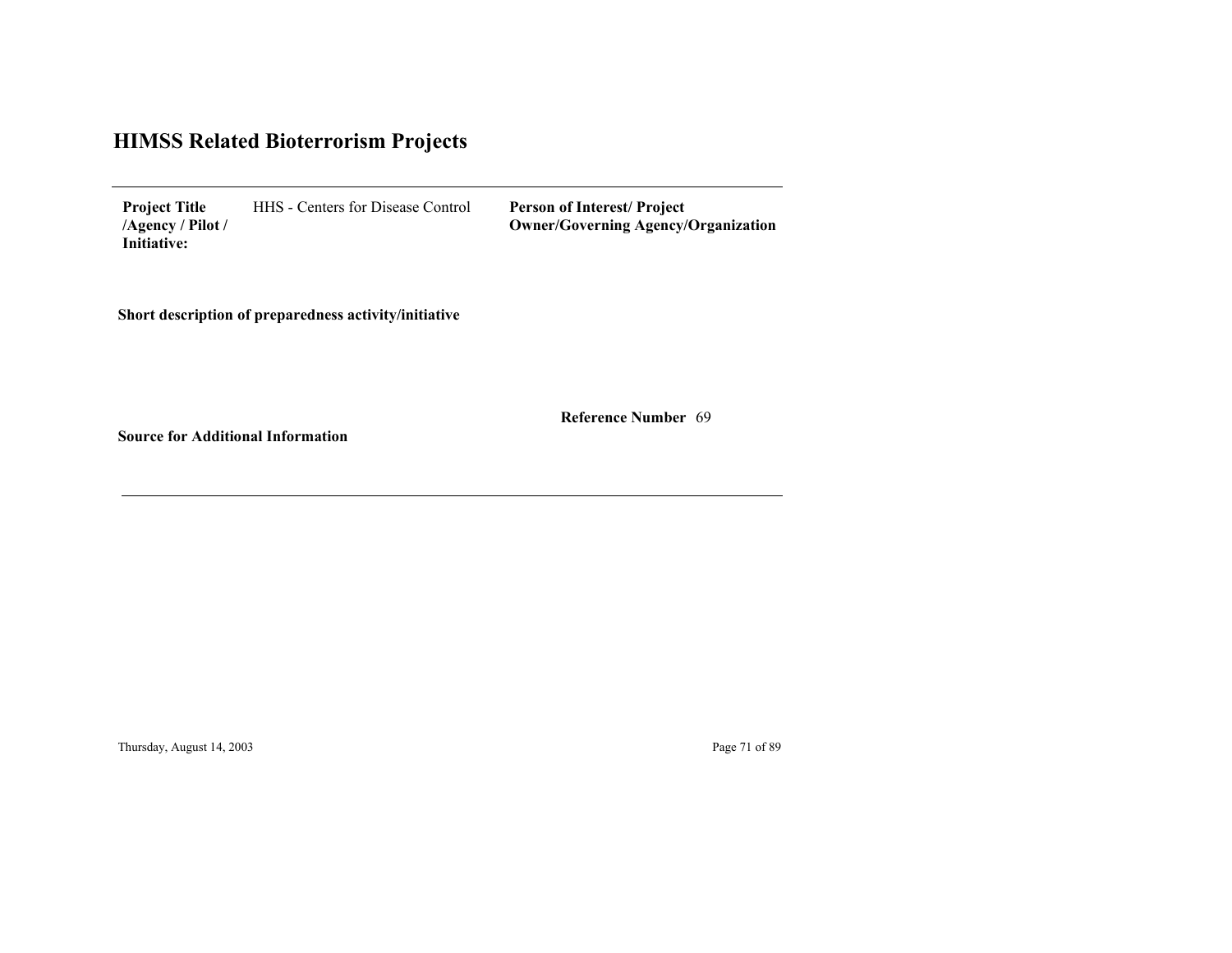HHS - Office of Public Health Preparedness **Project Title /Agency / Pilot / Initiative:**

**Person of Interest/ Project Owner/Governing Agenc y/Organization**

**Short description of preparedness activity/initiative**

70 **Reference Number**

**Source for Additional Information**

Thursday, August 14, 2003 Page 72 of 89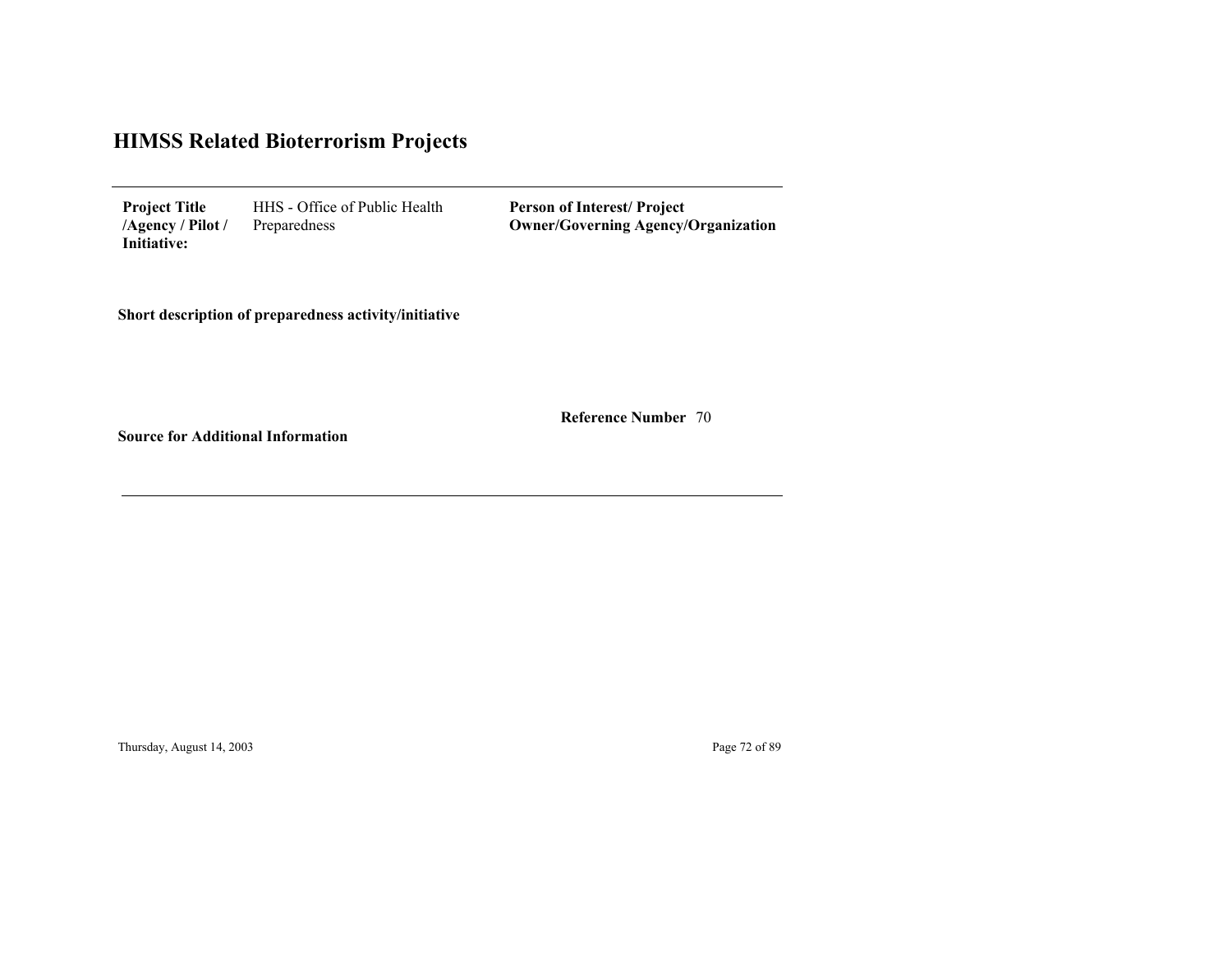| <b>Project Title</b> | <b>DOD</b> Initiatives - Defense Threat |
|----------------------|-----------------------------------------|
| $/$ Agency / Pilot / | Reduction Agency                        |
| Initiative:          |                                         |

**Person of Interest/ Project Owner/Governing Agenc y/Organization**

**Short description of preparedness activity/initiative**

72 **Reference Number**

**Source for Additional Information**

Thursday, August 14, 2003 Page 73 of 89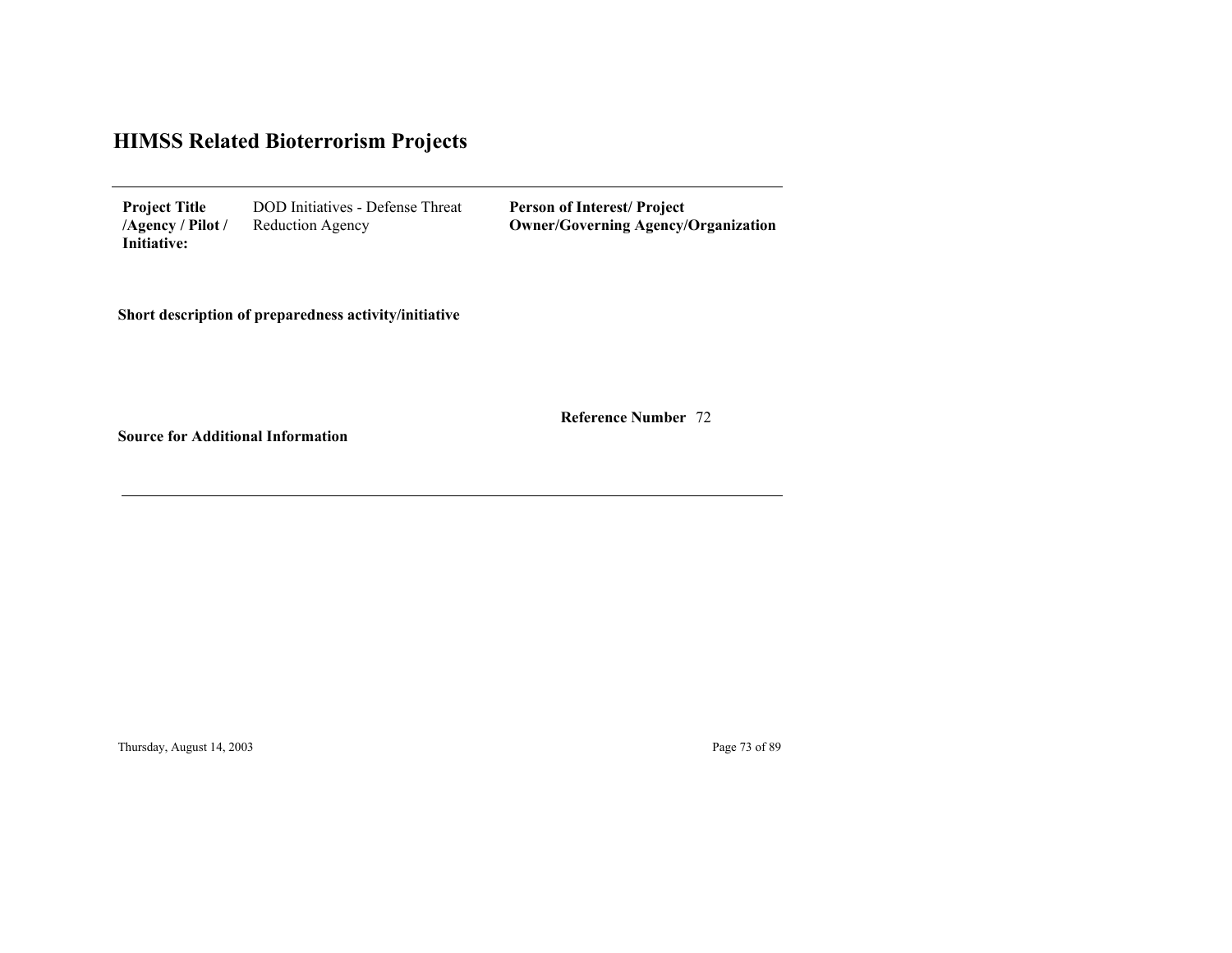| <b>Project Title</b> | DOD Initiatives - Program         | <b>Person of Interest/Project</b>          |
|----------------------|-----------------------------------|--------------------------------------------|
| /Agency / Pilot /    | Executive Office for Chemical and | <b>Owner/Governing Agency/Organization</b> |
| Initiative:          | <b>Biological Defense</b>         |                                            |

**Short description of preparedness activity/initiative**

73 **Reference Number**

<u> 1980 - Johann Stoff, fransk politik (f. 1980)</u>

**Source for Additional Information**

Thursday, August 14, 2003 Page 74 of 89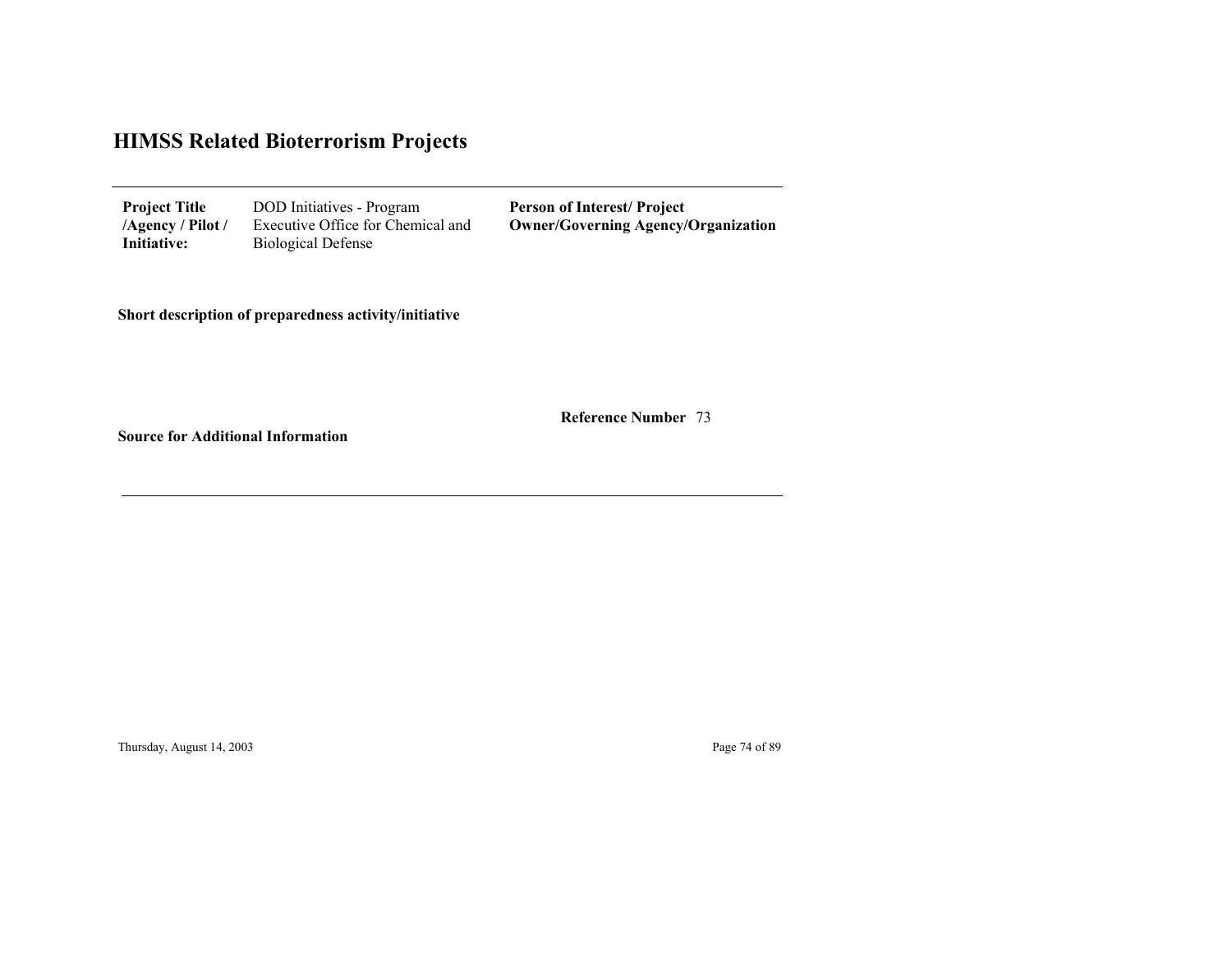ISAC - Information Sharing & Analysis Centers **Project Title /Agency / Pilot / Initiative:**

US Dept of Homeland Security **Person of Interest/ Project Owner/Governing Agenc y/Organization**

### **Short description of preparedness activity/initiative**

An ISAC exists to enable members to share information about vulnerabilities, threats, and incidents (cyber and physical). Many of the ISACs, particularly since the events on September 11th, 2001, now include reporting on physical threat information as well.

An ISAC is intended to gather, analyze, and disseminate to its members an integrated view of informatio n system and other infrastructure vulnerabilities, threats, and incidents that are relevant to the ISAC's sponsoring sector. An ISAC may also share best security practices and solutions among its members.

The information which ISACs commonly work with provide warnings, establish trends in types and severity of attacks, and share threats and solutions among the ISAC membership and other appropriate organizations, including the federal government. This information can be included in the government's analysis to help inform the public of possible threats.

75**Reference Number**

### **Source for Additional Information**

http://www.ciao.gov/industry/isac.html

Thursday, August 14, 2003 Page 75 of 89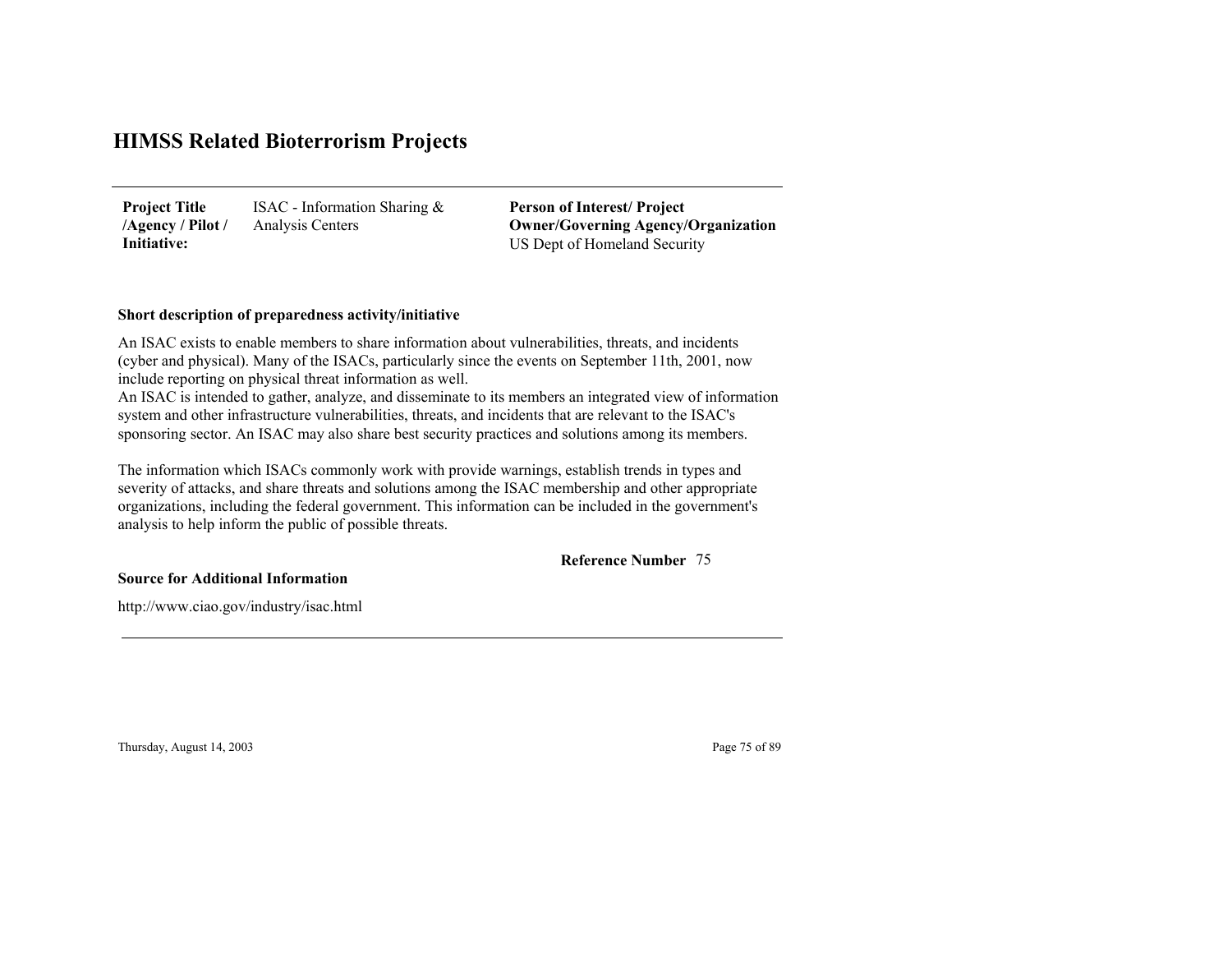AHRQ Report **Project Title /Agency / Pilot / Initiative:**

**Person of Interest/ Project Owner/Governing Agenc y/Organization**

**Short description of preparedness activity/initiative**

76 **Reference Number**

**Source for Additional Information**

Thursday, August 14, 2003 Page 76 of 89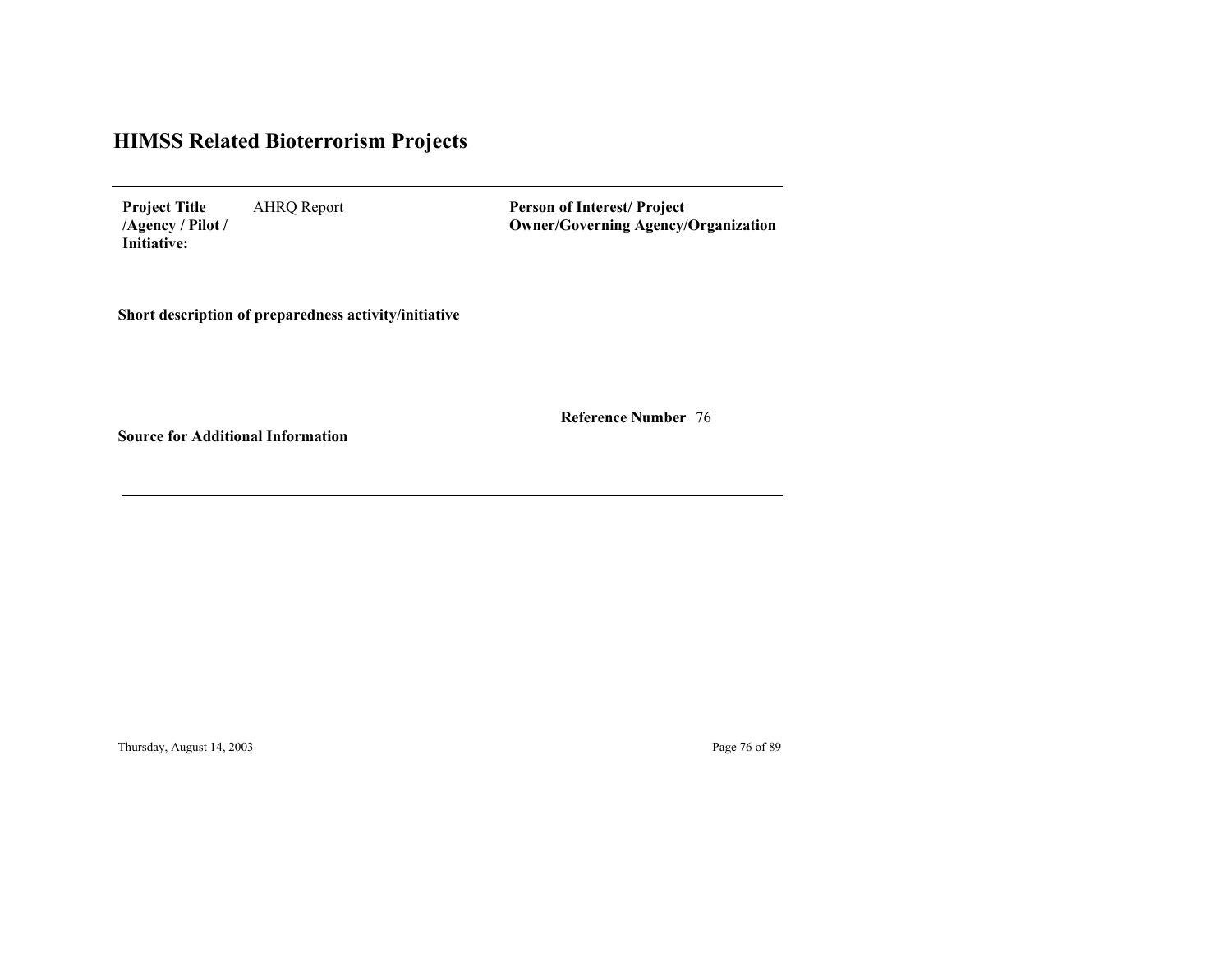| <b>Project Title</b> | Syndromic Surveillance for |
|----------------------|----------------------------|
| $/$ Agency / Pilot / | Bioterrorism - New York    |
| Initiative:          |                            |

**Person of Interest/ Project Owner/Governing Agenc y/Organization**

**Short description of preparedness activity/initiative**

77 **Reference Number**

**Source for Additional Information**

Thursday, August 14, 2003 Page 77 of 89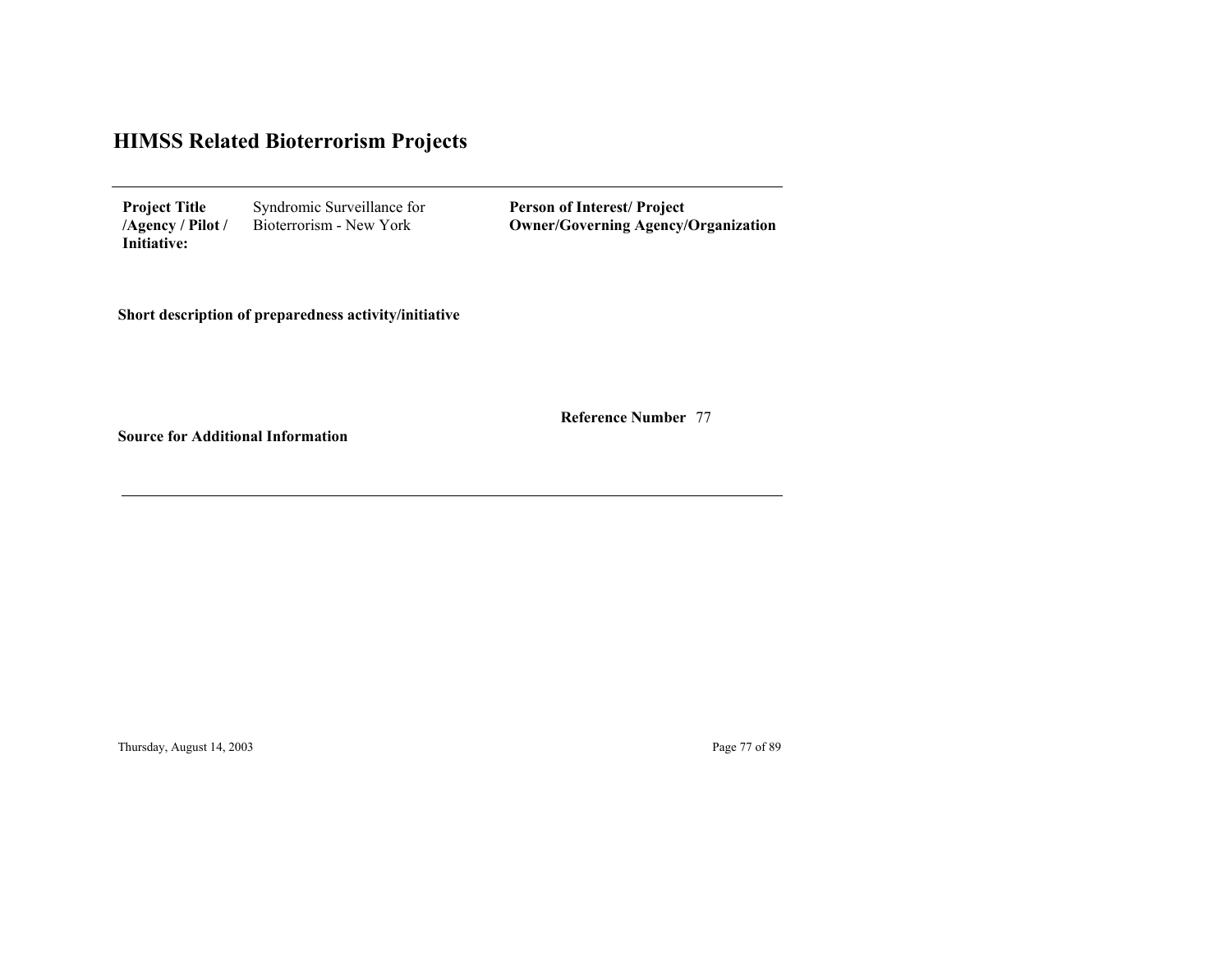ED Alert Network **Project Title /Agency / Pilot / Initiative:**

**Person of Interest/ Project Owner/Governing Agenc y/Organization**

**Short description of preparedness activity/initiative**

78 **Reference Number**

**Source for Additional Information**

Thursday, August 14, 2003 Page 78 of 89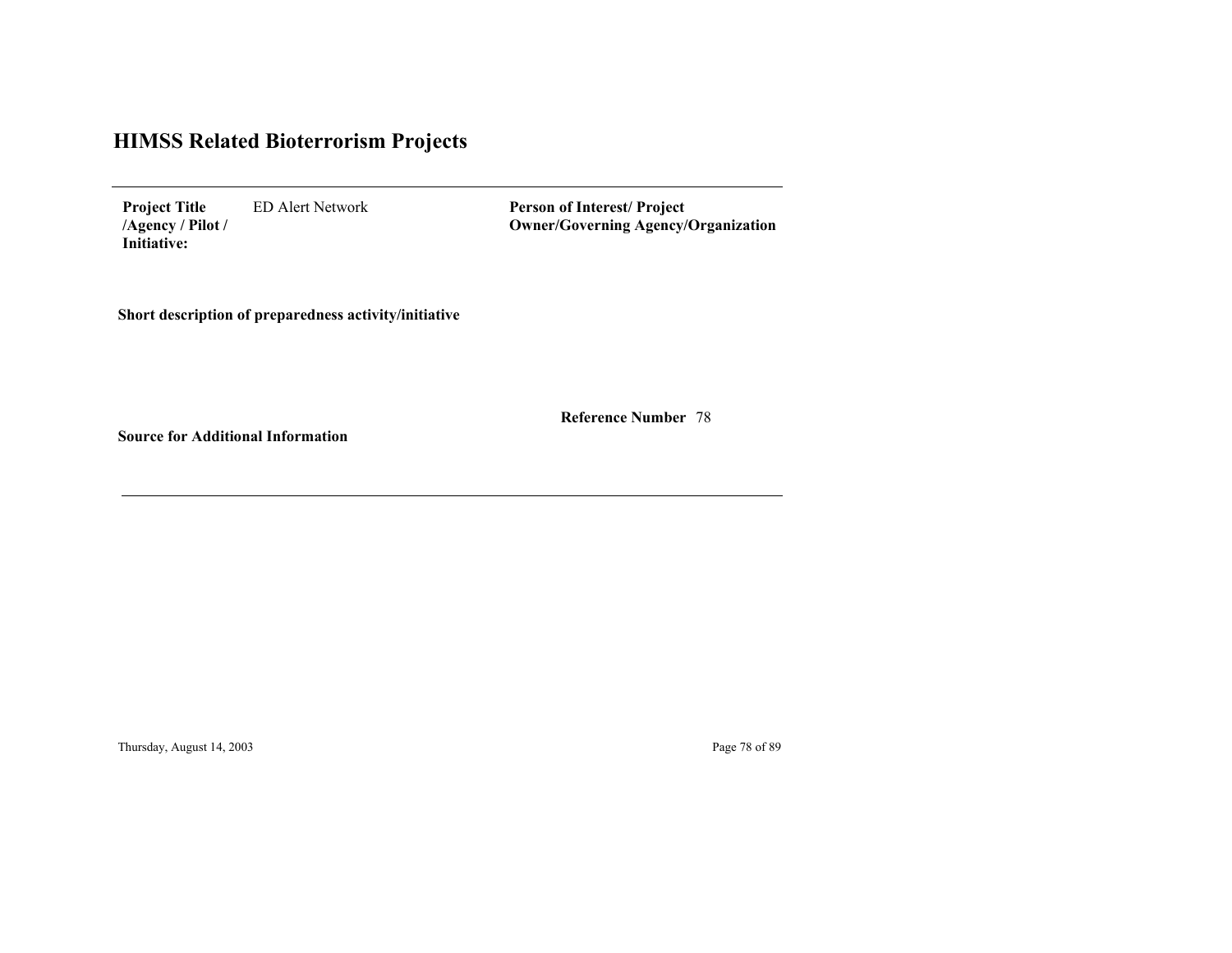Emergency Department Surveillance System in California **Project Title /Agency / Pilot / Initiative:**

Dr. Eric Koscove, chief of the emergency department at Kaiser **Person of Interest/ Project Owner/Governing Agenc y/Organization**

### **Short description of preparedness activity/initiative**

Health maintenance organization Kaiser Permanente is rolling out a new Internet-based bioterrorismmonitoring system at two Northern California facilities. Coincidentally, the system is going live as the government makes final plans to wage war with Iraq and raises the nation's terror-alert level again to orange. Kaiser had previously scheduled to turn it on this month, says Dr. Eric Koscove, chief of the emergency department at Kaiser Permanente Santa Clara Medical Center.

The system has been under development for the last 18 months in partnership with the San Mateo County Health Department, which will also be using the system to track reports of unusual patient symptoms documented electronically by Kaiser's emergency physicians. Kaiser's system is based on the Rapid Syndrome Validation Project, developed by Sandia National Laboratories. Sandia provided the software free to Kaiser and San Mateo County, Koscove says.

Emergency-room doctors enter symptoms into the system--no patient names or other identifying information, except patient ZIP codes, are used. County public health officials can view the data to spot unusual outbreaks of symptoms geographically, which could indicate a bioterrorist attack or other public health crisis. Says Koscove, "This system cost us zero, and takes only a minute for doctors to use."

### 78 **Reference Number**

**Source for Additional Information**

http://www.informationweek.com/story/IWK20030318S0009

Thursday, August 14, 2003 Page 79 of 89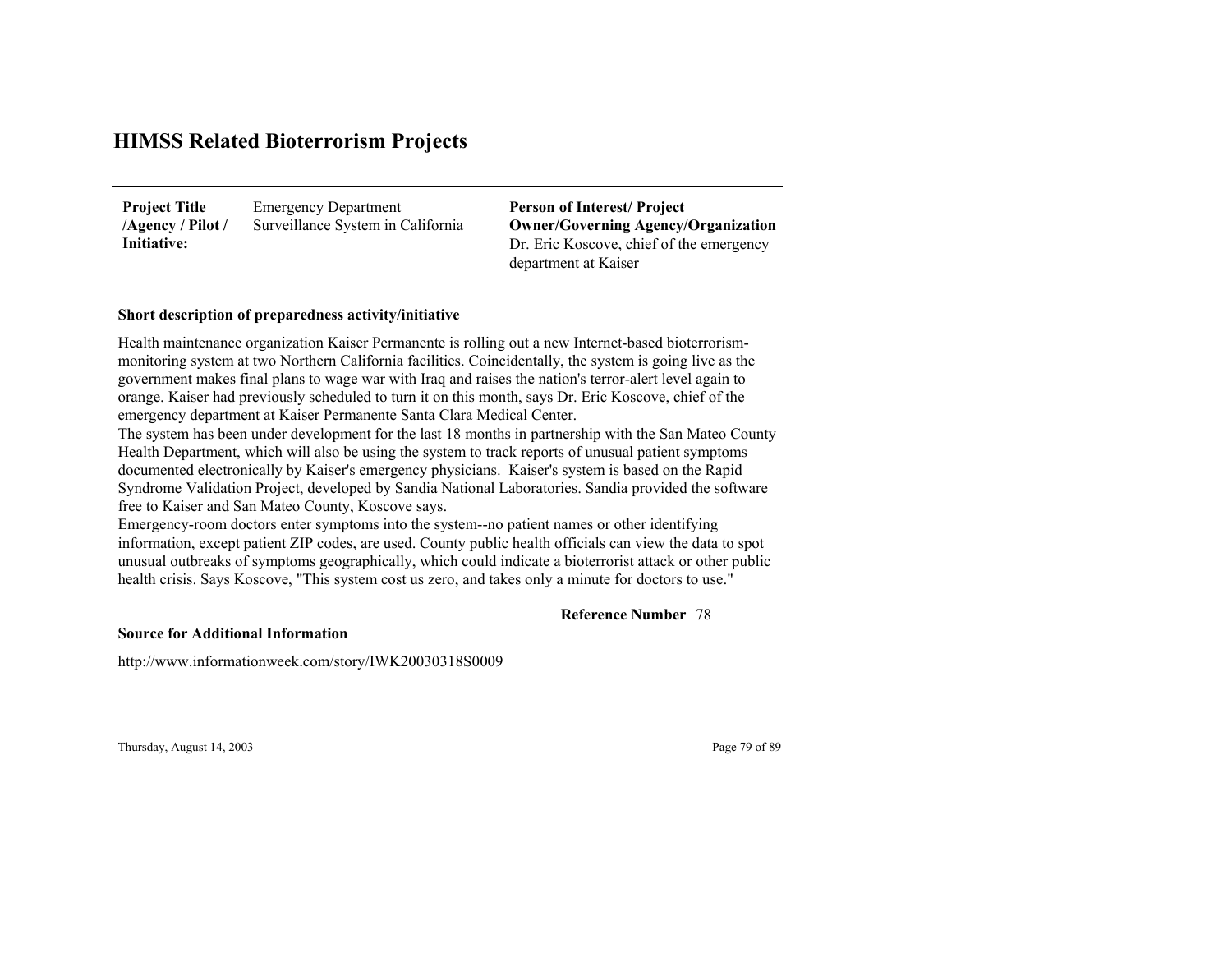INDIANAPOLIS NETWORK FOR PRIMARY CARE (INPC) **Project Title /Agency / Pilot / Initiative:**

"Clement J. McDonald, M.D.Marc Overhage MD, PhDRegenstrief Institute &Indiana University School of Medicine" **Person of Interest/ Project Owner/Governing Agenc y/Organization**

## **Short description of preparedness activity/initiative**

"• Up and running for more than 7 years• Start with modest goal (Emergency Care • Extend by adding projects one step at a time• Focus on Clinical and public health issues • Includes all 5 major Indianapolis hospital systems (95% of non office care)• Includes all 4 Homeless care system• Includes county and state public health departments• Adds 300,000 ER visits /year• Adds 50 million lab results per year "

#### 79**Reference Number**

**Source for Additional Information**

Thursday, August 14, 2003 Page 80 of 89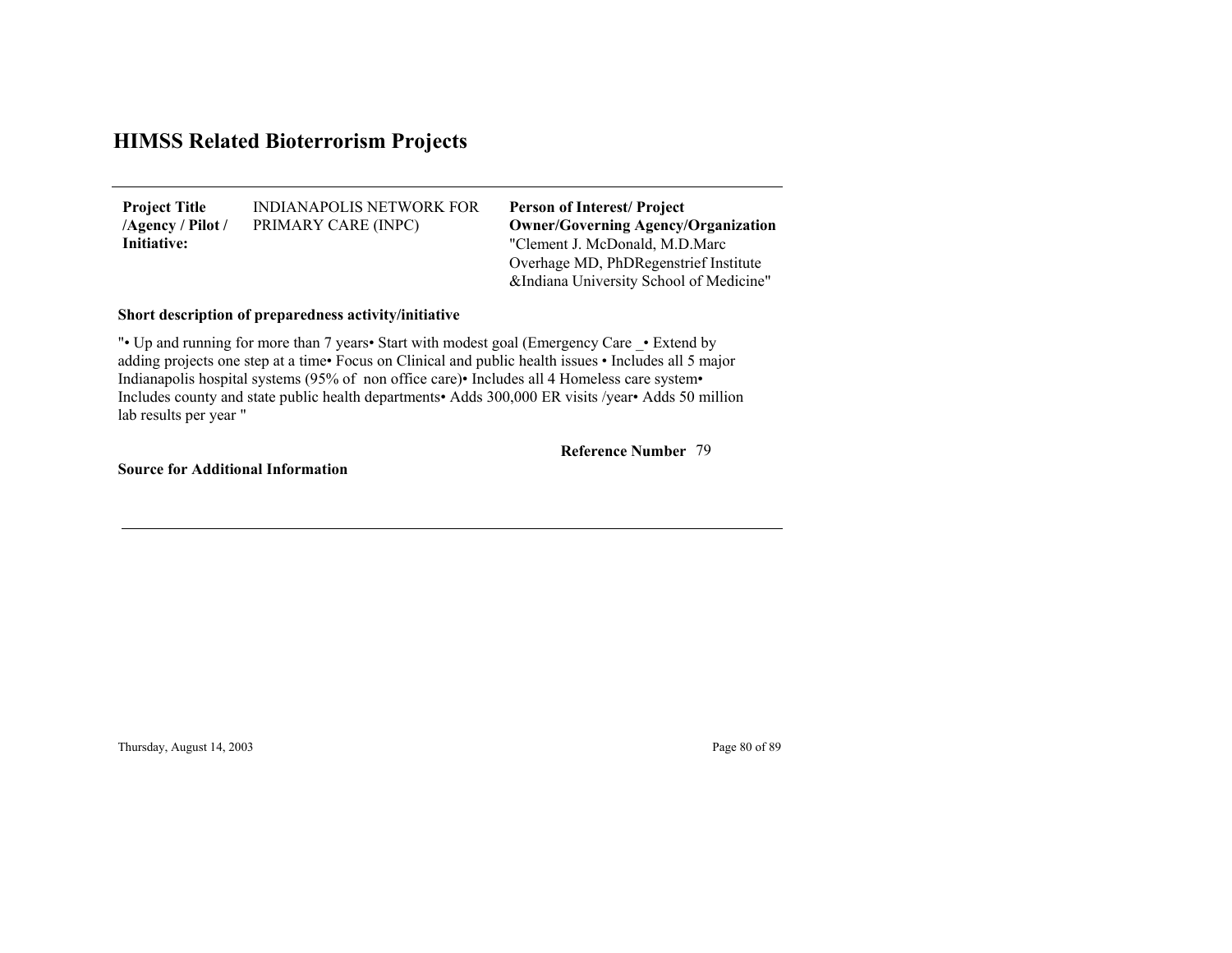DHHS PDA Pilot **Project Title /Agency / Pilot / Initiative:**

US DHHS **Person of Interest/ Project Owner/Governing Agenc y/Organization**

## **Short description of preparedness activity/initiative**

The Department of Heath and Human Services will test a system that uses handhelds to transmit urgent messages to medical personnel in the event of a biological attack.

**Reference Number** 81

## **Source for Additional Information**

http://www.informationweek.com/story/IWK20030321S0037

Thursday, August 14, 2003 Page 81 of 89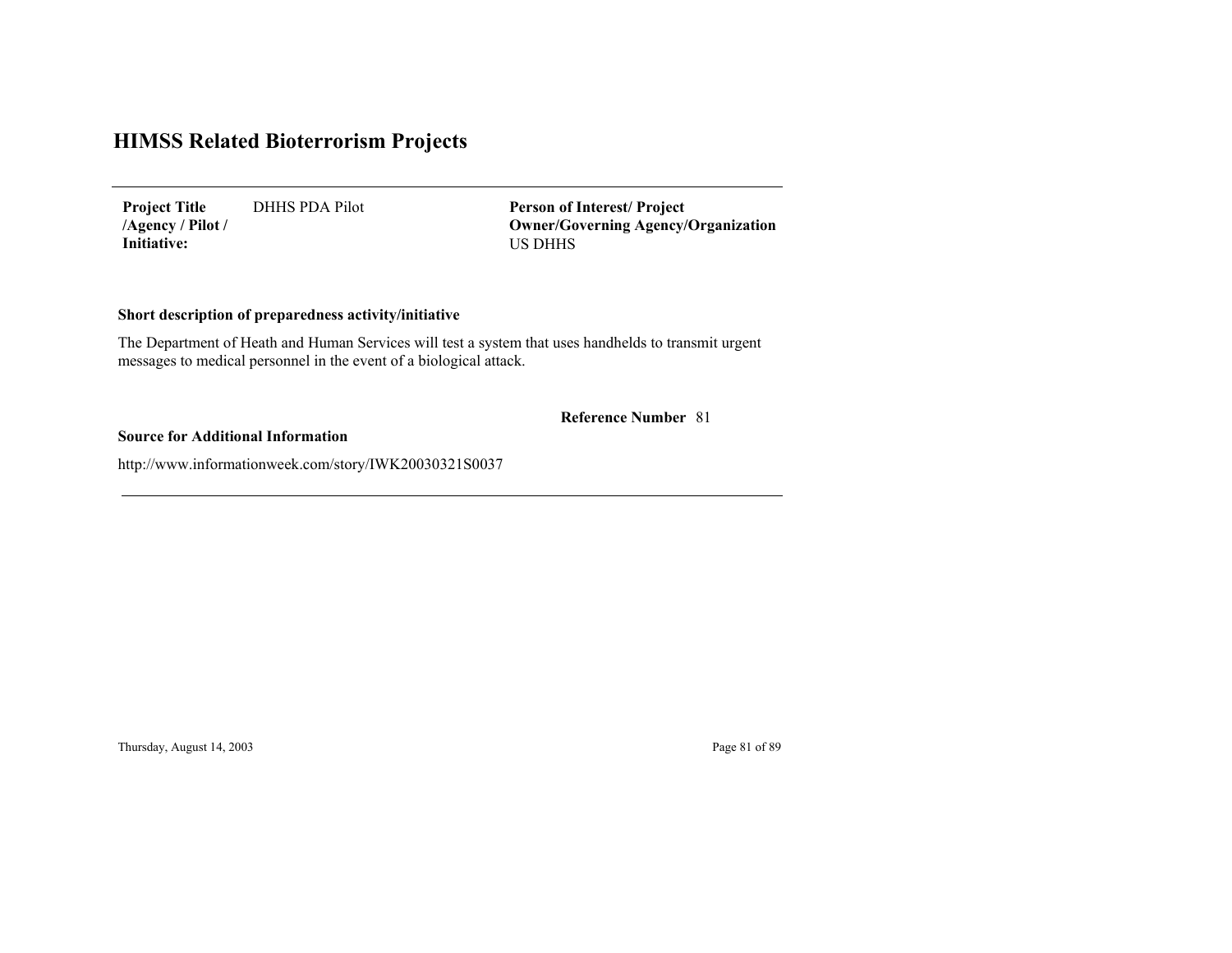| <b>Project Title</b> | 2003 National Syndromic   |
|----------------------|---------------------------|
| /Agency / Pilot /    | Surveillance Conference & |
| Initiative:          | Workshop                  |

Hosted by the New York Academy of Medicine, the New York City Department of Health and Mental Hygiene(NYC **Person of Interest/ Project Owner/Governing Agenc y/Organization**

#### **Short description of preparedness activity/initiative**

A workshop for public health practitioners actively working in local or state health departments. This 3 day workshop will demonstrate all aspects of creating a syndromic surveillance system.Conference **Overview** 

The second National Syndromic Surveillance Conference will be held at The New York Academy of Medicine from October 23rd to 24th, 2003. This conference will bring together leading public health practitioners from the federal to local level with the foremost academicians, data providers, and policymakers, to discuss the rapidly evolving field of Syndromic surveillance. Topics that will be discussed in the 2 day conference are:

The National and Local context of Syndromic Surviellance Evaluation of Syndromic Surveillance Systems, analytics, and data sources Temporal methodologies and data sources Temporal – spatial methodologies and data sources Data transfer and transformationData sources and data acquisition

Public health response to signals

82**Reference Number**

### **Source for Additional Information**

http://www.nyam.org/events/syndromicconference/index.shtml

Thursday, August 14, 2003 Page 82 of 89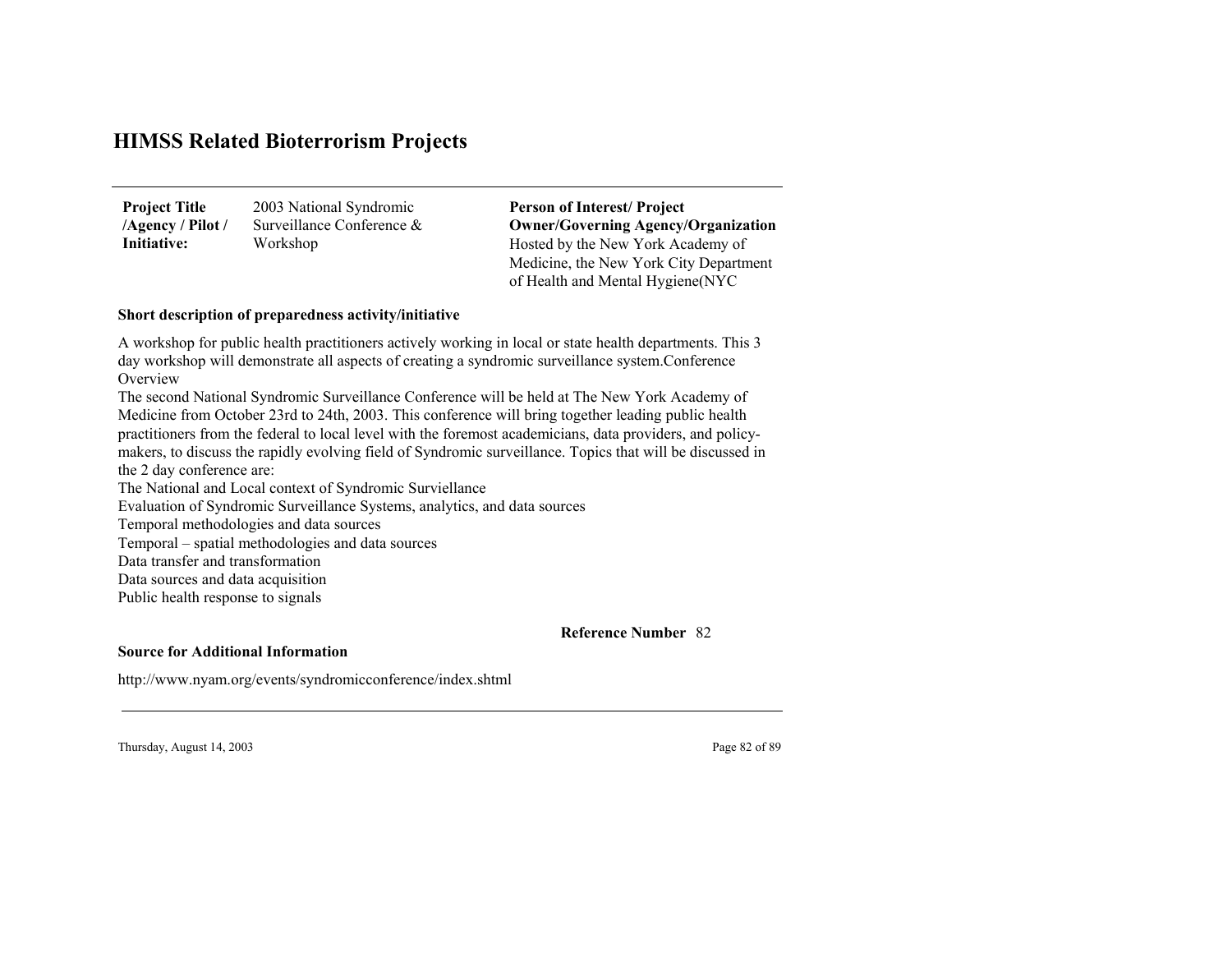Healthcare Collaborative Network (HCN) **Project Title /Agency / Pilot / Initiative:**

eHealth Initiative**Person of Interest/ Project Owner/Governing Agenc y/Organization**

#### **Short description of preparedness activity/initiative**

The Healthcare Collaborative Network (HCN), which was born out of the work of Connecting for Health and the Foundation for eHealth Initiative, is an ambitious demonstration project designed to show electronic communications using common standards can help patients receive necessary and timely medical treatment and guard against medical errors and help public health receive the information it needs to identify and respond to public health threats. Describing the Network, Landro says, "…"Over the next year, a group of participating hospitals, technology companies and government agencies will use Markle's Healthcare Collaborative Network to share de-identified information on patients' clinical procedures, lab results, prescriptions and diagnostic summaries". Launched in June, HCN involves a growing consortium of more than 20 public and private sector organizations, including nationally recognized health care providers; public health agencies; payers; government agencies including CDC, CMS and FDA; and leading healthcare IT suppliers.

83**Reference Number**

**Source for Additional Information**

www.eheatlh.com

Thursday, August 14, 2003 Page 83 of 89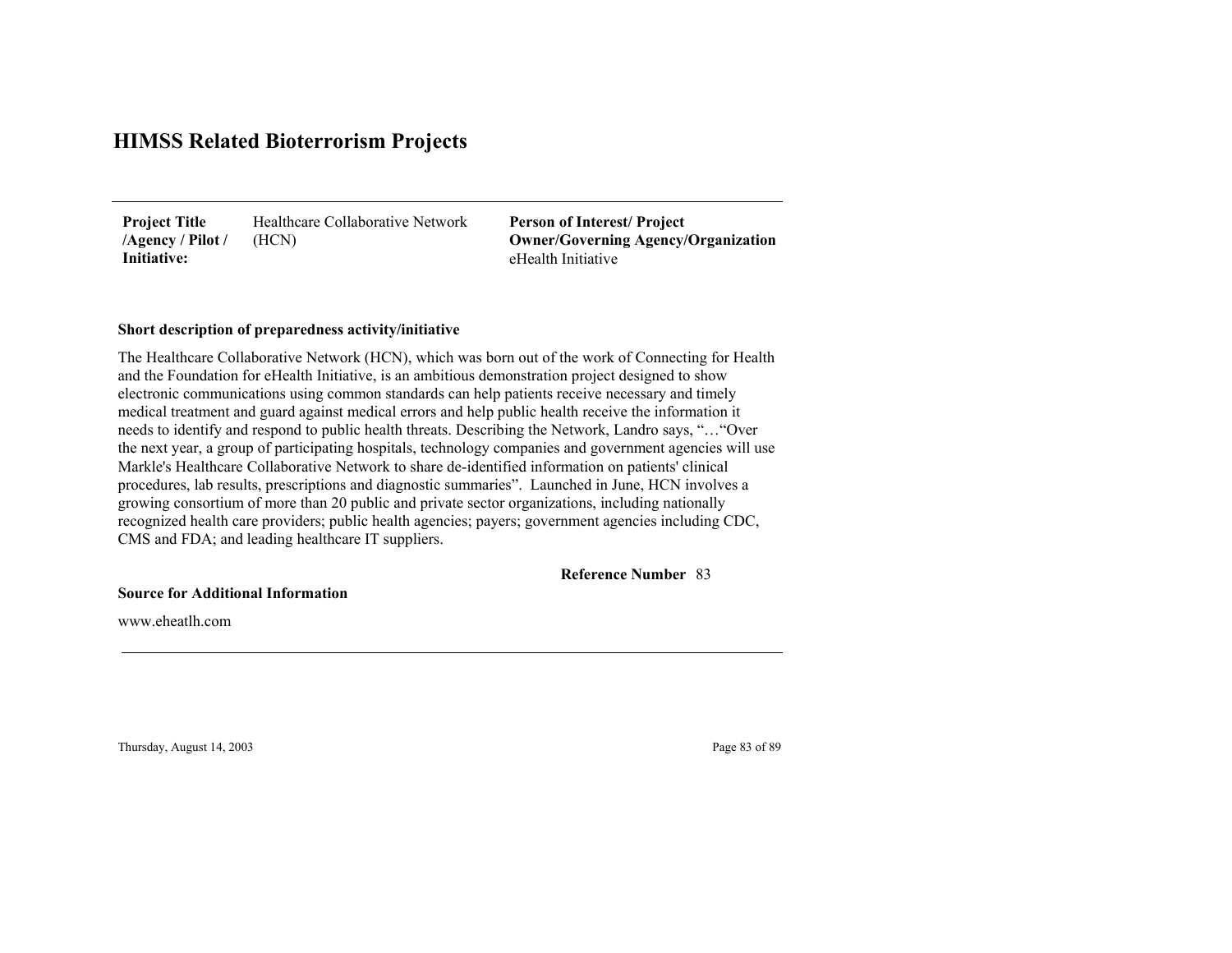Public Health Information Network (PHIN) **Project Title /Agency / Pilot / Initiative:**

Centers for Disease Control and Prevention**Person of Interest/ Project Owner/Governing Agenc y/Organization**

## **Short description of preparedness activity/initiative**

The Public Health Information Network (PHIN) is this framework. Through defined data and vocabulary standards and strong collaborative relationships, the Public Health Information Network will enable consistent exchange of response, health, and disease tracking data between public health partners. Ensuring the security of this information is also critical as is the ability of the network to work reliably in times of national crisis. PHIN is composed of five key components: detection and monitoring, data analysis, knowledge management, alerting and response:

84**Reference Number**

**Source for Additional Information**

http://www.cdc.gov/phin/

Thursday, August 14, 2003 Page 84 of 89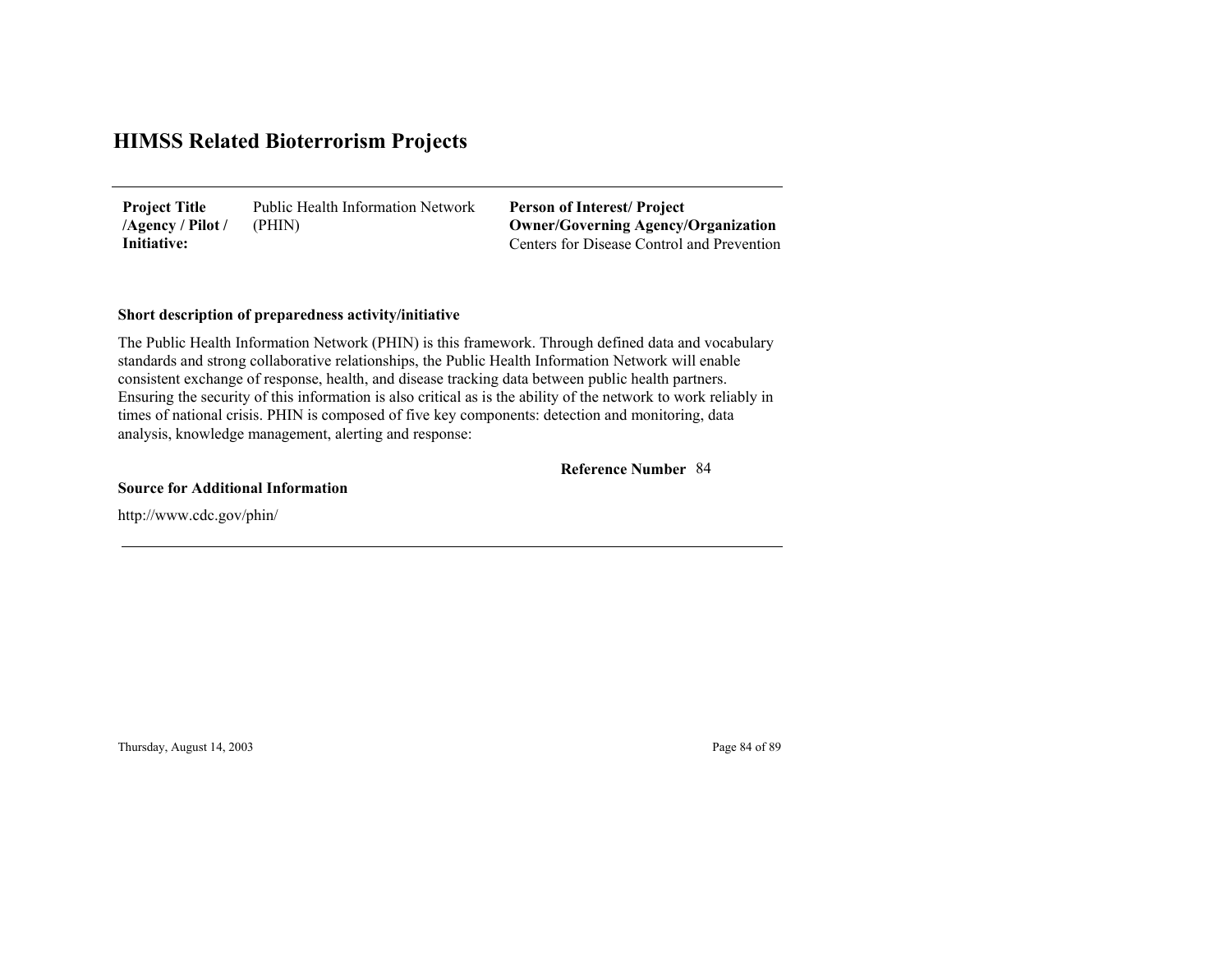National Health Information Infrastructure**Project Title /Agency / Pilot / Initiative:**

US Department of Health and Human Services**Person of Interest/ Project Owner/Governing Agenc y/Organization**

#### **Short description of preparedness activity/initiative**

What is NHII? The National Health Information Infrastructure (NHII) is an initiative set forth to improve the effectiveness, efficiency and overall quality of health and health care in the United States. A comprehensive knowledge-based network of interoperable systems of clinical, public health, and personal health information that would improve decision-making by making health information available when an d where it is needed. The set of technologies, standards, applications, systems, values, and laws that support all facets of individual health, health care, and public health. It is voluntary NOT a centralized database of medical records or a government regulation . Why do we need a National Health Information Infrastructure? To improve patient safety (alert for medication errors, drug allergies, etc). To improve healthcare quality (includes having the availability of complete medical records, test results and x-rays at the point of care, integrating health information from multiple sources and providers, incorporating the use of decision support tools with guidelines and research results, etc). For Bioterrorism detection (NHII will enable real-time aggregation of health data to detect patterns). To better inform and empower health care consumers regarding their own personal health information. To better understand health care costs.

85**Reference Number**

**Source for Additional Information**

http://aspe.os.dhhs.gov/sp/nhii

Thursday, August 14, 2003 Page 85 of 89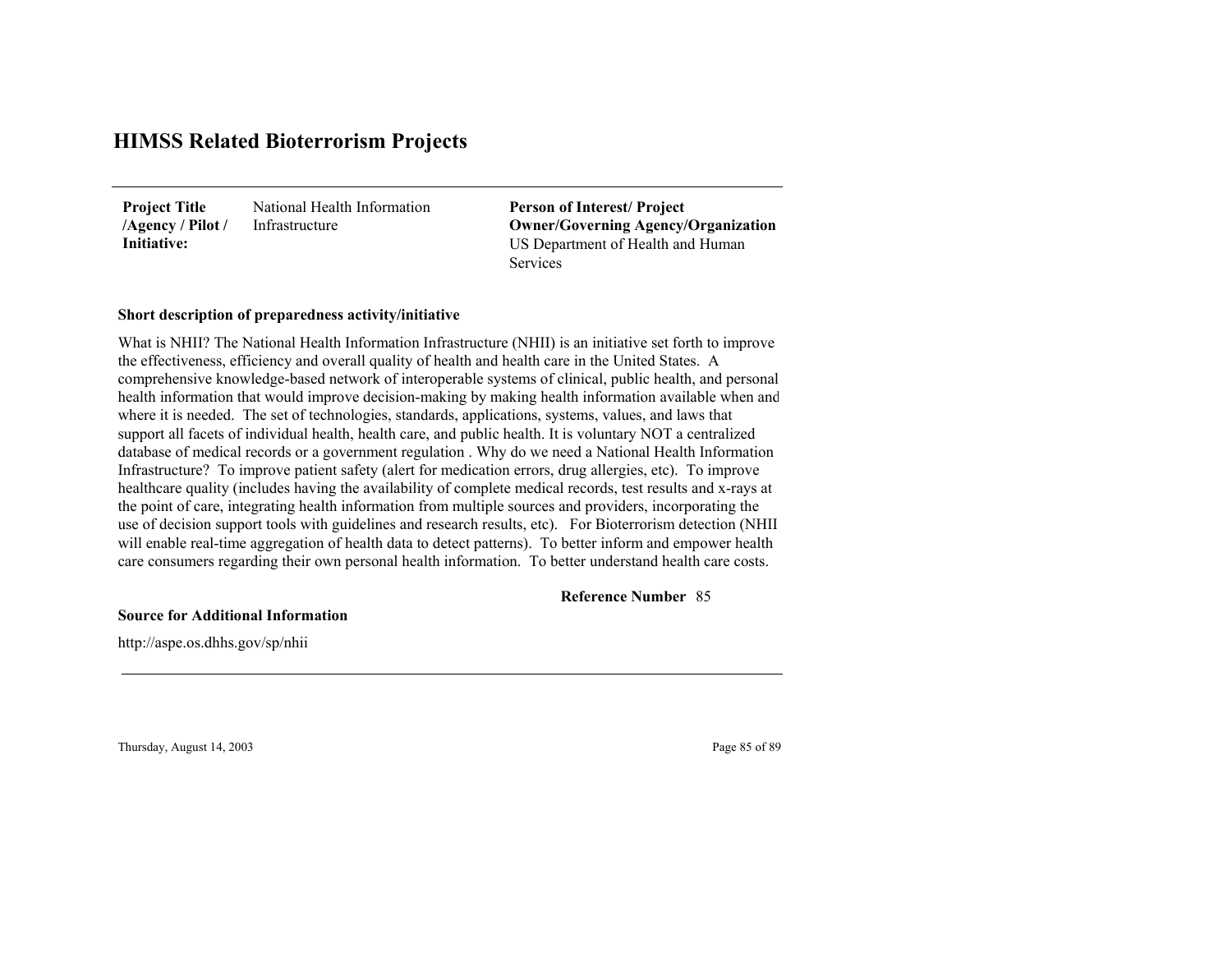| <b>Project Title</b> | Vanderbilt Univ Medical Center       |
|----------------------|--------------------------------------|
| /Agency / Pilot /    | <b>Emergency Department Workflow</b> |
| Initiative:          | and Bioterrorism Detection System    |

Dr. Jon Warkentin, Metro Public Health (Nashville, Tn) Director **Person of Interest/ Project Owner/Governing Agenc y/Organization**

### **Short description of preparedness activity/initiative**

ED computer system could aid bioterror detection February 24, 2003 A computer system developed by Vanderbilt University Medical Center researchers to improve emergency department workflow may also help detect bioterrorism. Local health officials currently are investigating if the technology could be used for both applications, the Tennessean reports.

The system allows emergency department workers to instantly access patient records, which are displaye d on a large, central screen. Health workers can look for similar symptoms among different patients, according to the Tennessean. By linking patient information systems from each of its departments, the system can display patients' laboratory, radiology and other reports on a single screen.

The Metro Public Health Department, which serves Nashville and Davidson County, hopes the system can be used to detect potential disease outbreaks or terrorist attacks, according to Dr. Jon Warkentin, head of the department's Bureau of Communicable Disease Control and Prevention (Lewis, 2/24).

## 86**Reference Number**

**Source for Additional Information**

<http://ihealthbeat.org/members/basecontent\_p.asp?collectionid= 548& pro gram=1&contentid=24634& pro gramid=1>

Thursday, August 14, 2003 Page 86 of 89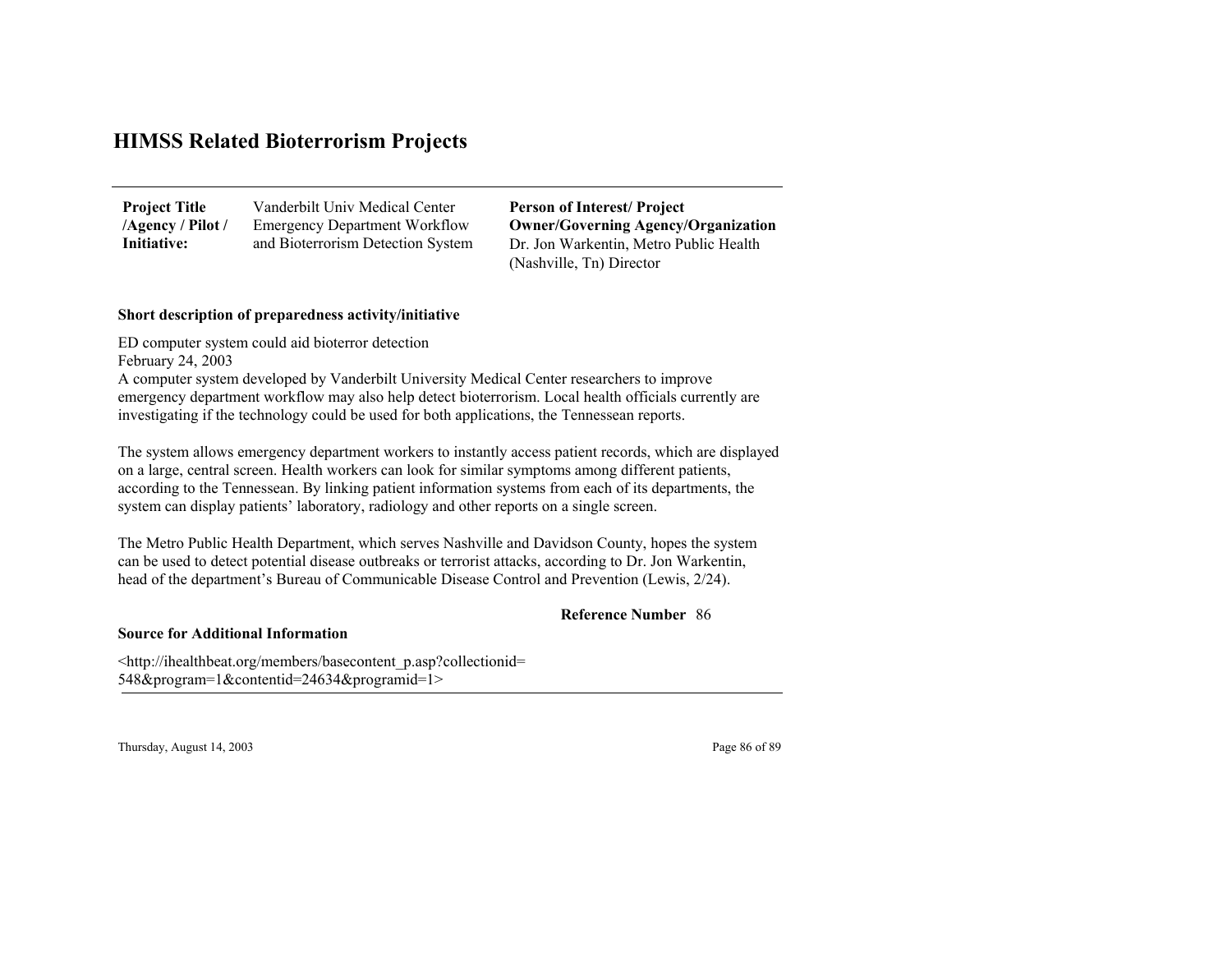Washington, DC City's health department early disease warning system **Project Title /Agency / Pilot / Initiative:**

**Person of Interest/ Project Owner/Governing Agenc y/Organization**

## **Short description of preparedness activity/initiative**

Washington, D.C.: The city's health department is developing a disease early warning system that uses the Internet and wireless technology to coordinate an emergency response in the case of a bioterrorist attack, Knight Ridder reports. Schools, hospitals, pharmacies, and other locations would use a special Internet site to file reports into a secure database run by the health department. The Washington Automated Disease Surveillance System, which is funded and supported by the CDC, would flag any unusual activity and send an automated warning to designated health officials once

the number of flagged reports exceeds a pre-determined number. Health department investigators then would go to the scene to gather and report additional information with handheld wireless devices. The first phase of the multiyear initiative will be completed in November, officials say, adding that several other phases are still in development.

### 87**Reference Number**

### **Source for Additional Information**

Ramstack, Knight Ridder /Washington Times, 8/8/2003

Thursday, August 14, 2003 Page 87 of 89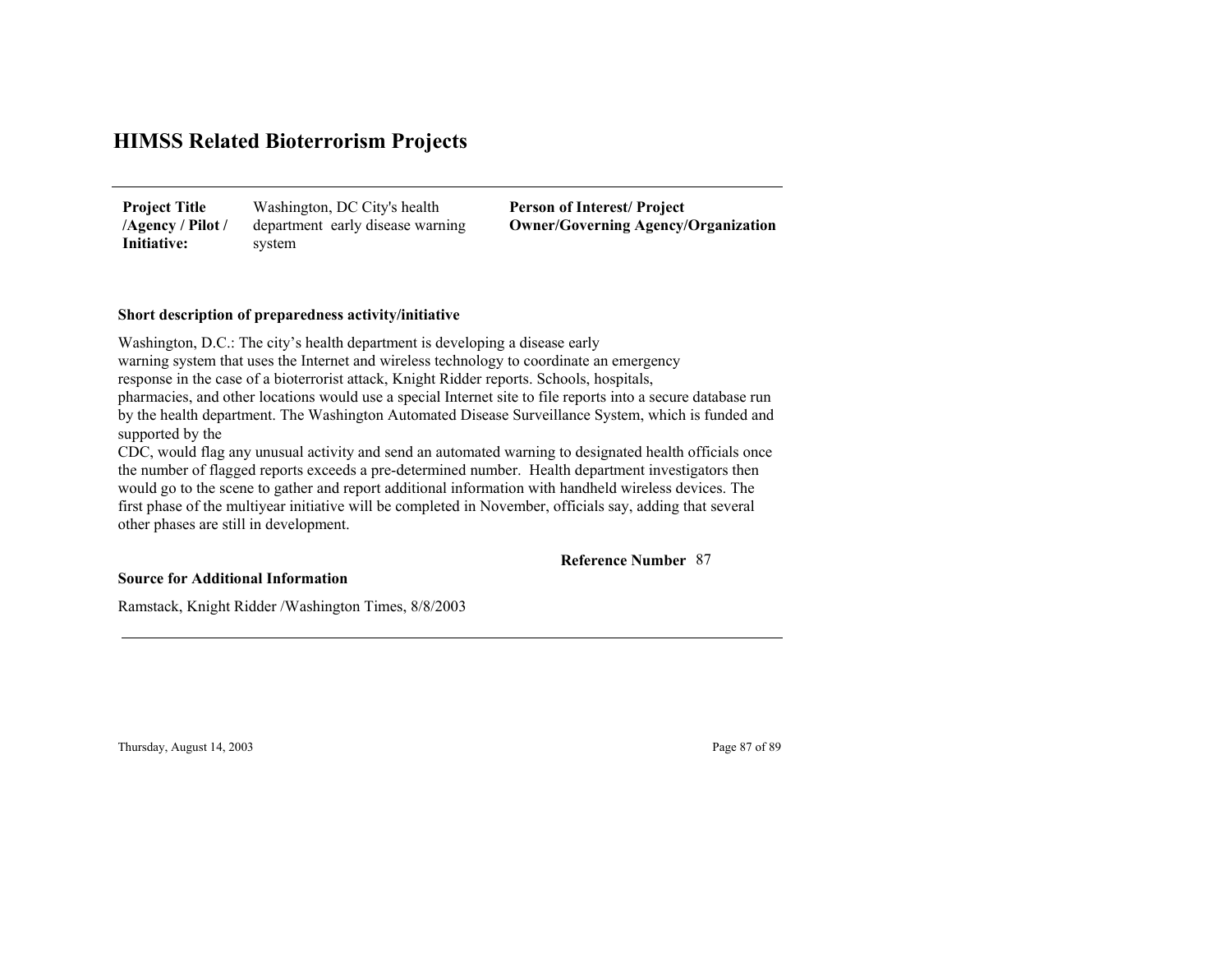Silent Farmland - War Game**Project Title /Agency / Pilot / Initiative:**

North Carolina Department of Agriculture & Consumer Services (NCDA&CS): National Defense University (NDU); **Person of Interest/ Project Owner/Governing Agenc y/Organization**

#### **Short description of preparedness activity/initiative**

SILENT FARMLANDWhat: "War game" type exercise called SILENT FARMLAND When: Tuesday, August 5, 2003 (see agenda for specifics) Where: Sheraton Imperial Hotel, RTP Why: SILENT FARMLAND: • is a review of national and state initiatives for dealing with agricultural Bioterrorism • will highlight the protections needed to effectively deploy and utilize the NC National Guard, as well as Department of Defense personnel, during an agricultural bioterrorism event• will address the ability to protect our food production and supply chains SILENT FARMLAND is an adaptation of National Defense University's SILENT PRAIRIE crisis simulation exercise that was played by members of Congress in June 2002 and again in February 2003.

### 88**Reference Number**

**Source for Additional Information**

Foot & Mouth Disease, go to: http://www.nca gr.com/vet/DiseaseAlertsFMD.ht m

Thursday, August 14, 2003 Page 88 of 89